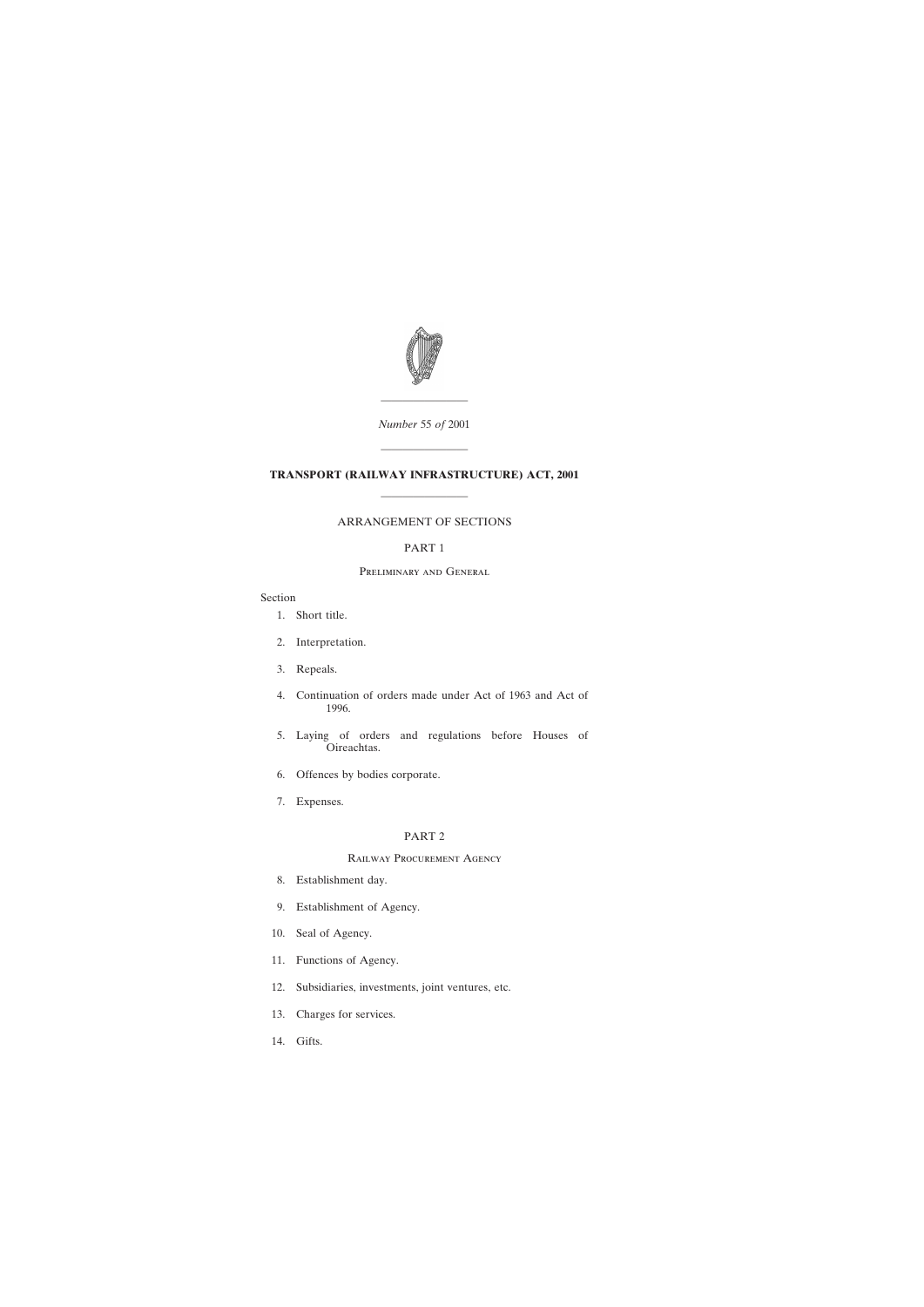Section

[15. Borrowings by Agency.](#page-9-0)

- [16. Guarantee by Minister for Finance of borrowing by Agency.](#page-10-0)
- [17. Advances by Minister to Agency.](#page-11-0)
- [18. Reports and information to Minister.](#page-11-0)
- [19. Accounts and audits.](#page-11-0)
- [20. Membership of Agency.](#page-12-0)
- [21. Chairperson of Agency.](#page-13-0)
- [22. Meetings of Agency.](#page-14-0)
- [23. Chief executive of Agency.](#page-14-0)
- [24. Staff of Agency.](#page-15-0)
- [25. Superannuation.](#page-15-0)
- [26. Membership of either House of Oireachtas, European Parlia](#page-16-0)[ment or local authority.](#page-16-0)
- [27. Code of conduct.](#page-17-0)
- [28. Declaration of interests.](#page-17-0)
- [29. Disclosure of interests.](#page-19-0)
- [30. Prohibition on unauthorised disclosure of confidential](#page-20-0) [information.](#page-20-0)
- [31. Prohibition on certain communications.](#page-21-0)
- [32. Power of Minister to issue directions and guidelines to](#page-22-0) [Agency.](#page-22-0)
- [33. Transfer of property.](#page-22-0)
- [34. Transfer of rights and liabilities.](#page-22-0)
- [35. Continuance of pending legal proceedings.](#page-23-0)

#### PART 3

## Railway Orders

- [36. Surveys and inspections.](#page-23-0)
- [37. Application for a railway order.](#page-24-0)
- [38. Exempted development.](#page-24-0)
- [39. Environmental impact statement.](#page-24-0)
- [40. Publication of notice in relation to application for railway](#page-26-0) [order.](#page-26-0)
- [41. Further information to Minister.](#page-27-0)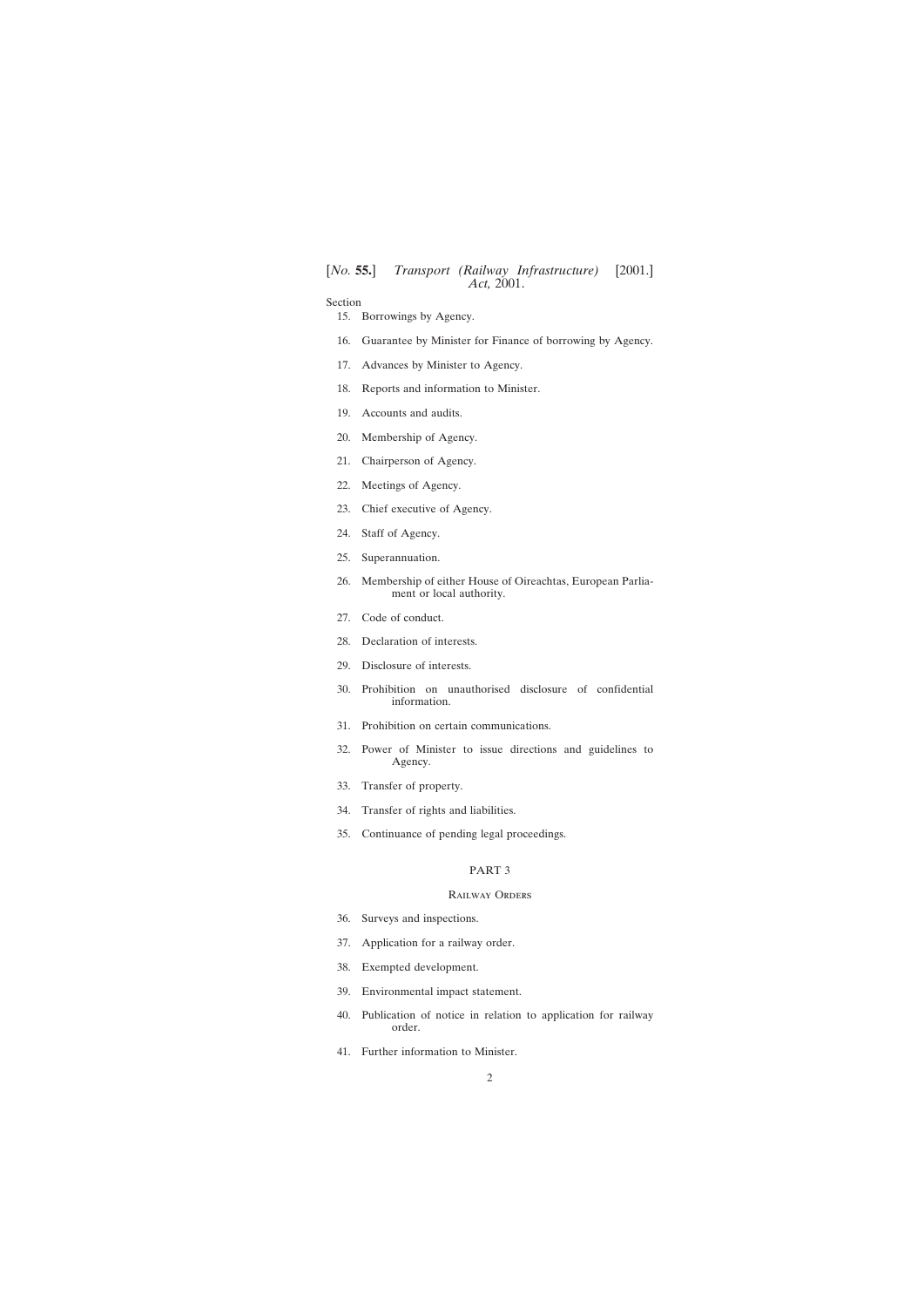# Section

[42. Public inquiry into application for railway order.](#page-28-0)

- [43. Railway order.](#page-31-0)
- [44. Provisions in relation to railway order.](#page-33-0)
- [45. Compulsory acquisition of land.](#page-34-0)
- [46. Notification of grant of railway order.](#page-34-0)
- [47. Judicial review of railway order.](#page-34-0)
- [48. Power of railway undertaking to carry out railway works and](#page-36-0) [to enter land.](#page-36-0)
- [49. Lopping of trees.](#page-37-0)
- [50. Breaking up of roads, etc.](#page-38-0)
- [51. Safety of railways.](#page-39-0)
- [52. Service of notices.](#page-39-0)
- [53. Obstruction.](#page-40-0)

### PART 4

#### On-street Regulation of Light Railway

- [54. Speed limits.](#page-40-0)
- [55. Driving while unfit or under influence of intoxicant.](#page-41-0)
- [56. Prohibition on person disqualified for holding driving licence](#page-41-0) [from driving light rail vehicle on public road.](#page-41-0)
- [57. Compulsory insurance of light rail vehicles.](#page-41-0)
- [58. Minimum qualifications and competencies required by driver](#page-42-0) [of light rail vehicle.](#page-42-0)
- 59. Duty to give information to member of Garda Síochána.
- [60. Unauthorised taking or interference with light rail vehicle.](#page-42-0)
- [61. Restriction on application of regulations made under section](#page-42-0) [11 of Act of 1961.](#page-42-0)
- 62. Amendment of section  $35(2)(d)$  of Act of 1994.
- [63. Excavation or closure of public roads.](#page-42-0)

# PART 5

## Miscellaneous

- [64. Trespass on railway.](#page-43-0)
- [65. Unlawful use of railway.](#page-43-0)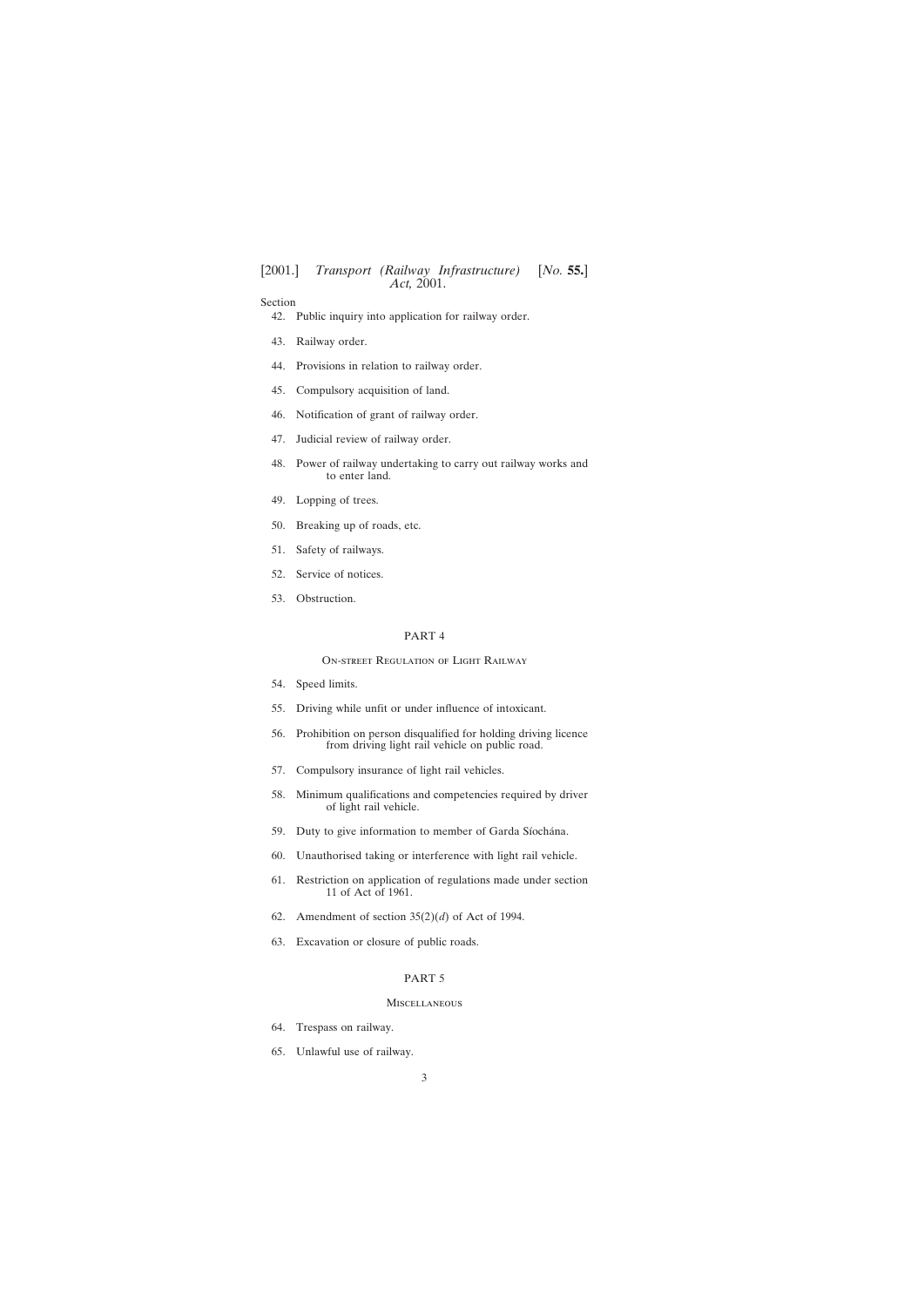# Section

- [66. Power of Minister, Agency or a railway undertaking to make](#page-43-0) [bye-laws in relation to railways.](#page-43-0)
- [67. Powers of arrest under Part.](#page-44-0)
- [68. Prosecutions for offences under Part.](#page-44-0)
- [69. Application of Railways Acts.](#page-45-0)
- [70. Amendment to section 43 of Act of 1993.](#page-45-0)
- 71. Subsidiary of CIÉ.
- [72. Amendment to section 11 of Transport \(Re-organisation of](#page-45-0) Córas Iompair Éireann) Act, 1986.

#### ACTS REFERRED TO

————————

| Borrowing Powers of Certain Bodies Act, 1996                   | 1996, No. 22 |
|----------------------------------------------------------------|--------------|
| Companies Act, 1963                                            | 1963, No. 33 |
| Companies Acts, 1963 to 2001                                   |              |
| European Parliament Elections Act, 1997                        | 1997, No. 2  |
| Forestry Act, 1946                                             | 1946, No. 13 |
| Freedom of Information Act, 1997                               | 1997, No. 13 |
| Housing Act, 1966                                              | 1966, No. 21 |
| Lands Clauses Acts                                             |              |
| Lands Clauses Consolidation Act, 1845                          | 1845, c. 18  |
| Local Government (No. 2) Act, 1960                             | 1960, No. 40 |
| Planning and Development Act, 2000                             | 2000, No. 30 |
| Railways Clauses Consolidation Act, 1845                       | 1845, c. 20  |
| Regulations of Railways Act, 1871                              | 1871, c. 78  |
| Regulation of Railways Acts, 1840 to 1889                      |              |
| Roads Act, 1993                                                | 1993, No. 14 |
| Roads (Amendment) Act, 1998                                    | 1998, No. 23 |
| Road Traffic Act, 1961                                         | 1961, No. 24 |
| Road Traffic Act, 1968                                         | 1968, No. 25 |
| Road Traffic Act, 1994                                         | 1994, No. 7  |
| Road Traffic Acts, 1961 to 1995                                |              |
| Transport Act, 1963                                            | 1963, No. 17 |
| Transport (Dublin Light Rail) Act, 1996                        | 1996, No. 24 |
| Transport (Re-organisation of Córas Iompair Éireann) Act, 1986 | 1986, No. 31 |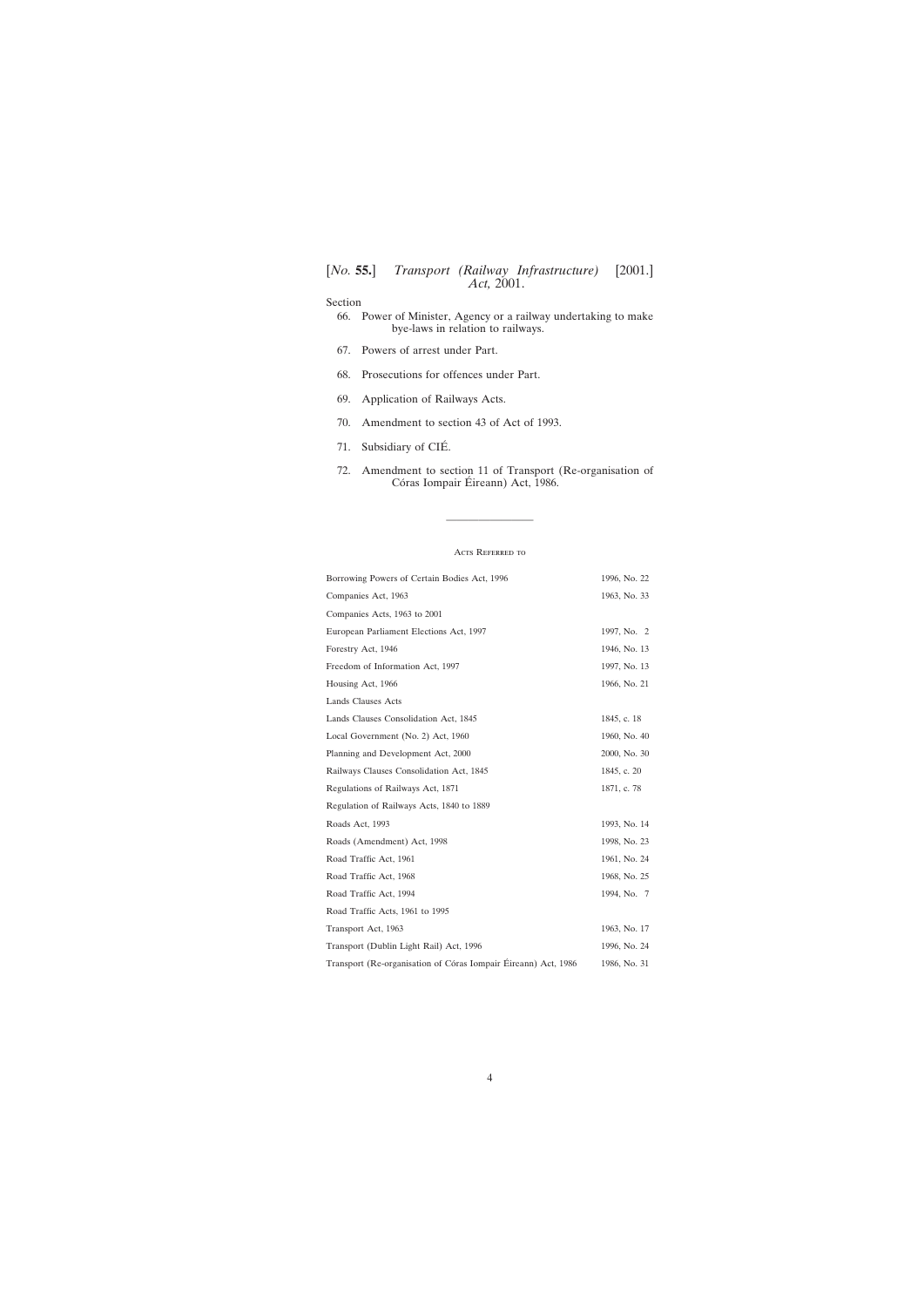<span id="page-4-0"></span>

*Number* 55 *of* 2001

————————

#### **TRANSPORT (RAILWAY INFRASTRUCTURE) ACT, 2001**

————————

————————

AN ACT TO MAKE FURTHER PROVISION IN RELATION TO TRANSPORT, TO ESTABLISH A BODY TO BE KNOWN AS THE RAILWAY PROCUREMENT AGENCY OR, IN THE IRISH LANGUAGE, AN GHNÍOMHAIR-EACHT UM FHÁIL IARNRÓD, AND TO DEFINE ITS FUNCTIONS, TO ENABLE THE MINISTER FOR PUBLIC ENTERPRISE TO AUTHORISE, BY ORDER, THE CON-STRUCTION, OPERATION AND MAINTENANCE OF RAILWAYS, TO PROVIDE FOR THE ON-STREET REGU-LATION OF LIGHT RAILWAYS, TO MAKE FURTHER PROVISION IN RELATION TO CÓRAS IOMPAIR ÉIREANN, TO REPEAL SECTIONS 2 TO 11 OF THE TRANSPORT ACT, 1963, AND THE TRANSPORT (DUBLIN LIGHT RAIL) ACT, 1996, AND TO PROVIDE FOR CONNECTED MATTERS. [23*rd December,* 2001]

# BE IT ENACTED BY THE OIREACHTAS AS FOLLOWS:

#### PART 1

#### Preliminary and General

**1.**—This Act may be cited as the Transport (Railway Short title. Infrastructure) Act, 2001.

**2.**—(1) In this Act—

"Act of 1961" means Road Traffic Act, 1961;

"Act of 1963" means Transport Act, 1963;

''Act of 1993'' means Roads Act, 1993;

''Act of 1994'' means Road Traffic Act, 1994;

''Act of 1996'' means Transport (Dublin Light Rail) Act, 1996;

''Act of 2000'' means Planning and Development Act, 2000;

"Agency" means Railway Procurement Agency established under *section 9*;

Interpretation.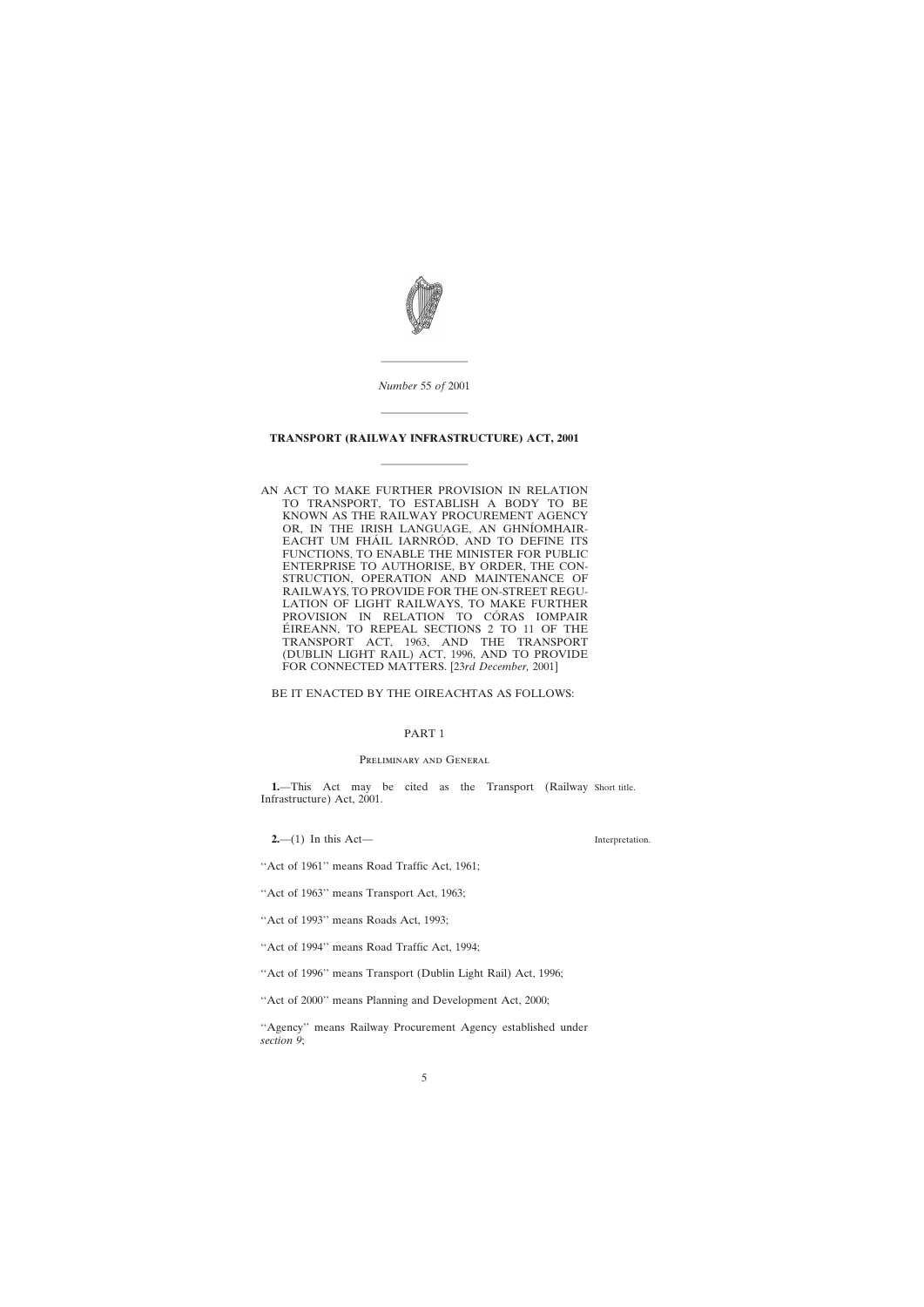Pt.1 S.2 "applicant" in *Part 3*, means the Agency, CIÉ, or any other person applying for a railway order;

> ''authorised person'' means a person authorised as an authorised person under *section 36*;

"CIÉ" means Córas Iompair Éireann;

''driving'' in relation to a light rail vehicle includes managing and controlling the vehicle, and ''driver'' and other cognate words shall be construed accordingly;

''environmental impact statement'' shall be construed in accordance with *section 37(2)(d)*;

''establishment day'' means the day appointed by the Minister under *section 8* to be the establishment day for the purposes of *Part 2*;

''functions'' includes powers and duties and references to the performance of functions include, as respects powers and duties, references to the exercise of the powers and the carrying out of the duties;

''land'' has the meaning assigned to it by the Act of 2000;

''light rail vehicle'' means a vehicle with flanged wheels designed to run on a light railway;

''light railway'' means a railway designated as a light railway in a railway order issued under *section 43*;

''local authority'' has the meaning assigned to it by the Act of 1993;

''metro'' means a railway designated as a metro in a railway order issued under *section 43*;

''Minister'' means Minister for Public Enterprise;

''planning authority'' has the meaning assigned to it by the Act of 2000;

''public place'' has the meaning assigned to it by the Act of 1961;

"
public road" has the meaning assigned to it by the Act of 1993;

"railway" means a railway (whether above, on or under the ground) whose operation is authorised by a railway order;

"railway infrastructure" means any land, buildings, structures, equipment, systems, vehicles, services or other thing used in connection with, or necessary or incidental to, the movement of passengers or freight by railway;

''railway order'' means an order under *section 43*;

"railway undertaking" means any person who has been granted a railway order or another person with whom that person has made arrangements under *section 43(6)*;

''railway works'' means any works required for the purposes of a railway or any part of a railway, including works ancillary to the purposes aforesaid such as parking by buses or by persons using vehicles who intend to complete their journey by railway, and relocation of utilities, and in this definition ''works'' includes any act or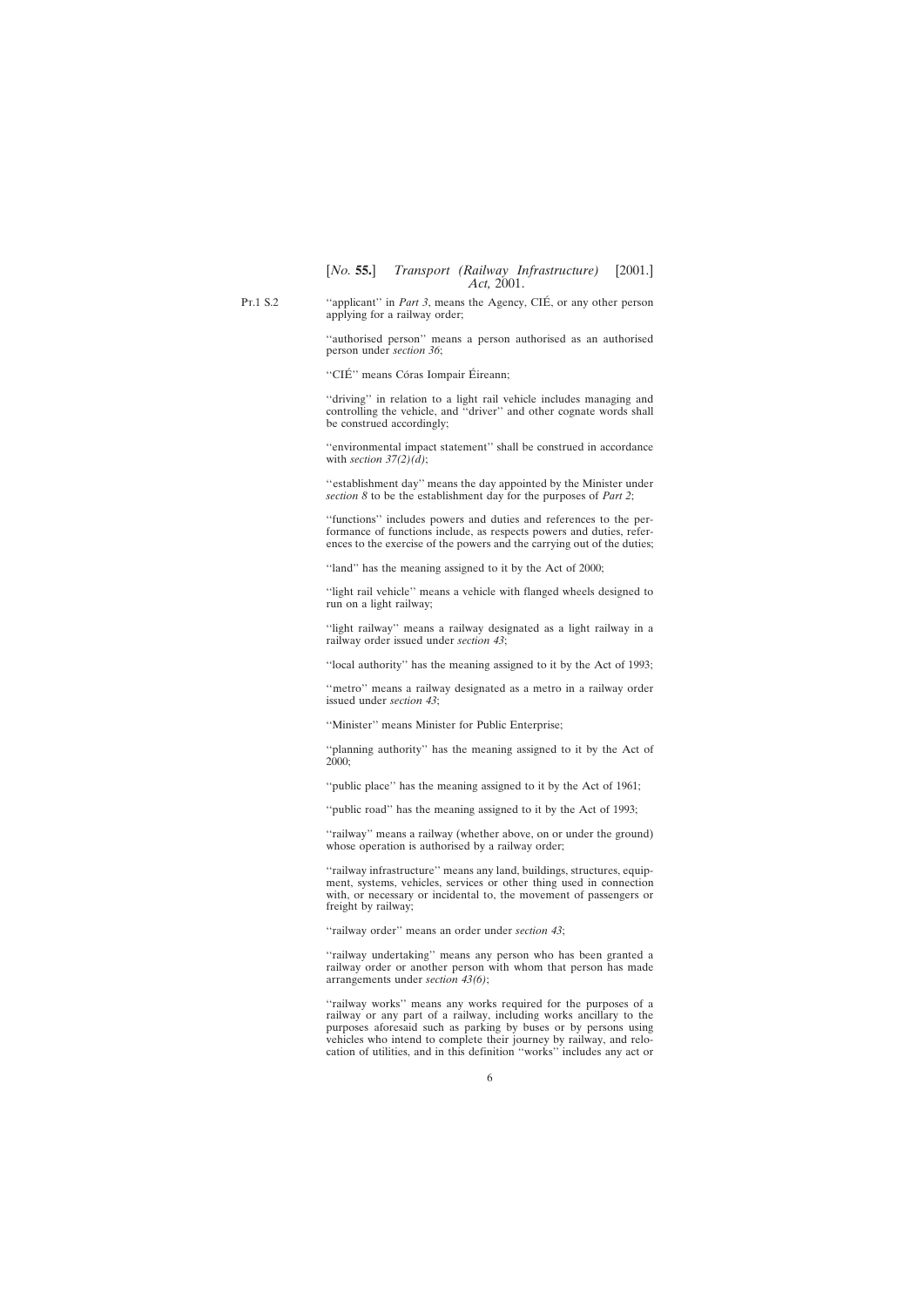<span id="page-6-0"></span>operation of construction, excavation, tunnelling, demolition, exten-Pt.1 S.2 sion, alteration, reinstatement, reconstruction, making good, repair or renewal;

"rights" in relation to a railway order includes rights which exist or which are proposed to be created in the order;

"road" has the meaning assigned to it by the Act of 1993;

"road authority" has the meaning assigned to it by the Act of 1993;

''substratum of land'' means any subsoil or anything beneath the surface of land required—

- (i) for the purposes of a tunnel or tunnelling or anything connected therewith, or
- (ii) for any other purpose connected with a railway order;

''superannuation benefits'' means pensions, gratuities and other allowances payable on resignation, retirement or death.

- (2) In this Act—
	- (*a*) a reference to a section is a reference to a section of this Act, unless it is indicated that reference to some other enactment is intended,
	- (*b*) a reference to a subsection, paragraph or subparagraph is a reference to the subsection, paragraph or subparagraph of the provision in which the reference occurs, unless it is indicated that reference to some other provision is intended,
	- (*c*) a reference to an enactment shall be construed as a reference to that enactment as amended, adapted or extended by or under any subsequent enactment including this Act,
	- (*d*) a reference to a statutory instrument shall be construed as a reference to that instrument as amended, adapted or extended by any subsequent statutory instrument.

**3.**—The following are repealed—

Repeals.

- (*a*) sections 2 to 11 of the Act of 1963, and
- (*b*) the Act of 1996.

**4.**—(1) Any order made under the Act of 1963 or the Act of 1996 Continuation of which is in force immediately before the repeal of those Acts shall orders made under continue in force as if made under this Act and *subsections* (6) to  $\frac{120}{\text{Act of 1996}}$ . *(11)* of *section 43* shall apply to such orders and references in those orders made under the Act of 1996 to the Board shall be construed as references to the Agency.

(2) For the avoidance of any doubt, any orders made under the Act of 1996 include the power to operate the railway in question.

(3) Notwithstanding the repeal of sections 2 to 11 of the Act of 1963, where an application for a railway works order has been made and not determined immediately before the repeal of those sections,

Act of 1963 and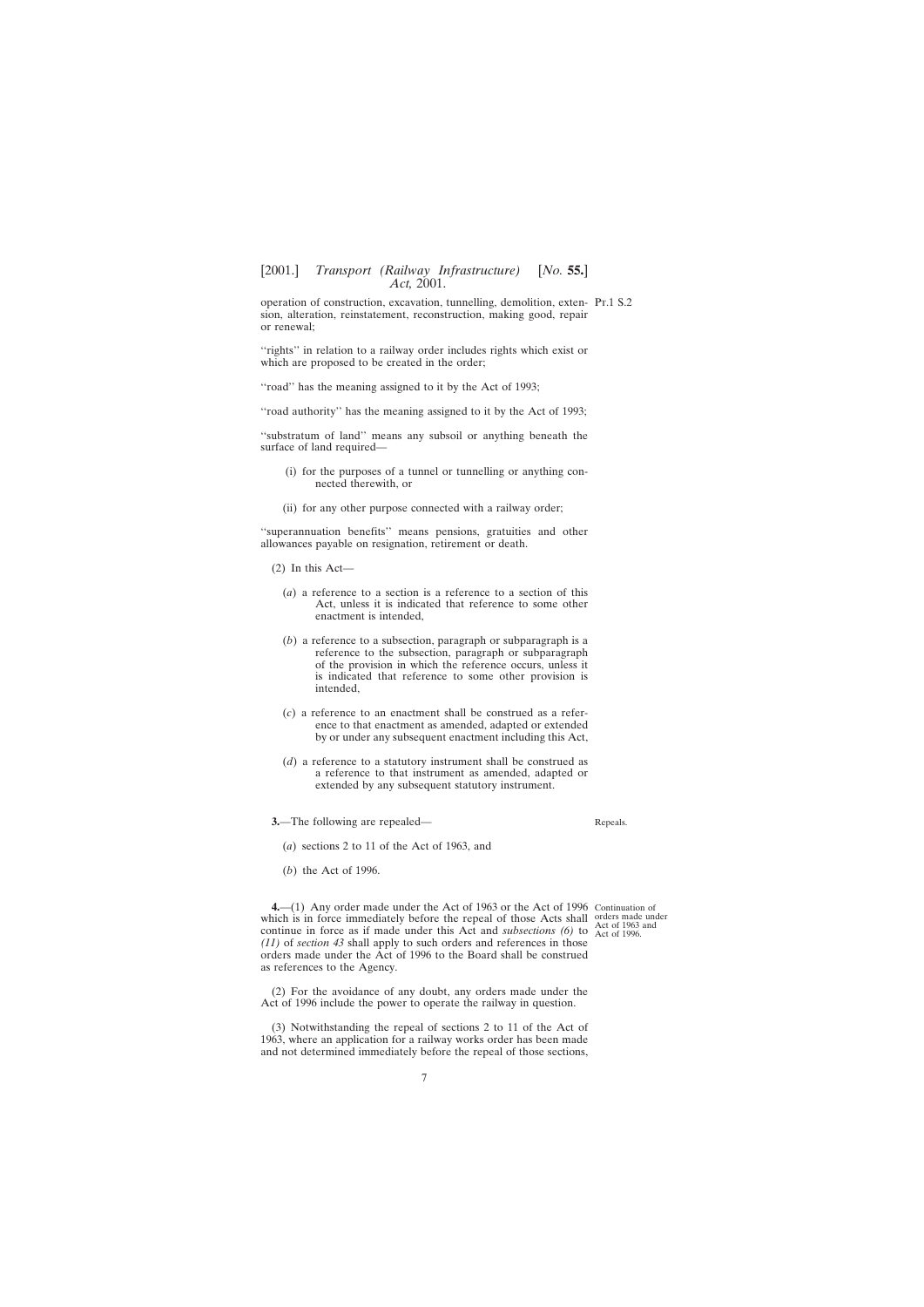<span id="page-7-0"></span>Pt.1 S.4

Laying of orders and regulations before Houses of Oireachtas.

then those sections continue to apply to the application until its determination.

**5.**—Every order (other than an order under *section 8*) or regulation made by the Minister under this Act shall be laid before each House of the Oireachtas as soon as may be after it is made, and if a resolution annulling the order or regulation is passed by either such House within the next 21 days on which that House has sat after the order or regulation is laid before it, the order or regulation shall be annulled accordingly, but without prejudice to the validity of anything previously done thereunder.

Offences by bodies corporate. **6.**—Where an offence under this Act has been committed by a body corporate and is proved to have been committed with the consent or connivance of or to be attributable to any neglect or default on the part of a person being a director, manager, secretary or other officer of the body corporate, or a person who was purporting to act in any such capacity, that person as well as the body corporate is guilty of an offence and shall be liable to be proceeded against and punished as if he or she were guilty of the first-mentioned offence.

Expenses. **7.**—The expenses incurred by the Minister in the administration of this Act shall, to such extent as may be authorised by the Minister for Finance, be paid out of moneys provided by the Oireachtas.

ment day for the purposes of this Part.

#### PART 2

# Railway Procurement Agency **8.**—The Minister shall by order appoint a day to be the establish-

Establishment day.

Establishment of Agency.

**9.**—(1) There shall stand established on the establishment day a body to be known as the Railway Procurement Agency, or in the Irish language, an Ghníomhaireacht um Fháil Iarnród, and in this Act referred to as the ''Agency'', to perform the functions conferred on it by or under this Act.

(2) The Agency shall be a body corporate with perpetual succession and an official seal and power to sue and be sued in its corporate name and to acquire, hold and dispose of land or any other property or an interest in land or any other property (freehold or leasehold).

(3) Before acquiring or disposing of land or an interest therein the Agency shall obtain an independent valuation of the land or interest therein.

(4) The Agency shall, subject to the provisions of this Act, be independent in the exercise of its functions.

(5) The Agency shall have all such powers as are necessary for or incidental or ancillary to the performance of its functions under this Act.

Seal of Agency.

**10.**—(1) The Agency shall, as soon as may be after its establishment, provide itself with a seal.

(2) The seal of the Agency shall be authenticated by the signature of—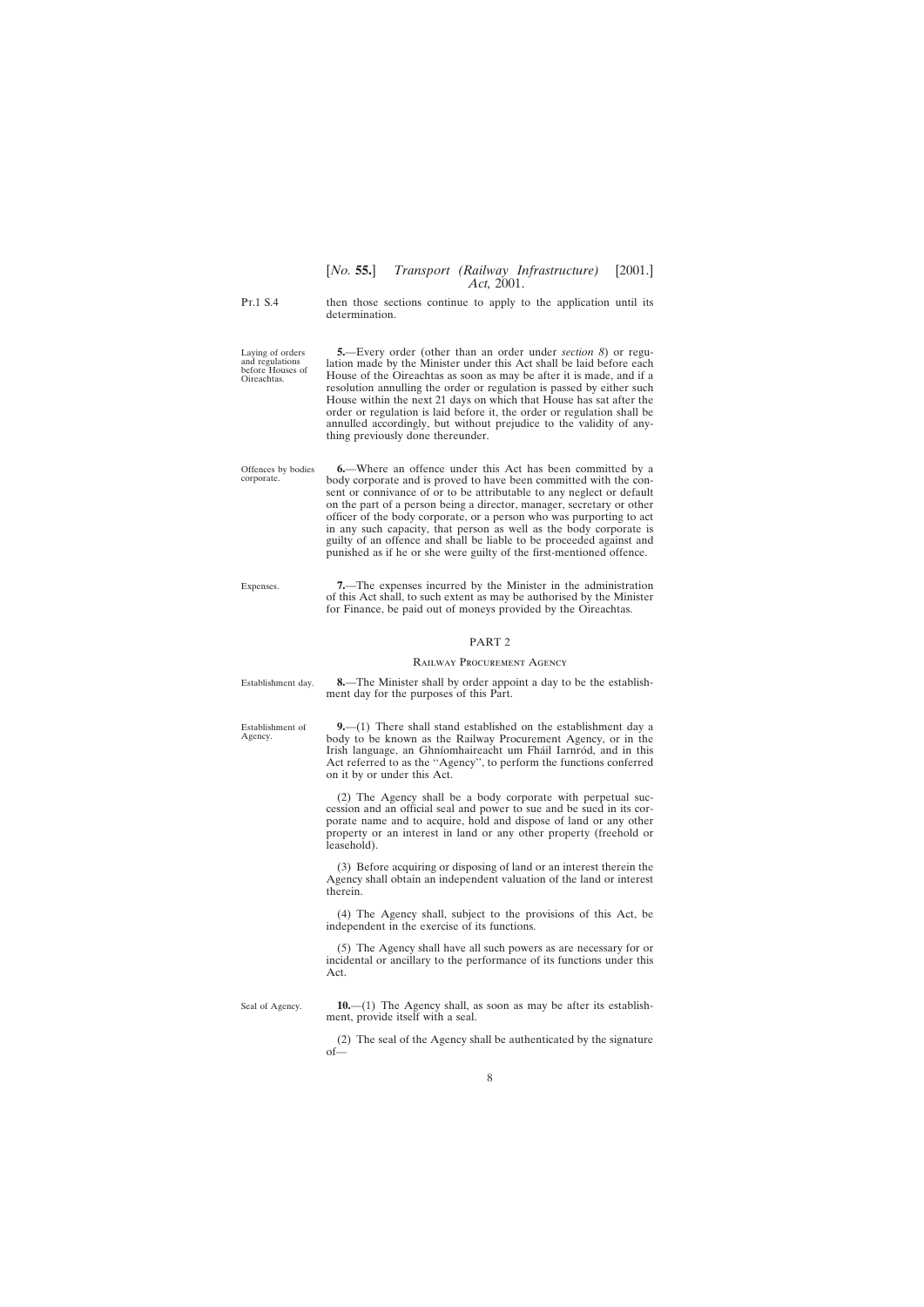- <span id="page-8-0"></span>(*a*) the person appointed to chair the Agency, or
- (*b*) (i) a member of the Agency, or
	- (ii) a member of the staff of the Agency,

authorised by the Agency to act in that behalf.

(3) Judicial notice shall be taken of the seal of the Agency and every document purporting to be an instrument made by the Agency and to be sealed with the seal of the Agency (purporting to be authenticated in accordance with *subsection (2)*) shall be received in evidence and be deemed to be such instrument without proof unless the contrary is shown.

**11.**—(1) The Agency shall have the following functions:

Functions of Agency.

- (*a*) to secure the provision of, or to provide, such light railway and metro railway infrastructure as may be determined from time to time by the Minister;
- (*b*) to monitor and publish regular reports on the safety of light railway and metro infrastructure;
- (*c*) to enter into agreements with other persons in order to secure the provision of such railway infrastructure whether by means of a concession, joint venture, public private partnership or any other means; and
- (*d*) to acquire and facilitate the development of land adjacent to any railway works subject to an application for a railway order under this Act where such acquisition and development contributes to the economic viability of the said railway works.

(2) The Minister may, with the consent of the Minister for Finance, by order confer on the Agency such additional functions in relation to public transport by rail or road as, from time to time, he or she considers appropriate.

(3) The Agency may exploit commercial opportunities arising from its functions.

(4) The exploitation of such commercial opportunities may be carried out by a railway undertaking on behalf of the Agency.

(5) The Agency may receive income (including any amount, right, interest, benefit or profit) arising from, or make payments (or otherwise provide consideration) in respect of functions referred to in *subsections (1)* and *(3)* or such additional functions assigned to it under *subsection (2)*.

(6) Where the Agency enters into an agreement with a person and in connection with the agreement another person makes a financial loan to, or provides any other form of finance for, a party to the agreement, the Agency shall be deemed to have the power to enter into an arrangement with that other person.

(7) The Agency may only act as the operator of a railway where authorised by the Minister by order.

(8) The Minister may, by order, amend or revoke an order under this section (including an order under this subsection).

Pt.2 S.10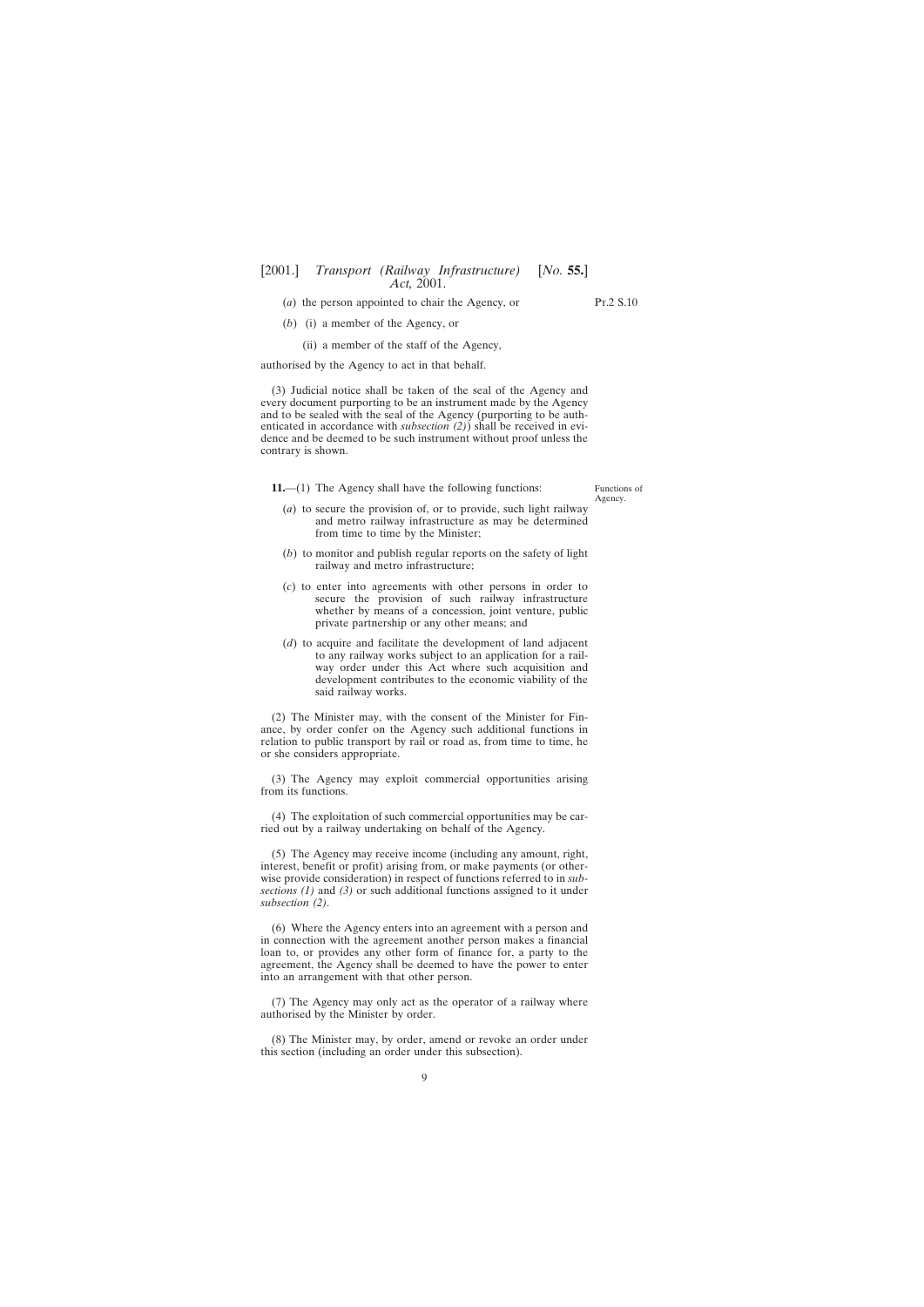<span id="page-9-0"></span>Pt.2 Subsidiaries, investments, joint ventures, etc.

**12.**—(1) Such functions of the Agency as it may determine may be performed by a subsidiary and, accordingly, the Agency may, with the consent of the Minister and the Minister for Finance, for the purpose of such performance, acquire or form and establish one or more subsidiaries.

(2) The Agency or a subsidiary may, either by itself or with another person, with the consent of the Minister and the Minister for Finance, promote and take part in the formation or establishment of a company (within the meaning of the Companies Acts, 1963 to 2001), enter into joint ventures or partnerships for the purpose of fulfilling any of its functions.

(3) The Agency may, with the consent of the Minister and the Minister for Finance, acquire, hold and dispose of shares or other interests in a company and become a member of a company.

(4) The memorandum and articles of association of a subsidiary shall be in such form consistent with this Act as may be determined by the Agency with the consent of the Minister and the Minister for Finance.

(5) The Minister may give a direction in writing to the Agency on any matter relating to a subsidiary and the Agency shall comply or, as may be appropriate, secure compliance with the direction.

(6) A direction under this section in relation to the disposal of any assets or surpluses of a subsidiary shall not be given without the consent of the Minister for Finance.

(7) In this section ''subsidiary'' means a subsidiary (within the meaning of section 155 of the Companies Act, 1963) of the Agency.

**13.**—(1) The Agency may make such charges as it considers appropriate in consideration of the performance of its functions, the provision by it of services and the carrying on by it of activities and shall record receipts from such charges as income.

(2) The Agency may recover, as a simple contract debt in any court of competent jurisdiction, from the person by whom it is payable any amount due and owing to it under the above.

**14.**—(1) The Agency may accept gifts of money, land, or other property, on such trusts, terms or conditions, if any, as may be specified by the donor.

(2) The Agency shall not accept a gift if the trusts, terms, or conditions attached to it would be inconsistent with or prejudice the operational independence and effective performance of the functions of the Agency.

(3) The Agency shall include details of any gift that exceeds, in its opinion, such amount as may be directed by the Minister, with the consent of the Minister for Finance, in the report under *section 18* for the year in which the gift is accepted.

Borrowings by Agency.

**15.**—(1) The Agency or a subsidiary of the Agency may, from time to time, borrow money for the purpose of carrying out its functions but shall not do so without the consent of the Minister and the Minister for Finance.

Charges for services.

Gifts.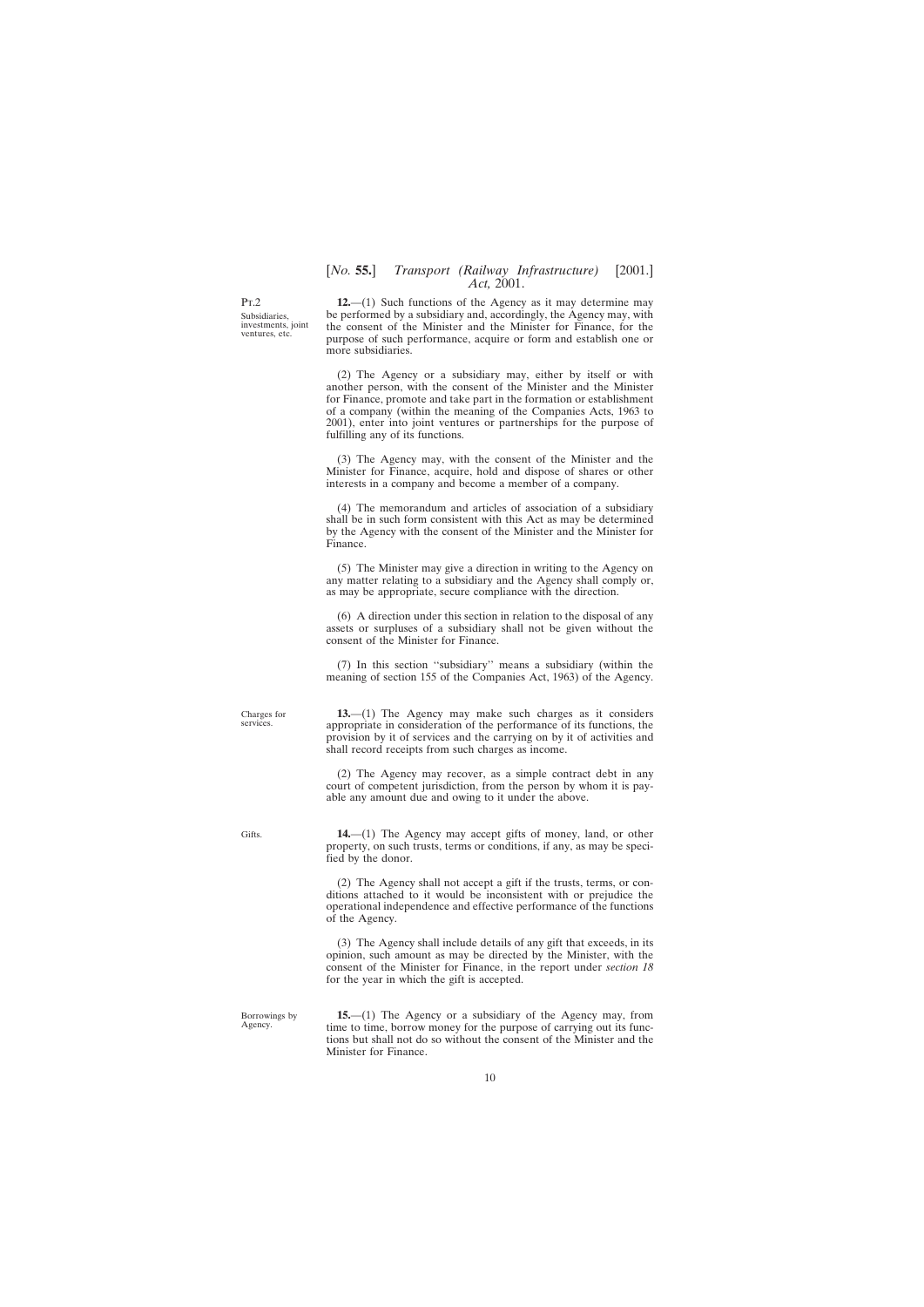<span id="page-10-0"></span>(2) The Agency shall exercise the powers conferred on it by this Pt.2 S.15 section so that the amount or amounts of principal which the Agency, inclusive of any borrowings by subsidiaries of the Agency, may at any time be liable to repay on foot of any liability or liabilities incurred under this section does not, or do not in their aggregate, exceed €600,000,000 (£472,538,400).

(3) For the purposes of this section, moneys borrowed in a currency other than the currency of the State shall be deemed to be the equivalent in the currency of the State of the actual moneys borrowed, such equivalent being calculated according to the rate of exchange for that currency and the currency of the State at the time such moneys were borrowed.

**16.**—(1) Without prejudice to section 6 of the Borrowing Powers Guarantee by of Certain Bodies Act, 1996, the Minister for Finance, after consul- Minister for tation with the Minister, may guarantee, in such form and manner borrowing by and on such terms and conditions as he or she thinks fit, the due Agency.repayment of any moneys (including money in a currency other than the currency of the State) (or the payment of interest on such moneys) borrowed by the Agency.

(2) The Minister for Finance shall, as soon as may be after the expiration of every financial year, lay before each House of the Oireachtas a statement setting out with respect to each guarantee under this section given during that year or given at any time before, and in force at, the commencement of that year—

- (*a*) particulars of the guarantee,
- (*b*) in case any payment has been made by him or her under the guarantee before the end of that year, the amount of the payment and the amount (if any) repaid to him or her on foot of the payment, and
- (*c*) the amount of moneys covered by the guarantee which was outstanding at the end of that year.

(3) Moneys paid by the Minister for Finance under a guarantee under this section shall be repaid to him or her (with interest thereupon at such rate or rates as he or she appoints) by the Agency within such period from the date of the advance of the moneys out of the Central Fund as may be specified by that Minister after consultation with the Agency.

(4) Where the whole or any part of moneys required by *subsection (3)* to be repaid to the Minister for Finance has not been paid in accordance with that subsection, the amount so remaining outstanding shall be repaid, at such times as the Minister for Finance shall determine, to the Central Fund out of moneys provided by the Oireachtas.

(5) Notwithstanding the provisions of moneys under *subsection (4)* to repay the amount to the Central Fund, the Agency shall remain liable to the Minister for Finance in respect of that amount, and that amount (with interest thereon at such rate or rates as the Minister for Finance appoints) shall be repaid to him or her by the Agency at such times and in such instalments as he or she appoints.

(6) Moneys paid by the Agency under *subsection (3)* or *(5)* shall be paid into or disposed of for the benefit of the Exchequer in such manner as the Minister for Finance thinks fit.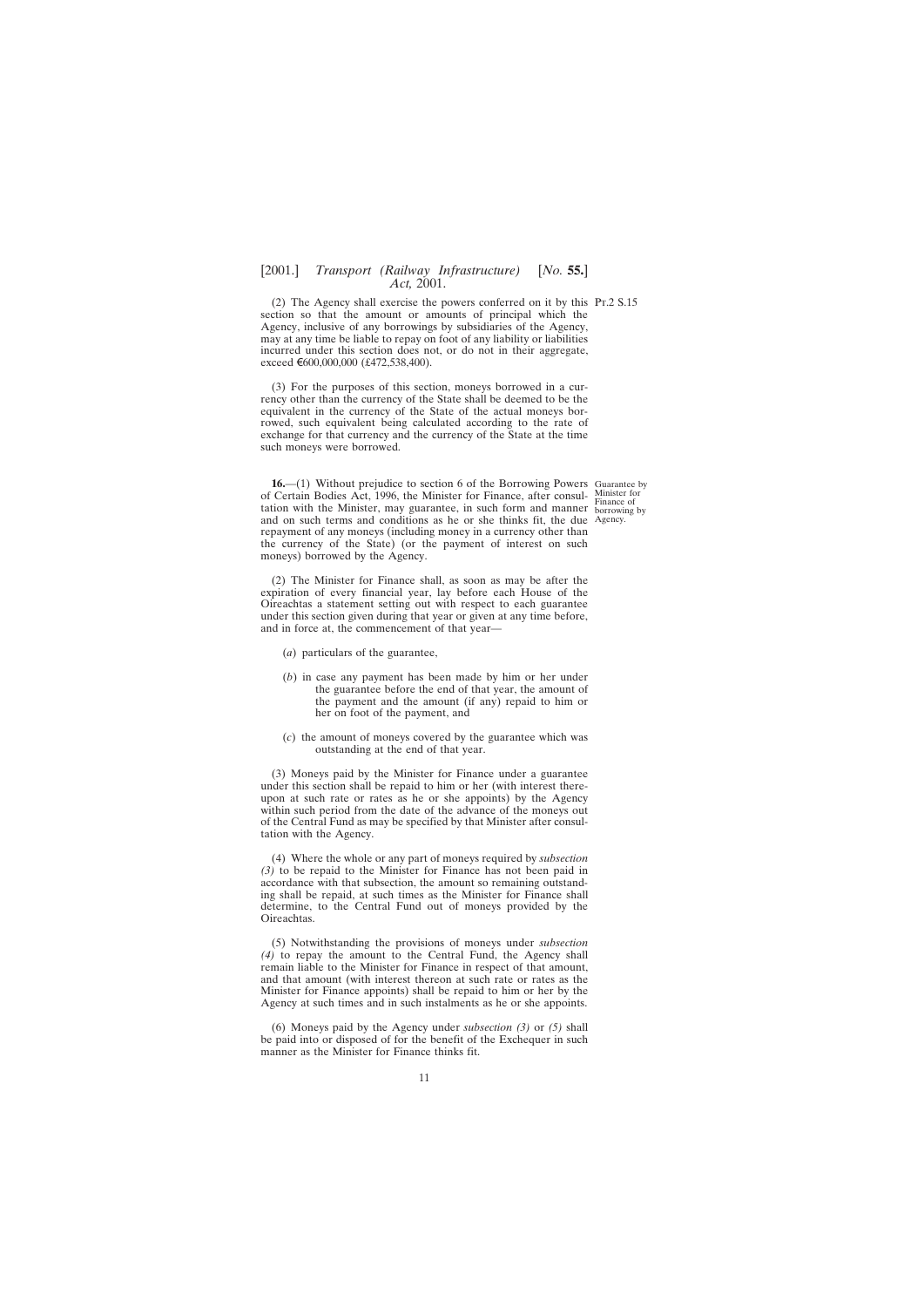Advances by Minister to Agency.

Reports and information to Minister.

**17.**—The Minister may, from time to time, with the consent of the Minister for Finance, advance to the Agency out of moneys provided by the Oireachtas, such sums as the Minister may determine for the purposes of expenditure by the Agency in the performance of its functions.

**18.**—(1) As soon as may be after the end of the financial year of the Agency in which the establishment day falls and of each subsequent financial year of the Agency, but not later than 6 months thereafter, the Agency shall present a report to the Minister of its activities during that year and the Minister shall cause a copy of the report to be laid before each House of the Oireachtas.

(2) Each report under *subsection (1)* shall include information in such form and regarding such matters as the Minister may direct.

(3) The Agency shall, whenever so requested by the Minister, furnish to the Minister information in relation to such matters as he or she may specify concerning or relating to the scope of its activities generally, or in respect of any account prepared by the Agency or any report specified in *subsection (1)* or the policy or activities, other than the day to day activities, of the Agency.

**19.**—(1) The chief executive, under the direction of the Agency, shall cause to be kept on a continuous basis proper books of account of all income and expenditure of the Agency, and of the sources of such income and the subject matter of such expenditure, and of the property, assets and liabilities of the Agency and shall keep and shall account to the Agency for all such special accounts as the Minister or the Agency, with the consent of the Minister, may from time to time direct should be kept.

(2) The financial year of the Agency shall be the period of 12 months ending on the 31st day of December in any year, and for the purposes of this section and *section 18* the period commencing on the establishment day and ending on the following 31st day of December, shall be deemed to be a financial year.

(3) The Agency, the chief executive and the other members of the staff of the Agency shall, whenever so requested by the Minister, permit any person appointed by the Minister to examine the books and accounts of the Agency in respect of any financial year or other period and shall facilitate any such examination, and the Agency shall pay such fee therefor as may be fixed by the Minister.

(4) The accounts of the Agency for each financial year shall be prepared in such form and manner as may be specified by the Minister. The accounts shall be prepared by the chief executive and approved by the Agency as soon as practicable but not later than 3 months after the end of the financial year to which they relate for submission to an auditor for audit. A copy of the accounts and the auditor's report thereon shall be presented to the members of the Agency and to the Minister as soon as practicable and the Minister shall cause a copy of these documents to be laid before each House of the Oireachtas.

(5) For the purposes of *subsection (4)* the Agency shall appoint auditors.

(6) From time to time, and whenever so requested, the Agency shall account for the performance of its functions to a Committee of

Accounts and audits.

<span id="page-11-0"></span> $Pr<sub>2</sub>$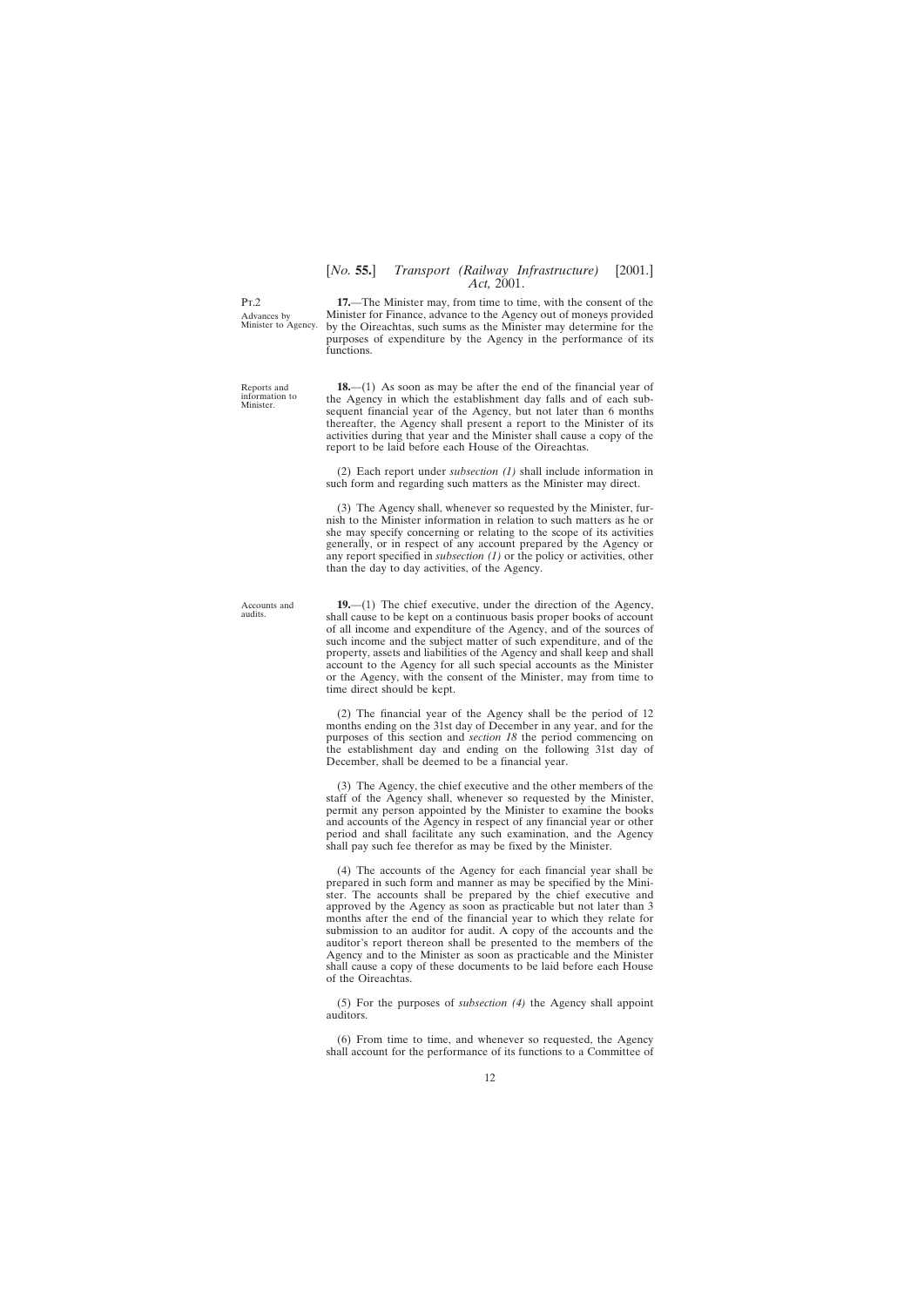<span id="page-12-0"></span>one or both Houses of the Oireachtas and shall have regard to any Pt.2 S.19 recommendations of such Committee relevant to its functions.

**20.**—(1) The Agency shall consist of 8 members who shall direct Membership of and carry out the functions of the Agency in accordance with this Agency.Act and shall satisfy themselves as to the adequacy of the systems in place for that purpose and shall otherwise manage and review the workings of the Agency.

(2) Notwithstanding *subsection (1)*, until the first appointment to the Agency of a person consequent to an election having been held to which *subsection (3)* relates, the Agency shall consist of 7 members.

(3) One of the ordinary members of the Agency shall be a member of the staff of the Agency who shall be elected by secret ballot of the staff of the Agency in such manner as the Agency, with the agreement of the Minister, may determine.

(4) The Agency shall include the chief executive as a member of the Agency.

(5) The members of the Agency (other than the chief executive) shall, as soon as may be after the establishment day, be appointed by the Minister.

(6) Each member of the Agency shall be a person who in the opinion of the Minister has wide experience and competence in relation to one or more of the following areas—

- (*a*) railways,
- (*b*) transportation planning,
- (*c*) urban development,
- (*d*) industry,
- (*e*) trade union representation,
- (*f*) law,
- (*g*) commerce,
- (*h*) finance,
- (*i*) economics,
- (*j*) engineering, or

(*k*) environmental matters.

(7) The Minister shall designate one member of the Agency as chairperson.

(8) There shall be paid to the members of the Agency such remuneration (if any) and such allowances for expenses incurred by them as the Minister, with the consent of the Minister for Finance, may from time to time determine.

(9) Each member of the Agency shall hold office on such terms (other than the payment of remuneration and allowances for expenses) as the Minister determines at the time of his or her appointment.

(10) The Minister, when appointing an ordinary member of the Agency under *subsection (5)*, shall fix such member's period of membership which shall not exceed 5 years.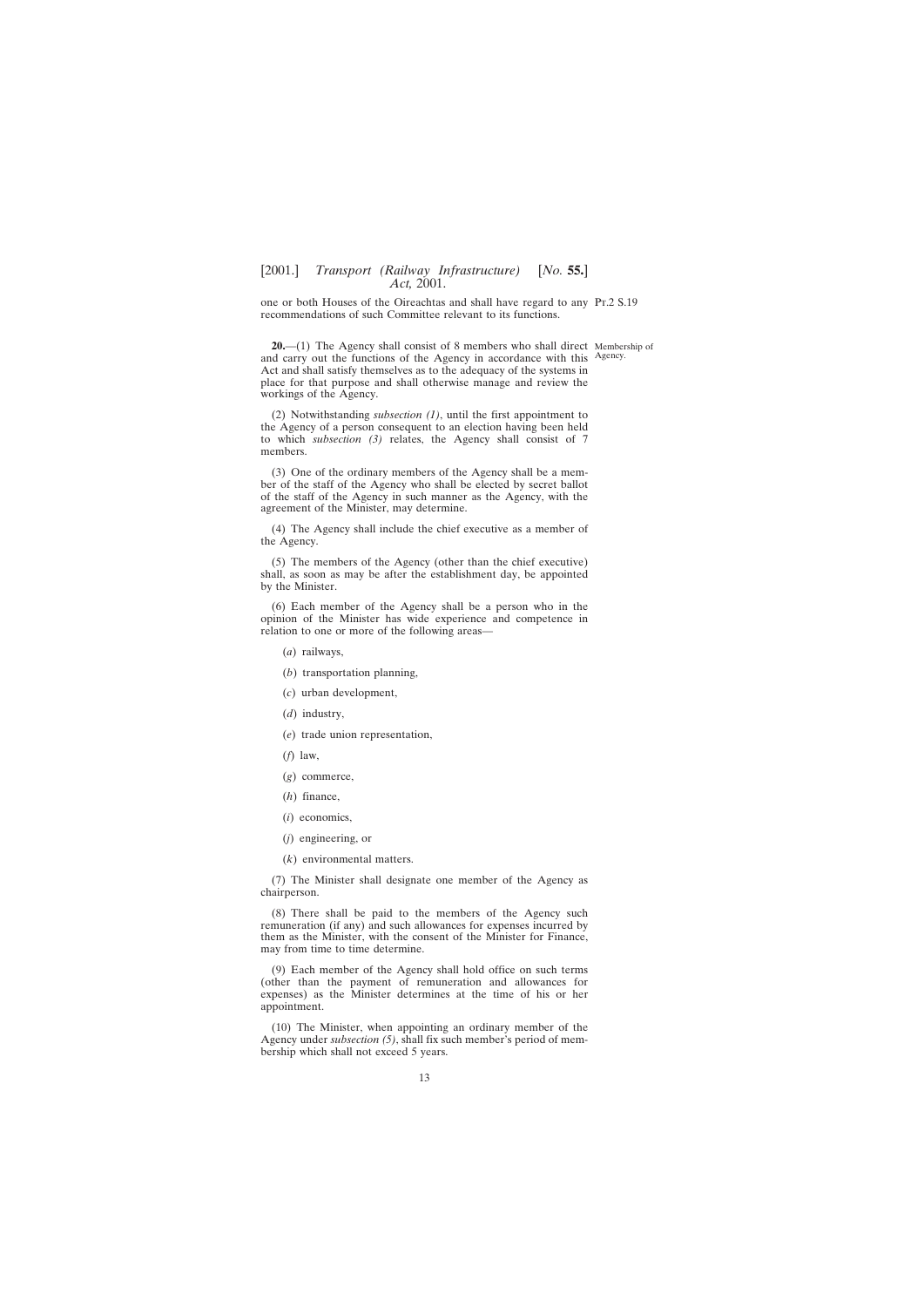<span id="page-13-0"></span>Pt.2 S.20

(11) Such number, as decided by the Minister, of the first ordinary members of the Agency appointed under *subsection (5)* shall hold office for a period not exceeding 4 years from the date of their appointment as determined by the Minister by lot.

(12) A member of the Agency (other than the chief executive) shall not serve for more than 2 consecutive terms.

(13) A member of the Agency shall be disqualified from being such a member where he or she—

- (*a*) is adjudicated bankrupt,
- (*b*) makes a composition or arrangement with creditors,
- (*c*) is convicted of an indictable offence in relation to a company,
- (*d*) is convicted of an offence involving fraud or dishonesty,
- (*e*) is disqualified or restricted from being a director of any company (within the meaning of the Companies Acts, 1963 to 2001), or
- (*f*) has a conflict of interest of such importance, in the opinion of the Minister, that requires him or her to step down.

(14) A member of the Agency may at any time resign his or her membership by letter addressed to the Minister and the resignation shall take effect from the date specified therein or upon receipt of the letter by the Minister, whichever is the later.

(15) A member of the Agency may at any time for stated reasons be removed from membership of the Agency by the Minister if, in the Minister's opinion, the member has become incapable through ill-health of performing his or her functions, or has committed stated misbehaviour, or his or her removal appears to the Minister to be necessary for the effective performance by the Agency of the functions of the Agency.

(16) If a member of the Agency dies, resigns, retires, becomes disqualified or is removed from office, the Minister may appoint a person to be a member of the Agency to fill the casual vacancy so occasioned and the person so appointed shall be appointed in the same manner as the member of the Agency who occasioned the casual vacancy.

(17) The Minister shall, in so far as is practicable and having regard to relevant experience, ensure an equitable balance between men and women in the composition of the Agency.

**21.**—(1) The term of office of the chairperson of the Agency shall be 5 years.

(2) Where the chairperson of the Agency ceases to be a member of the Agency he or she shall also thereupon cease to be chairperson of the Agency.

(3) The chairperson of the Agency may at any time resign his or her office as chairperson by letter sent to the Minister and the resignation shall, unless previously withdrawn in writing, take effect at the commencement of the meeting of the Agency held next after the Agency has been informed by the Minister of the resignation.

(4) The chairperson of the Agency shall, unless he or she sooner dies or otherwise ceases to be chairperson by virtue of *subsection (2)*

Chairperson of Agency.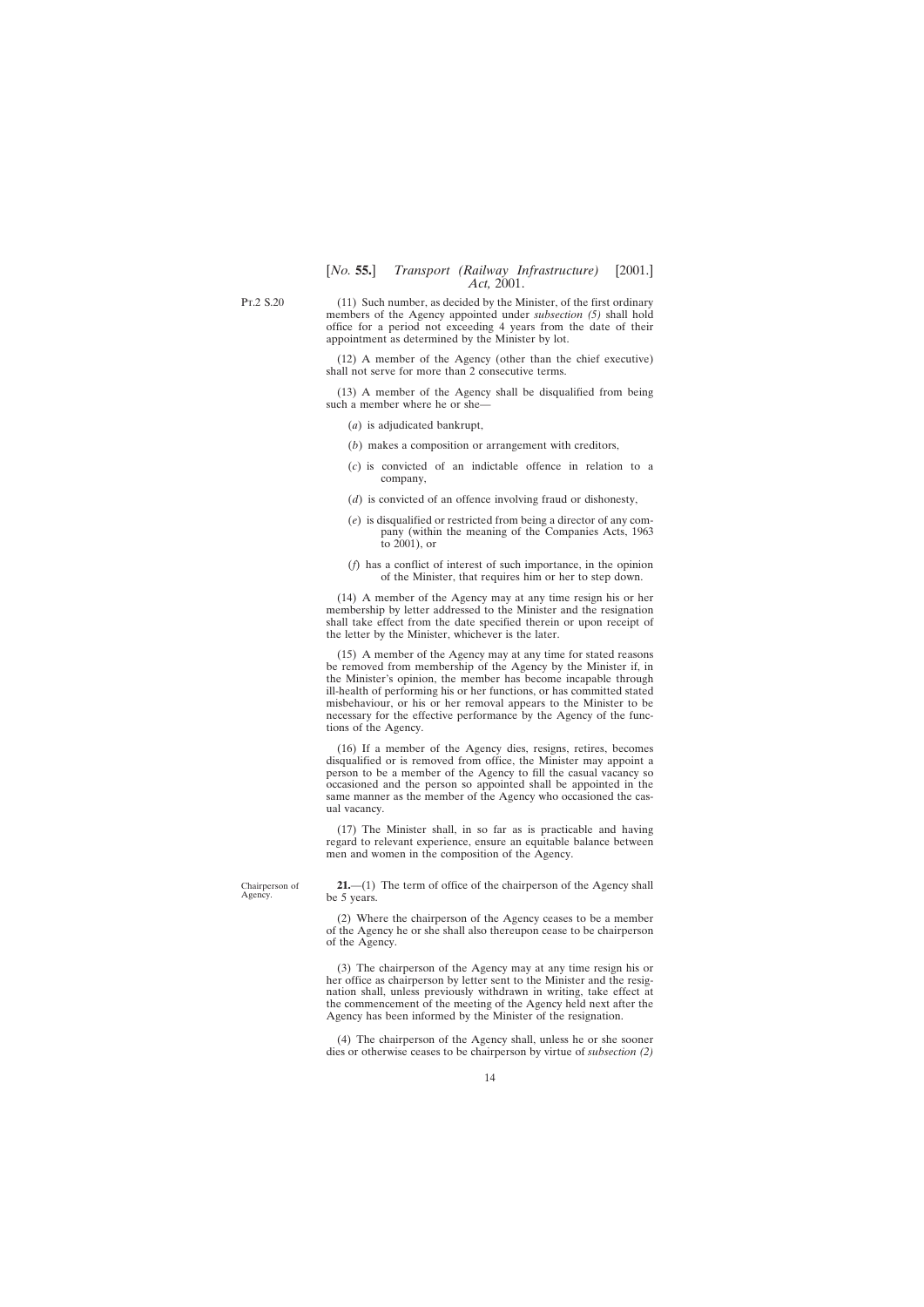<span id="page-14-0"></span>or *(3)*, hold office until the expiration of his or her period of member-Pt.2 S.21 ship of the Agency and, if he or she is re-appointed as a member of the Agency, he or she shall be eligible for re-appointment as chairperson of the Agency.

**22.**—(1) The Agency shall hold such and so many meetings as may Meetings of be necessary for the performance of its functions, but shall hold at Agency. least one meeting in each quarter of a year.

(2) The Minister, in consultation with the chairperson of the Agency, shall fix the date, time and place of the first meeting of the Agency.

- (3) The quorum for a meeting of the Agency shall be 4.
- (4) At a meeting of the Agency—
	- (*a*) the chairperson of the Agency shall, if present, be the chairperson of the meeting, and
	- (*b*) if and so long as the chairperson of the Agency is not present or if the office of the chairperson is vacant, the members of the Agency who are present shall choose one of their number to be chairperson of the meeting.

(5) At a meeting of the Agency, each member of the Agency present, including the chairperson, shall have a vote and any question on which a vote is required in order to establish the Agency's view on the matter shall be determined by a majority of the votes of the members present and voting on the question and, in the case of an equal division of votes, the chairperson of the meeting shall have a second and casting vote.

(6) The Agency may act notwithstanding one or more vacancies among its members.

(7) Subject to this Act, the Agency shall regulate, by standing orders or otherwise, the procedure and business of the Agency.

**23.**—(1) There shall be a chief officer of the Agency who shall be Chief executive of known, and is referred to in this Part, as the chief executive.

(2) The chief executive shall be appointed by the Agency and may be removed from office, at any time for stated reasons, by the Agency and in accordance with the terms and conditions of his or her contract of service.

(3) The chief executive shall carry on and manage and control generally the administration and business of the Agency and perform such other functions as may be determined by the Agency.

(4) The chief executive shall provide the Agency with such information, including financial information, in relation to the performance of his or her functions as the Agency may from time to time require.

(5) The functions of the chief executive may be performed in his or her absence or when the position of chief executive is vacant by such member of the staff of the Agency as may from time to time be designated for that purpose by the Agency.

(6) The chief executive shall hold office for such term and upon and subject to such other terms and conditions (including terms and conditions relating to remuneration) as may be determined by the Agency, with the consent of the Minister and the Minister for Finance.

Agency.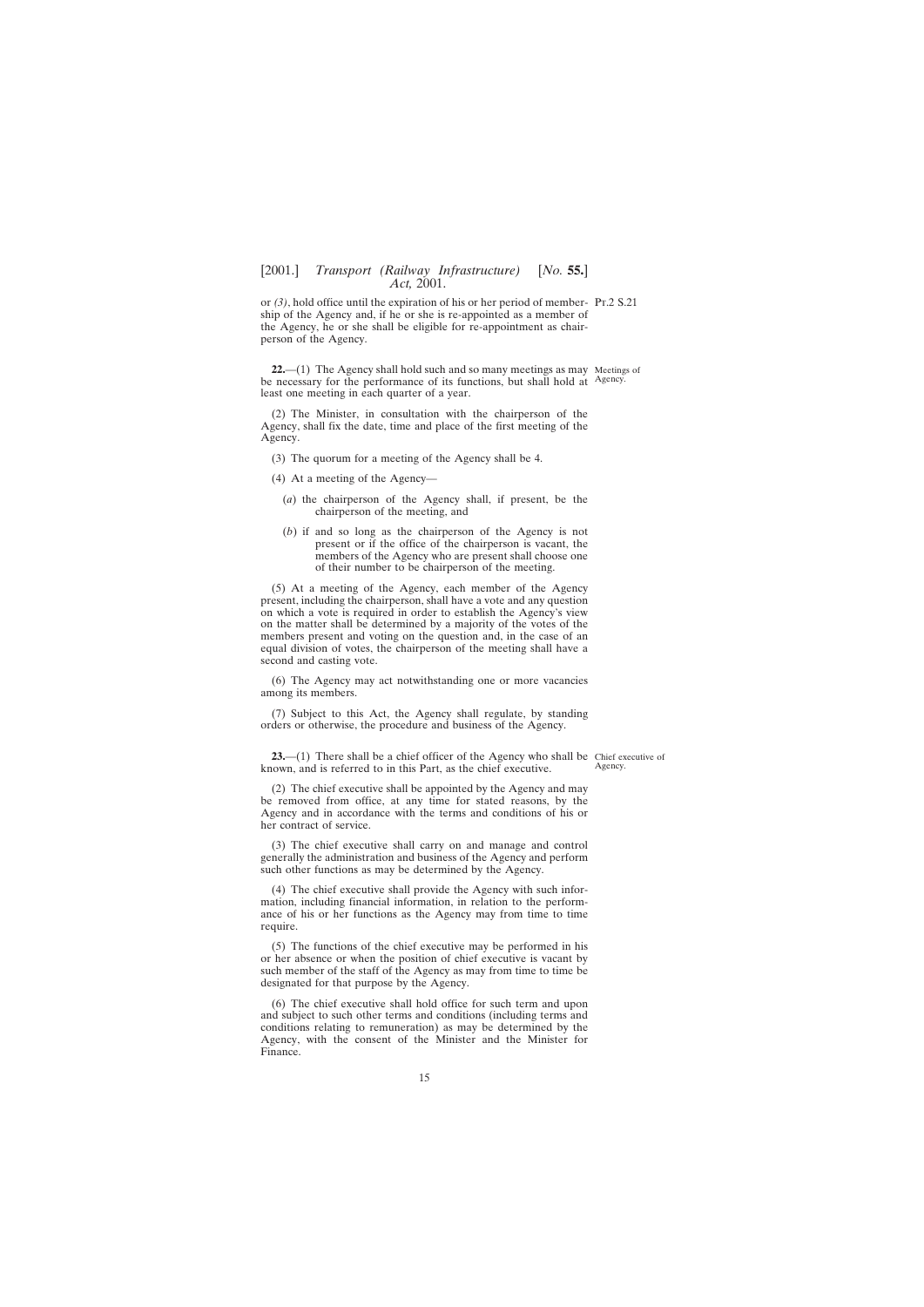<span id="page-15-0"></span>Pt.2 S.23

(7) The chief executive shall, for the duration of his or her appointment, be an ex officio member of the Agency.

(8) The chief executive shall not hold any other office or position or carry on any business without the consent of the Agency.

(9) A chief executive of the Agency shall not, for a period of 12 months following his or her resignation, removal or retirement from office, hold any office or employment or act as consultant where he or she may be likely to use or disclose information acquired by him or her in the exercise of the functions of the Agency.

Staff of Agency. **24.**—(1) The Agency may appoint such and such number of persons to be members of the staff of the Agency as it may determine.

(2) A member of the staff of the Agency shall—

- (*a*) be paid out of moneys at the disposal of the Agency, such remuneration and allowances for expenses incurred by him or her as the Agency may determine, and
- (*b*) hold his or her office or employment for such term upon and subject to such other conditions (including terms and conditions relating to remuneration) as may be determined by the Agency.

(3) The Agency may at any time remove any member of the staff of the Agency from being a member of its staff where that person fails to perform his or her functions satisfactorily.

(4) Every person designated by the Minister who, immediately before the establishment day, is a member of the staff of the Light Rail Project Office of CIÉ shall, on that day, be transferred to and become a member of the staff of the Agency.

(5) Save in accordance with a collective agreement negotiated with any recognised trade unions or staff associations concerned, a person referred to in *subsection (4)* shall not, while in the service of the Agency, receive a lesser scale of pay or be made subject to less beneficial terms and conditions of service (including those relating to tenure of office) than the scale of pay to which he or she was entitled and the terms and conditions of service (including conditions relating to tenure of office) to which he or she was subject immediately before the establishment day.

Superannuation.

**25.**—(1) The Agency shall prepare and submit to the Minister a scheme or schemes for the granting of superannuation benefits to or in respect of such members of the staff of the Agency as it may think fit.

(2) Every such scheme shall fix the time and conditions of retirement for all persons to or in respect of whom superannuation benefits are payable under the scheme or schemes and different times and conditions may be fixed in respect of different classes of persons.

(3) Every such scheme may be amended or revoked by a subsequent scheme prepared, submitted and approved under this section.

(4) A scheme or an amending scheme submitted by the Agency under this section shall, if approved by the Minister with the consent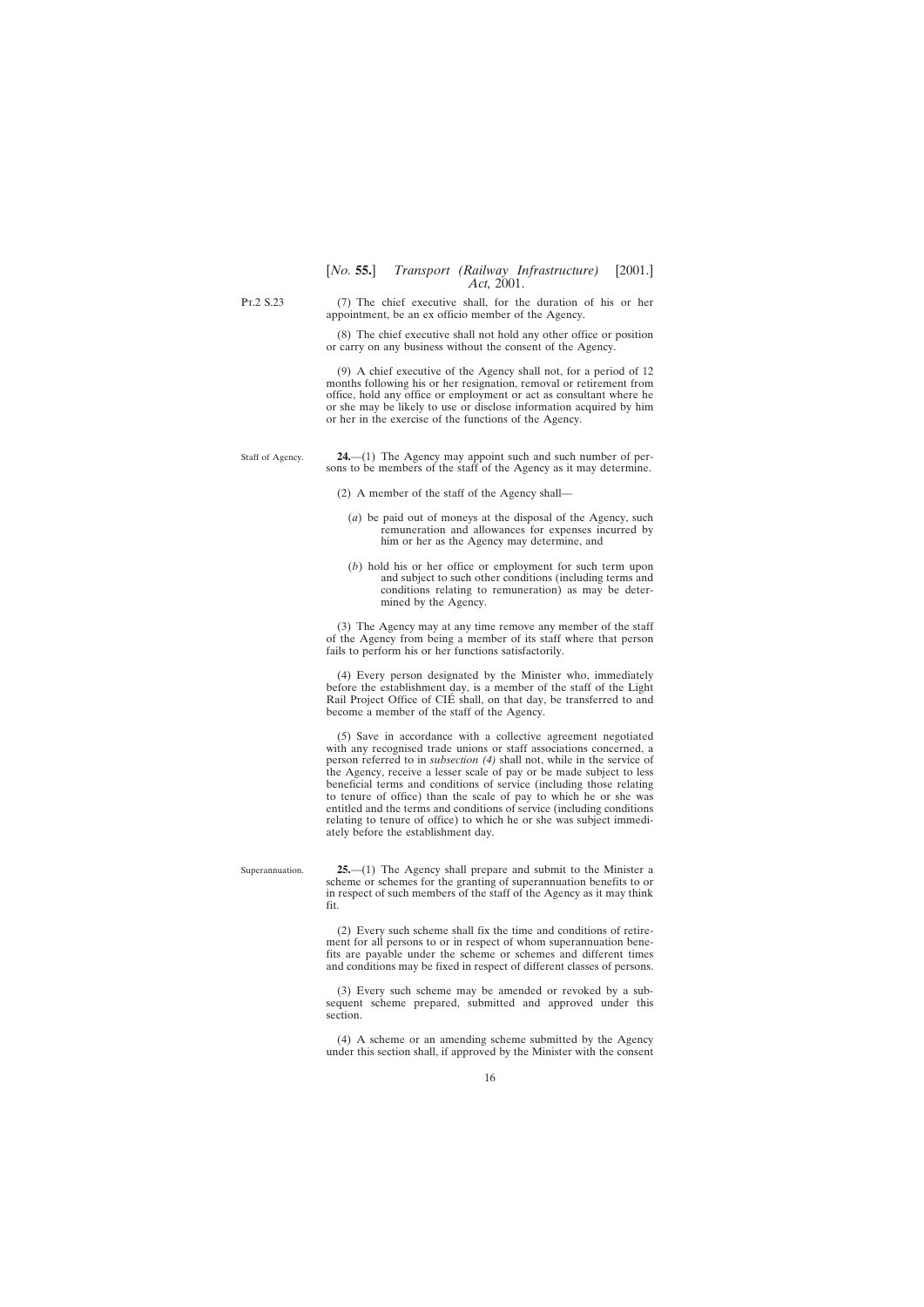<span id="page-16-0"></span>of the Minister for Finance, be carried out by the Agency in accord-Pt.2 S.25 ance with its terms.

(5) Superannuation benefits, and the terms and conditions relating to superannuation benefits, granted under schemes under this section to, or in respect of, persons who, immediately before the establishment day, were members of the staff of CIÉ shall not be less favourable than those which applied immediately before that day.

(6) No superannuation benefit shall be granted by the Agency nor shall any other arrangements be entered into by the Agency for the provision of such a benefit to or in respect of a member of the staff of the Agency otherwise than in accordance with a scheme under this section or with the consent of the Minister and the Minister for Finance.

(7) If any dispute arises as to the claim of any person to, or the amount of, any superannuation benefit payable in pursuance of a scheme or schemes under this section, such dispute shall be submitted to the Minister who shall refer it to the Minister for Finance, whose decision shall be final.

(8) Where, in the period beginning on the establishment day and ending immediately before the commencement of a scheme under this section, a superannuation benefit falls due for payment to or in respect of a person who was transferred to the staff of the Agency under *section 24*, the benefit shall be calculated by the Agency in accordance with such scheme, or such enactments in relation to superannuation, as applied to the person immediately before the establishment day and, for that purpose, his or her pensionable service with the Agency shall be aggregated with his or her previous pensionable service and shall be paid by the Agency.

(9) A scheme under this section shall be laid before each House of the Oireachtas as soon as may be after it is made and, if a resolution annulling the scheme is passed by either such House within the next 21 days on which that House has sat after the scheme is laid before it, the scheme shall be annulled accordingly, but without prejudice to the validity of anything previously done thereunder.

**26.**—(1) Where a member of the Agency—

Membership of either House of Oireachtas, European Parliament or local

- $(a)$  is nominated as a member of Seanad Éireann,
- $(b)$  is elected as a member of either House of the Oireachtas or authority. as a representative in the European Parliament,
- (*c*) is regarded pursuant to Part XIII of the Second Schedule to the European Parliament Elections Act, 1997, as having been elected to the European Parliament to fill a vacancy, or
- (*d*) becomes a member of a local authority,

he or she shall thereupon cease to be a member of the Agency.

- (2) Where a member of the staff of the Agency—
	- $(a)$  is nominated as a member of Seanad Éireann,
	- (*b*) is elected as a member of either House of the Oireachtas or as a representative in the European Parliament, or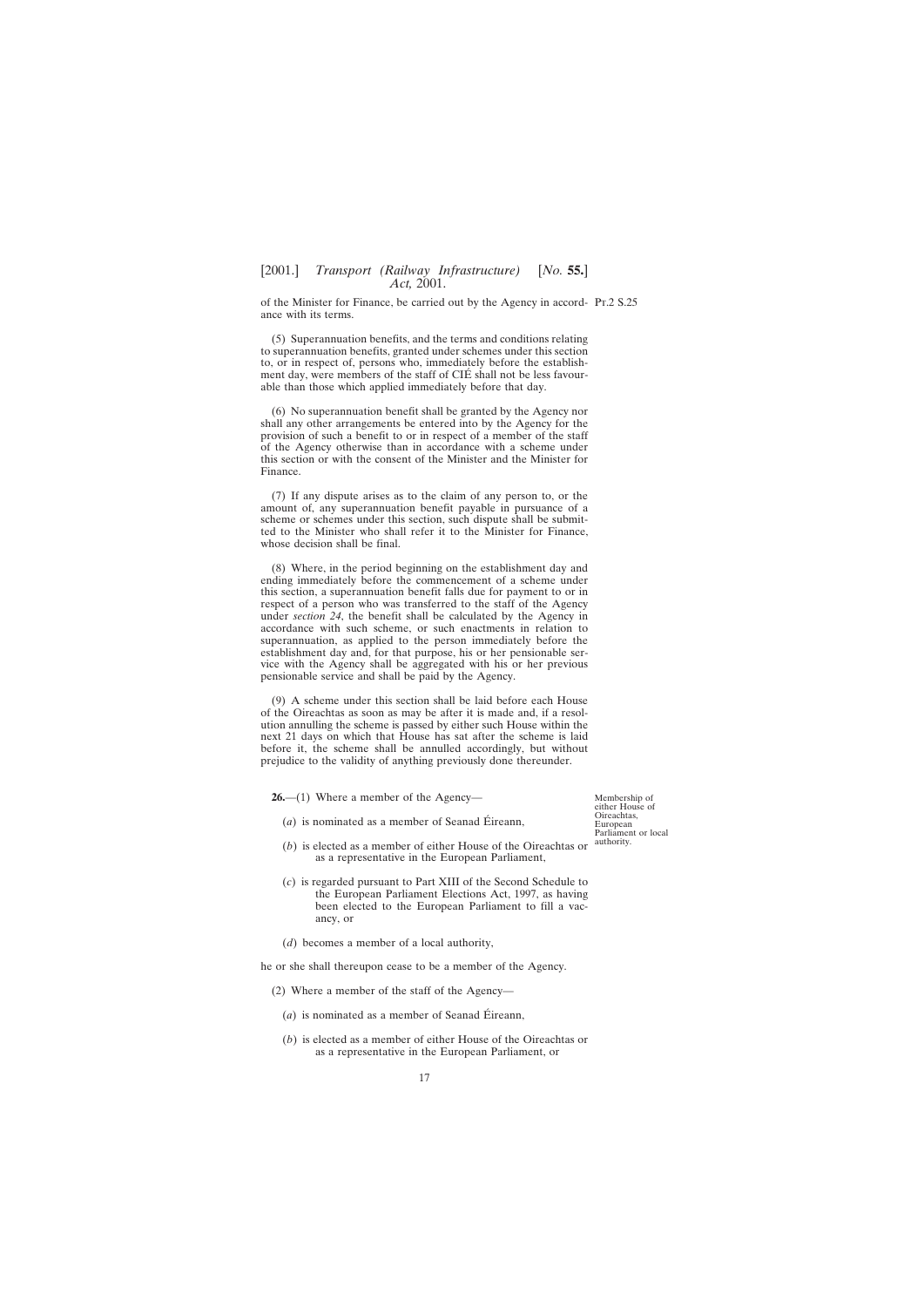<span id="page-17-0"></span>Pt.2 S.26

(*c*) is regarded pursuant to Part XIII of the Second Schedule to the European Parliament Elections Act, 1997, as having been elected to the European Parliament to fill a vacancy,

he or she shall thereupon stand seconded from his or her employment with the Agency and shall not be paid by, or be entitled to receive from, the Agency any remuneration or allowances in respect of the period commencing on such nomination or election, or when he or she is so regarded as having been elected (as the case may be), and ending when he or she ceases to be a member of that House or a representative in that Parliament.

(3) A person who is for the time being entitled under the Standing Orders of either House of the Oireachtas to sit therein or who is a representative in the European Parliament shall, while he or she is so entitled or is a member, be disqualified from becoming a member of the Agency, or a member of the staff of the Agency.

(4) A person who is a member of a local authority shall be disqualified from becoming a member of the Agency.

(5) The Agency shall not employ or otherwise retain in any capacity a person who would otherwise be disqualified under this section from becoming a member of the Agency save with the approval of the Minister.

(6) Without prejudice to the generality of *subsection (2)*, that subsection shall be construed as prohibiting, among other things, the reckoning of a period mentioned in that subsection as service with the Agency for the purposes of any superannuation benefits.

**27.**—(1) The Agency shall, following consultation with the Minister, draw up a code of conduct in respect of controls on staff interests and ethical behaviour to apply to each member of its staff.

(2) The Agency shall publish any code of conduct drawn up under *subsection (1).*

Declaration of interests.

Code of conduct.

**28.**—(1) On his or her appointment, the chief executive and each member of the Agency shall make a declaration in writing of his or her interests to the Minister, in such form as the Minister, following consultation with the Minister for Finance, may specify.

(2) On his or her appointment, each consultant and each member of the staff of the Agency at a grade or level specified before the appointment by the Agency, following consultation with the Minister, shall declare his or her interests in writing to the chairperson of the Agency and the chairperson shall inform the Agency at its next meeting of the interests declared and the names of those making the declarations.

(3) A person to whom *subsection (1)* or *(2)* applies shall, throughout the tenure of his or her appointment, amend and update his or her declarations of interests as required by the Minister or the Agency, as the case may be, of any changes in the interests held by the person.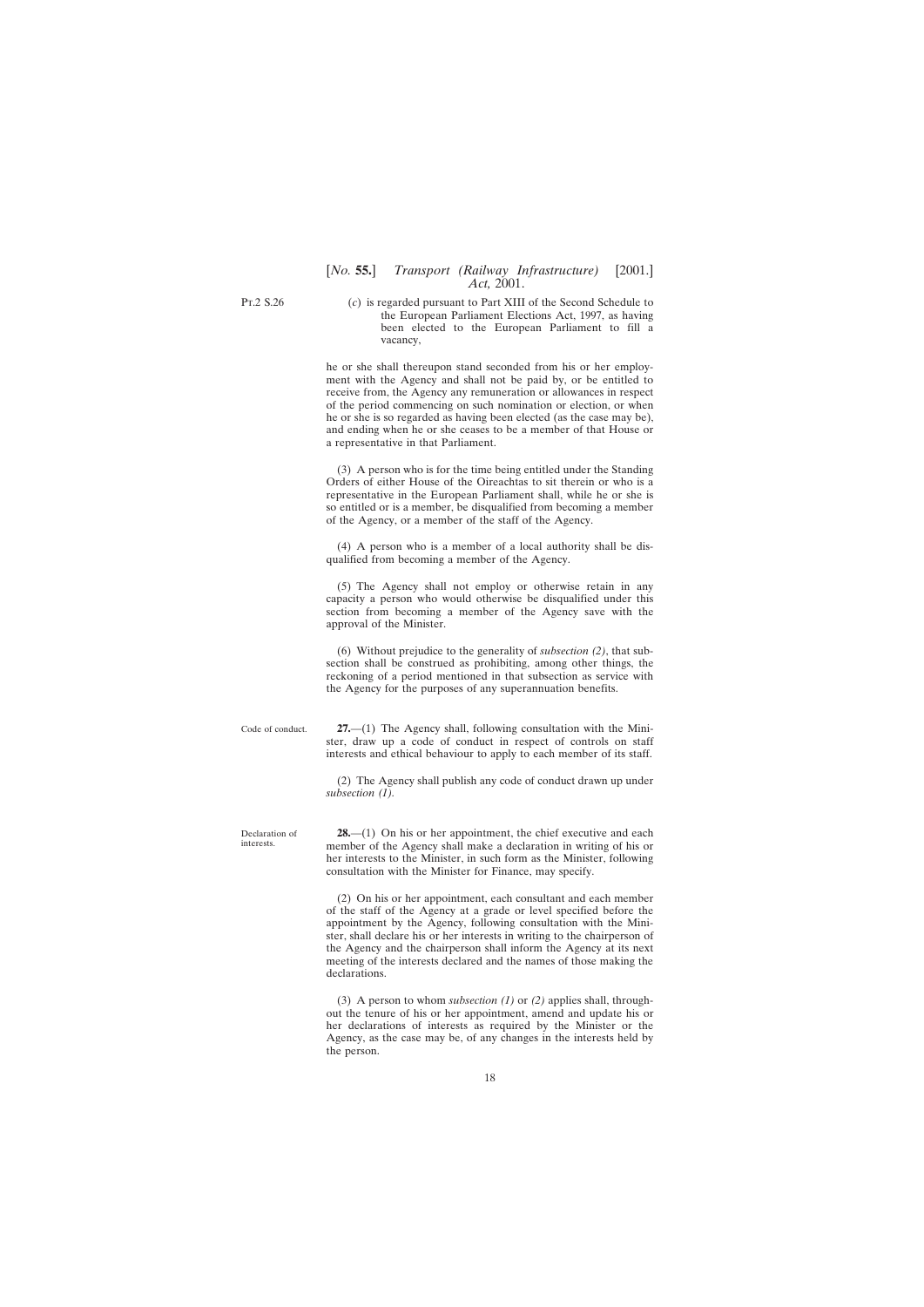- (4) (*a*) A statement of the interests declared under *subsection (1)* Pt.2 S.28shall be included in the next report prepared in accordance with *section 18* following the making of the declaration and any subsequent changes in a declaration shall also be included in a statement in the next available report.
	- (*b*) The form and content of the statement to be included in such report shall be agreed between the chairperson of the Agency, the Minister and the Minister for Finance.
	- (*c*) Notwithstanding the provisions of *paragraph (a)*, it shall not be necessary to specify in a statement in such report the amount or monetary value of any interest, or the remuneration of any trade, profession, or employment included in the statement.
- (5) In this section:

''employment'' includes—

- (*a*) full-time employment,
- (*b*) part-time paid employment, where such employment is ongoing in the year of appointment or which arises in subsequent years,
- (*c*) temporary paid employment, being for a period of 16 weeks or more in the year of appointment or in subsequent years, or
- (*d*) being retained under contract, directly or indirectly, in any capacity as an adviser, consultant or lobbyist, or for the provision of services,

by or in any business related to the functions of the Agency;

''interests'' includes—

- (*a*) employment by or on behalf of—
	- (i) any business related to the functions of the Agency,
	- (ii) any organisation representative of any business related to the functions of the Agency,
- (*b*) ownership of any business related to the functions of the Agency,
- (*c*) shares in, bonds or debentures of, or other like investments in any business related to the functions of the Agency, where the aggregate of such holdings exceed  $\epsilon$ 13,000 (£10,238.33),
- (*d*) a directorship or shadow directorship (within the meaning of the Companies Acts, 1963 to 2001) in any business related to the functions of the Agency, held currently or during the previous two years, or
- (*e*) gifts of travel, holidays, transport, money (in excess of  $\epsilon$ 650 (£511.92)) or other benefits, including benefits from any beneficial interest in or connected with any business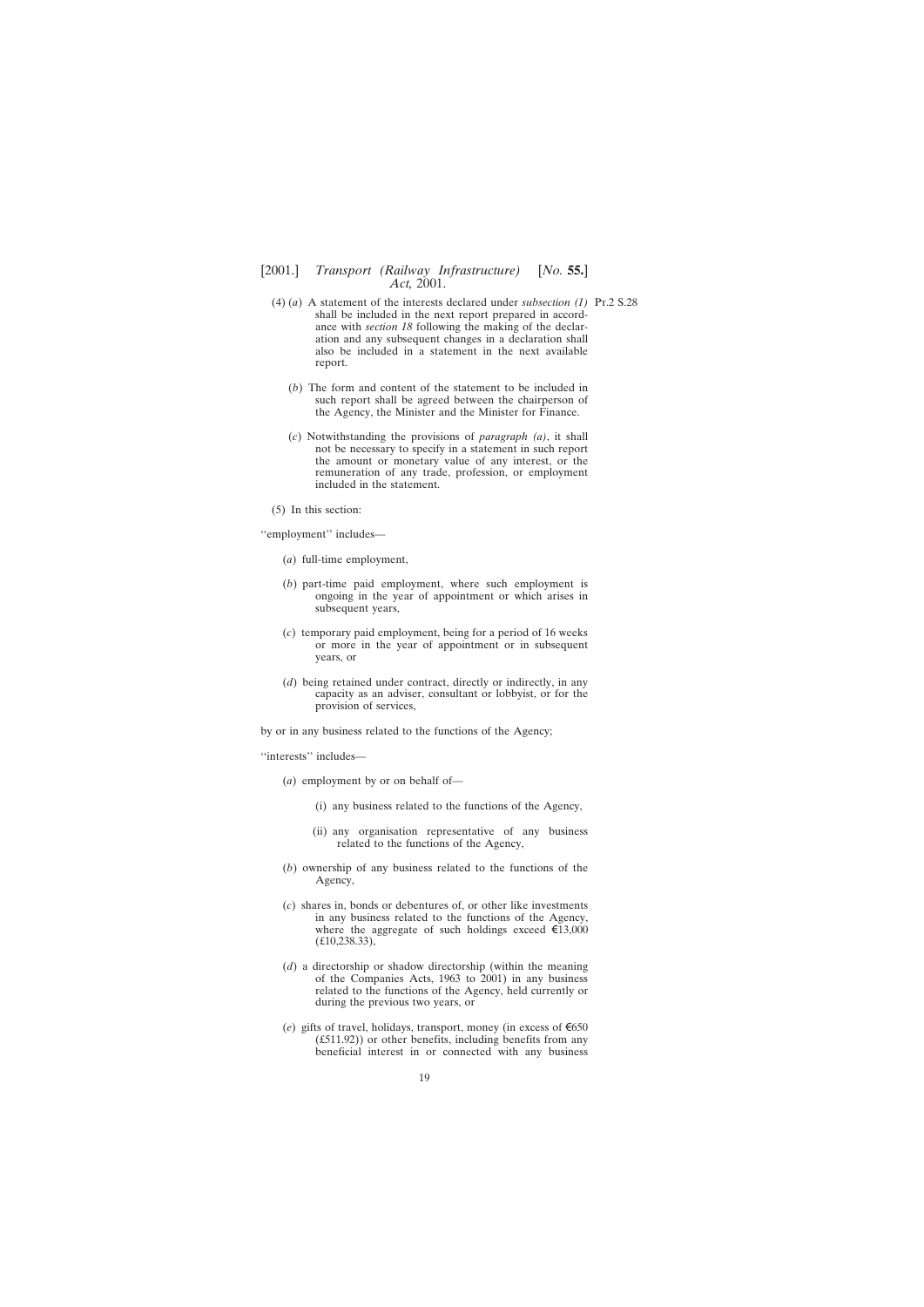<span id="page-19-0"></span>Pt.2 S.28

related to the functions of the Agency, during the previous two years which were received by the person being appointed or by his or her spouse;

''ownership'' includes any proprietary interest in any business related to the functions of the Agency, whether that interest is freehold, leasehold or beneficial, and shall apply—

- (*a*) where the interest is held solely by the person being appointed or shared with one or more persons, or
- (*b*) where the interest, at the time of appointment, has a value of  $\text{\textsterling}20,000$  (£15,751.28) or more.

(6) The Agency shall, for the purposes of this section, keep a register (which is in this section referred to as the ''register of interests'') and shall enter therein the particulars contained in declarations given to the Minister or the Agency under this section.

(7) The register of interests shall be available for inspection by any person at the Agency's headquarters during office hours and a copy of the register or any entry in the register may be obtained by any person on the payment to the Agency of such fee (if any) as the Agency shall fix not exceeding the reasonable cost of making a copy.

(8) Where a person to whom *subsection (1)* applies, fails to make a declaration in accordance with that subsection or to update such declaration in accordance with *subsection (3)*, the Minister shall decide the appropriate course of action (including removal from office) to be taken.

(9) Where a person to whom *subsection (2)* applies, fails to make a declaration in accordance with that subsection or to update such declaration in accordance with *subsection (3)*, the Agency shall decide the appropriate course of action (including removal from office or termination of contract) to be taken.

**29.**—(1) Where the chief executive, a member of the Agency, a member of the staff of the Agency, or a consultant, adviser or other person engaged by the Agency, has a pecuniary interest or other beneficial interest in, or material to, any matter which falls to be considered by the Agency he or she shall—

- (*a*) disclose to the Agency the nature of his or her interest in advance of any consideration of the matter,
- (*b*) neither influence nor seek to influence a decision in relation to the matter,
- (*c*) take no part in any consideration of the matter,
- (*d*) if he or she is the chief executive, a member of the Agency, or a member of the staff of the Agency, withdraw from the meeting for so long as the matter is being discussed or considered by the Agency and shall not vote or otherwise act as such chief executive or member in relation to the matter.

(2) For the purposes of this section, but without prejudice to the generality of *subsection (1)*, a person shall be regarded as having a beneficial interest if—

Disclosure of interests.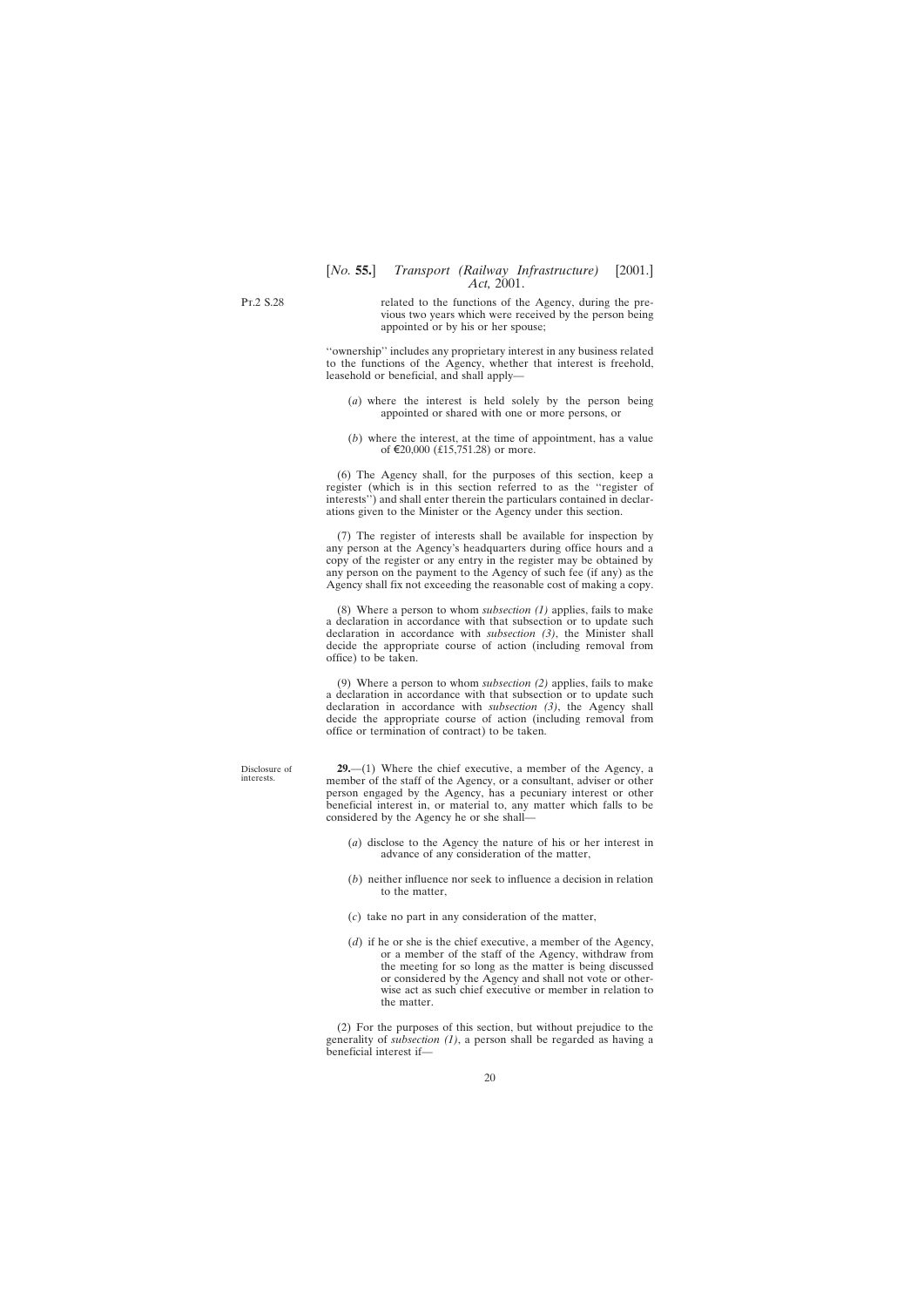- <span id="page-20-0"></span>(*a*) he or she or any connected relative or any nominee of his Pt.2 S.29 or her or any connected relative, is a member of a company or any other body which has a beneficial interest in, or material to, a matter referred to in that subsection,
- (*b*) he or she or any connected relative is in partnership with or is in the employment of a person who has a beneficial interest in, or material to, such a matter,
- (*c*) he or she or any connected relative is a party to any arrangement or agreement (whether or not enforceable) concerning land to which such a matter relates, or
- (*d*) any connected relative has a beneficial interest in, or material to, such a matter.

(3) For the purposes of this section a person shall not be regarded as having a beneficial interest in, or material to, any matter—

- (*a*) by reason only of an interest of his or her or of any company or of any other body or person mentioned in *subsection (2)* which is so remote or insignificant that it cannot reasonably be regarded as likely to influence a person in considering, discussing or in voting on, any question with respect to the matter, or in performing any function in relation to that matter, or
- (*b*) if he or she can show that at the material time he or she was unaware, and in the circumstances could not possibly have been aware, that a connected person had an interest referred to in *subsection (2)*.

(4) Where a question arises as to whether or not a course of conduct, if pursued by a person, would be a failure by him or her to comply with the requirements of *subsection (1)*, the question shall be determined by the Agency and particulars of the determination shall be recorded in the minutes of the meeting concerned.

(5) Where a disclosure is made to the Agency pursuant to *subsection (1)*, particulars of the disclosure shall be recorded in the minutes of the meeting concerned and, for as long as the matter to which the disclosure relates is being considered by the meeting, the person by whom the disclosure is made shall absent themselves from the meeting.

(6) Where a person, other than a member of the Agency, referred to in this section fails to make a disclosure in accordance with this section, the Agency shall decide the appropriate action (including removal from office or termination of contract) to be taken.

(7) Where a member of the Agency fails to make a disclosure in accordance with this section, the Minister shall decide the appropriate action (including removal from office) to be taken.

(8) In this section ''connected relative'' means, in relation to a person to whom this section applies, the person's spouse or partner, parent, brother, sister or child.

**30.**—(1) Save as otherwise provided by law and *subsection (4)*, a Prohibition on person shall not, without the consent of the Agency, disclose any unauthorised confidential information obtained by him or her while performing confidential (or as a result of having performed) duties as—

disclosure of information.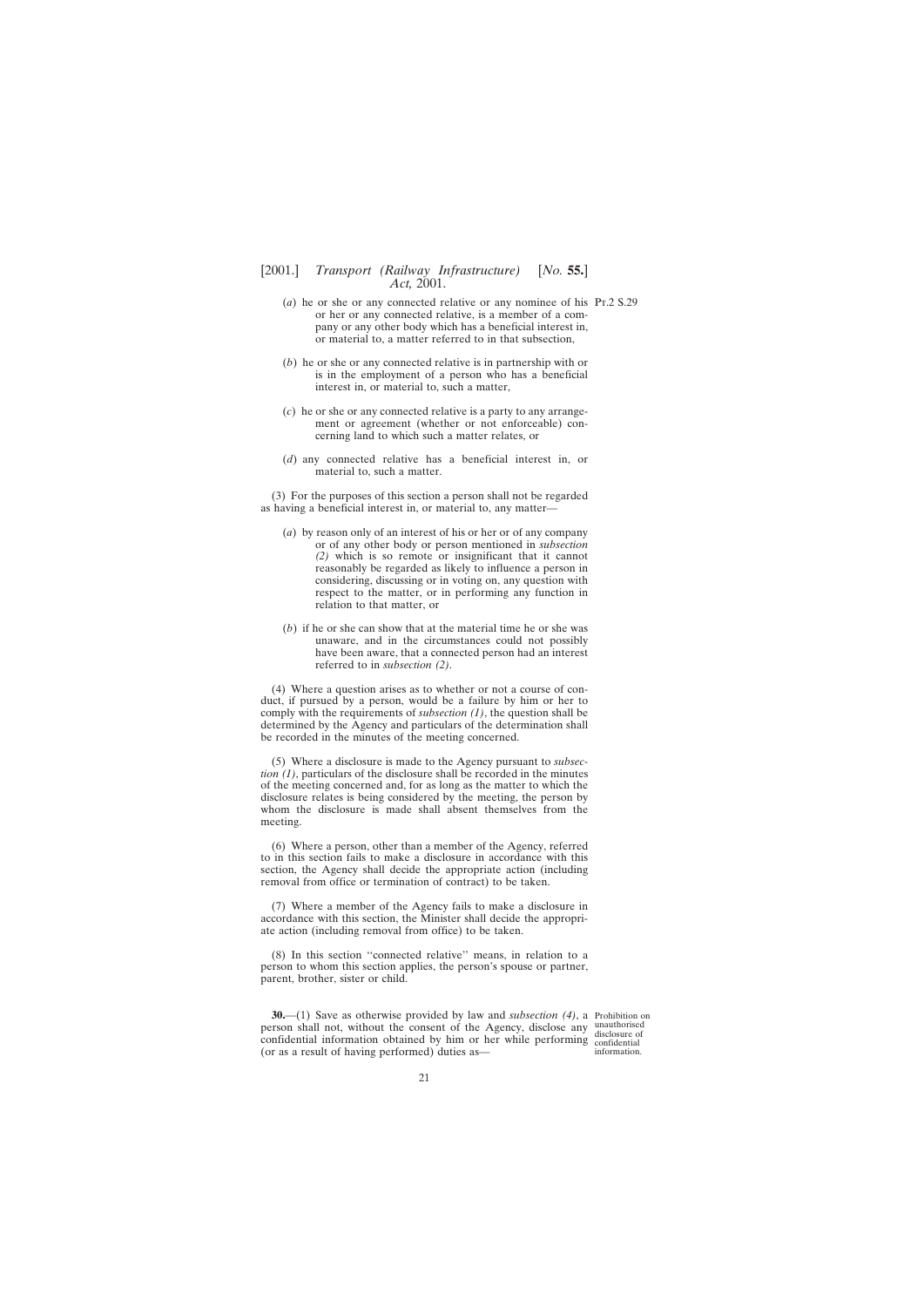- <span id="page-21-0"></span>(*a*) a member of the Agency,
- (*b*) a member of the staff of the Agency (including the chief executive),
- (*c*) an adviser or consultant to the Agency or an employee of such person whilst performing duties relating to such advice or consultation,

or obtained while in performance of a service contract.

- (2) In this section ''confidential information'' includes—
	- (*a*) information that is expressed by the Agency or the Minister to be confidential either as regards particular information or as regards information of a particular class or description,
	- (*b*) commercial information in relation to contractors, consultants, providers of finance, or any other person,
	- (*c*) proposals of a commercial nature or tenders submitted to the Agency by contractors, consultants, or any other person.

(3) A person who contravenes *subsection (1)* is guilty of an offence and shall be liable on summary conviction to a fine not exceeding  $\epsilon$ 2,000 (£1,575.13) or to imprisonment for a term not exceeding 3 months or to both.

(4) Nothing in *subsection (1)* shall prevent the disclosure of information in a report made to the Agency or by or on behalf of the Agency to the Minister.

(5) The Third Schedule to the Freedom of Information Act, 1997, is amended by the insertion in Part I at the end thereof:

- (*a*) in column (2) of ''*Transport (Railway Infrastructure) Act, 2001*'', and
- (*b*) in column (3) of ''*Section 30*''.

**31.**—(1) A person who communicates with a member of the Prohibition on Agency or with a member of the staff of the Agency, or with a consultant, adviser or other person engaged by the Agency, for the purpose of influencing improperly his or her consideration of any matter which falls to be considered or decided by the Agency is guilty of an offence.

(2) If a member or a person to whom a communication is made becomes of opinion that a communication is in contravention of *subsection (1)*, it shall be his or her duty not to entertain the communication further and he or she shall inform forthwith the chairperson of the Agency in writing of the substance of such communication and the chairperson shall acknowledge in writing the receipt of such information.

(3) A person guilty of an offence under *subsection (1)* shall be liable on summary conviction to a fine not exceeding  $\epsilon$ 2,000 (£1,575.13) or to imprisonment for a term not exceeding 3 months or to both.

communications.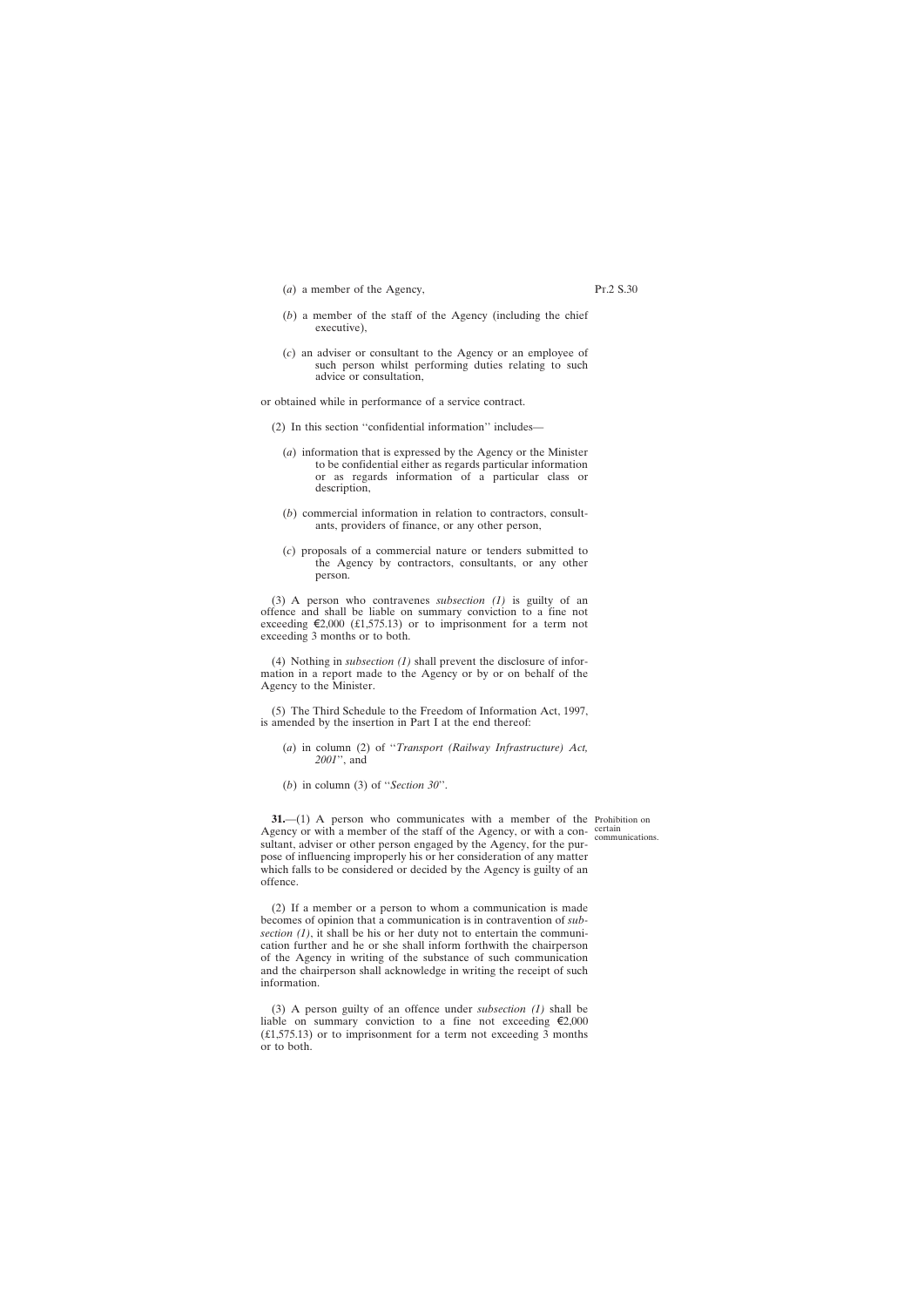<span id="page-22-0"></span>**32.**—(1) The Minister may give a direction in writing to the Pr.2 Agency in relation to any of the functions assigned to it by or under Power of Minister this Act and the Agency shall comply with the direction.

(2) The Minister may, with the consent of the Minister for Finance, give policy, financial or other guidelines to the Agency in relation to the performance of the functions assigned to it by or under this Act and the Agency shall have regard to such guidelines when performing its functions.

(3) The Minister shall lay a copy of any direction or guidelines given by him or her under this section before each House of the Oireachtas.

**33.**—(1) On the establishment day all property, including choses- Transfer of in-action, which immediately before that day was the property of property. CIE´ and was used in connection with any of the orders made under the Act of 1996 shall stand vested in the Agency without any assignment, unless, in respect of specified property, the Minister otherwise decides.

 $(2)$  The Minister shall, on the application of CIÉ or the Agency, issue a certificate in respect of specified property, certifying, as he or she thinks proper, that the property vested in the Agency under this section or did not so vest in the Agency and the certificate shall be conclusive evidence of the facts so certified.

(3) Every chose-in-action transferred by *subsection (1)* to the Agency may, after the establishment day, be sued on and recovered or enforced by the Agency in its own name and it shall not be necessary for the Agency or CIÉ to give notice to the person bound by the chose-in-action of the transfer effected by the subsection.

(4) The Minister may, by order or orders, on such occasions and on such terms and conditions as he or she sees fit, transfer such other property connected with light railway or metro from CIE´ to the Agency as it needs to carry out its functions.

(5) The Minister may, on the application of  $\overline{CIE}$ , issue a certificate in respect of specific property, certifying, as he or she thinks proper, that the property shall not be transferred from CIE´ to the Agency at any point in time.

**34.** (1) All rights or liabilities of CIÉ arising by virtue of any Transfer of rights contract or commitment (expressed or implied) entered into by it and liabilities. before the establishment day in relation to any of the orders made under the Act of 1996 shall on that day stand transferred to the Agency.

 $(2)$  The Minister shall on the application of CIÉ or the Agency issue a certificate in respect of a specified contract or commitment certifying, as he or she thinks proper, that the rights and liabilities of CIE´ thereunder were transferred on the establishment day to the Agency under this section or were not so transferred to the Agency and the certificate shall be conclusive evidence of the facts so certified.

(3) Every right and liability transferred by *subsection (1)* to the Agency may, on or after the establishment day, be sued on, recovered or enforced by or against the Agency in its own name and it shall not be necessary for the Agency or CIÉ to give notice to the

to issue directions and guidelines to Agency.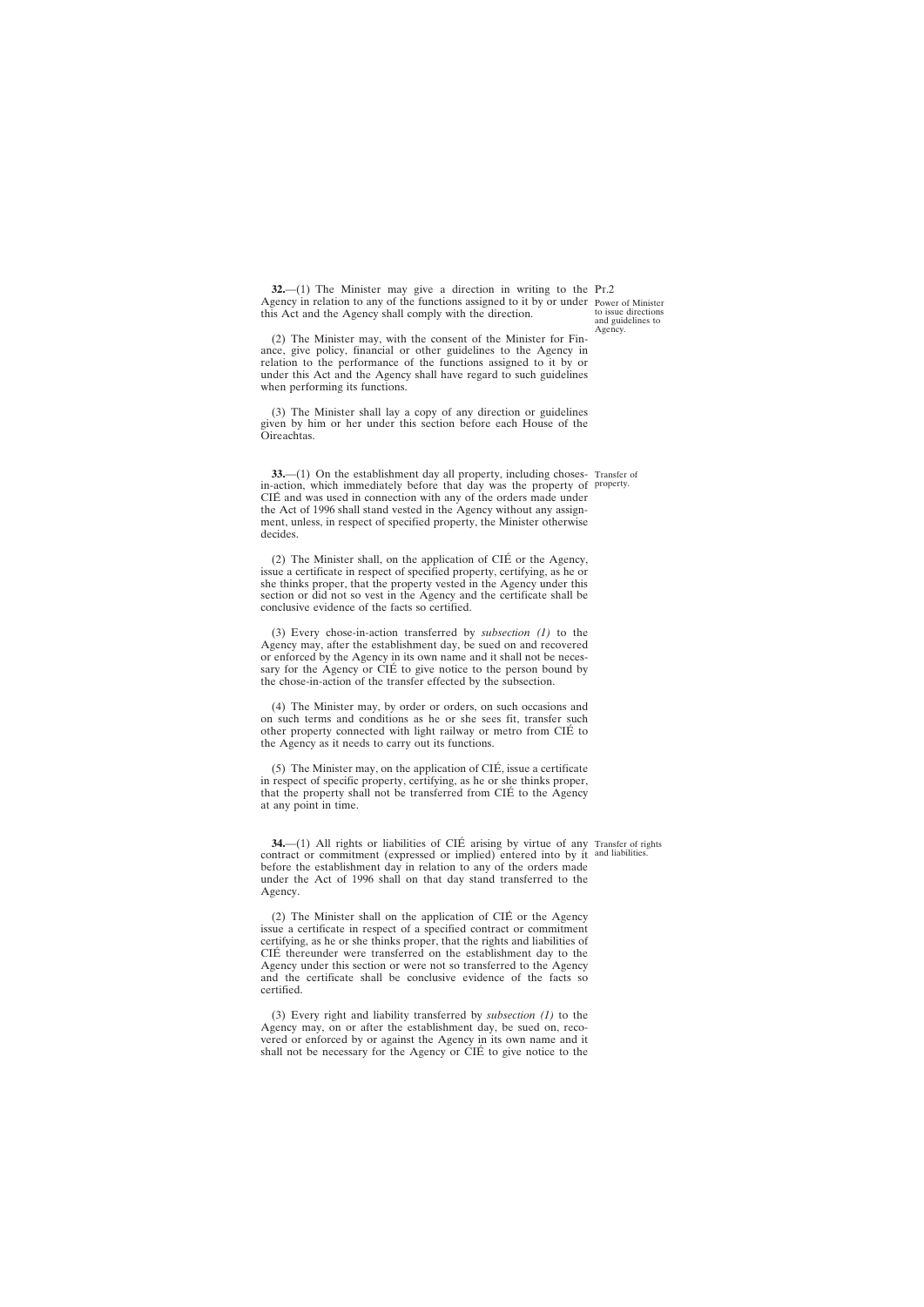<span id="page-23-0"></span>person whose right or liability is transferred by this section of such Pt.2 S.34 transfer.

**35.**—Where legal proceedings to which CIÉ is a party are pending Continuance of immediately before the establishment day and the proceedings relate pending legal to any of the property, rights or liabilities transferred under *section* proceedings. *33* or *34*, the proceedings shall be continued with the substitution for CIÉ of the Agency.

# PART 3

# Railway Orders

**36.**—(1) The Agency or CIÉ may authorise in writing persons to Surveys and be authorised persons for the purposes of this Part. inspections.

(2) An authorised person may, on production of his or her authorisation together with an appropriate form of identification if so requested by any person affected, for the purposes of this Part enter on any land and—

- (*a*) inspect and survey the land and make any inquiry, investigation or examination for the purpose of ascertaining whether or not the land is suitable for the purposes of the construction of a railway,
- (*b*) carry out any investigation or examination thereon preliminary or incidental to the purposes aforesaid,
- (*c*) bring thereon such other persons or equipment as he or she may reasonably consider necessary for the purposes of his or her functions under this section,
- (*d*) line sight, drill, bore, probe or excavate, or take such samples and carry out such tests as he or she reasonably considers necessary or expedient for the purposes of such functions,
- (*e*) if authorised by the Agency, inspect and survey the land and make any inquiry, investigation or examination for the purpose of ascertaining whether or not the land is suitable for the purposes of fulfilling any of the related functions of the Agency.

(3) An authorised person shall not, other than with the consent of the occupier, enter a private dwelling unless he or she has obtained a warrant from the District Court under *subsection (4)* authorising such entry.

(4) Where an authorised person is refused entry to any land, the Agency or CIÉ, as the case may be, may apply to a judge of the District Court assigned to the district court district in which the land is situated for a warrant authorising such entry, and upon the hearing of the application the judge shall, if satisfied that such entry is necessary or expedient, by warrant authorise such entry, on production of the warrant, if so requested.

(5) Whenever an authorised person exercises any of the functions conferred on him or her by *subsection (2)*, the Agency or CIÉ, as the case may be, shall be liable to make good all damage done to the land entered upon or interfered with by the exercise of such functions and to pay compensation in respect of any loss arising out Pr.3 S.36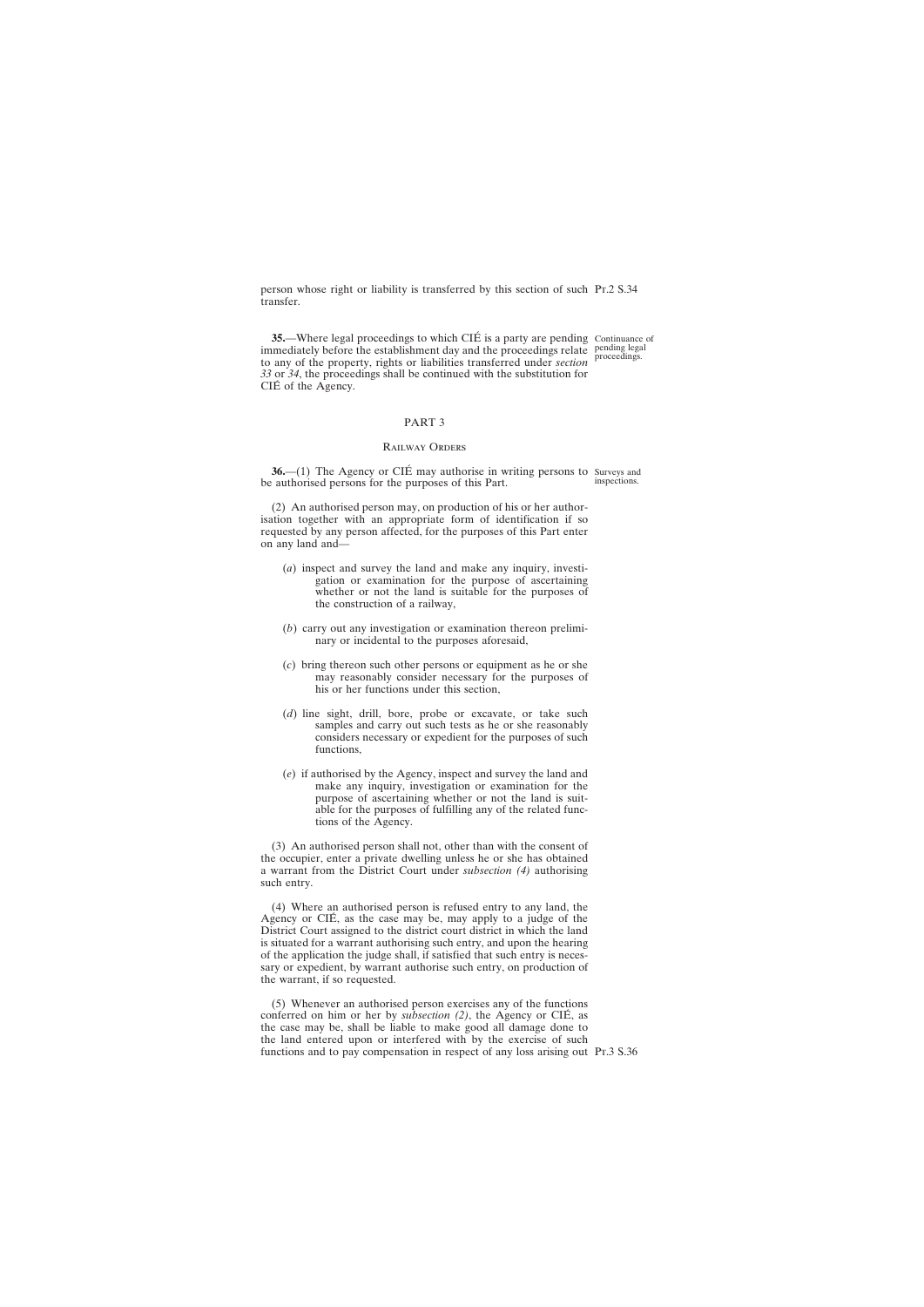<span id="page-24-0"></span>of or in the course of the performance of the functions of an authorised person under this section, and, if there is a failure to do so, any person affected by the damage or loss shall be entitled to compensation in respect thereof and such compensation shall be recoverable from the Agency or CIÉ, as the case may be, in default of agreement, in any court of competent jurisdiction.

**37.**—(1) The Agency, CIÉ, or any other person with the consent Application for a of the Agency, may apply to the Minister for a railway order.

(2) An application under *subsection (1)* shall be made in writing in such form as the Minister may specify and shall be accompanied by—

- (*a*) a draft of the proposed order,
- (*b*) a plan of the proposed railway works,
- (*c*) in the case of an application by the Agency or a person with the consent of the Agency, a plan of any proposed commercial development of land adjacent to the proposed railway works,
- (*d*) a book of reference to a plan required under this subsection (indicating the identity of the owners and of the occupiers of the lands described in the plan), and
- (*e*) a statement of the likely effects on the environment (referred to subsequently in this Part as an ''environmental impact statement'') of the proposed railway works,

and a draft plan and book of reference shall be in such form as the Minister may specify or in a form to the like effect.

(3) The Minister shall acknowledge receipt of an application under this section within 14 days of receiving it.

(4) The construction of railway works, the subject of an application for a railway order under this Part, shall not be undertaken unless the Minister has granted an order under *section 43*.

**38.**—Each of the following shall be exempted development for the Exempted purposes of the Act of 2000—

development.

railway order.

- (*a*) development consisting of the carrying out of railway works, including the use of the railway works or any part thereof for the purposes of the operation of a railway, authorised by the Minister and specified in a railway order or of any incidental or temporary works connected with such development;
- (*b*) development consisting of the carrying out of railway works for the maintenance, improvement or repair of a railway that has been built pursuant to a railway order.

**39.**—(1) An environmental impact statement shall contain the fol- Environmental lowing specified information—

impact statement.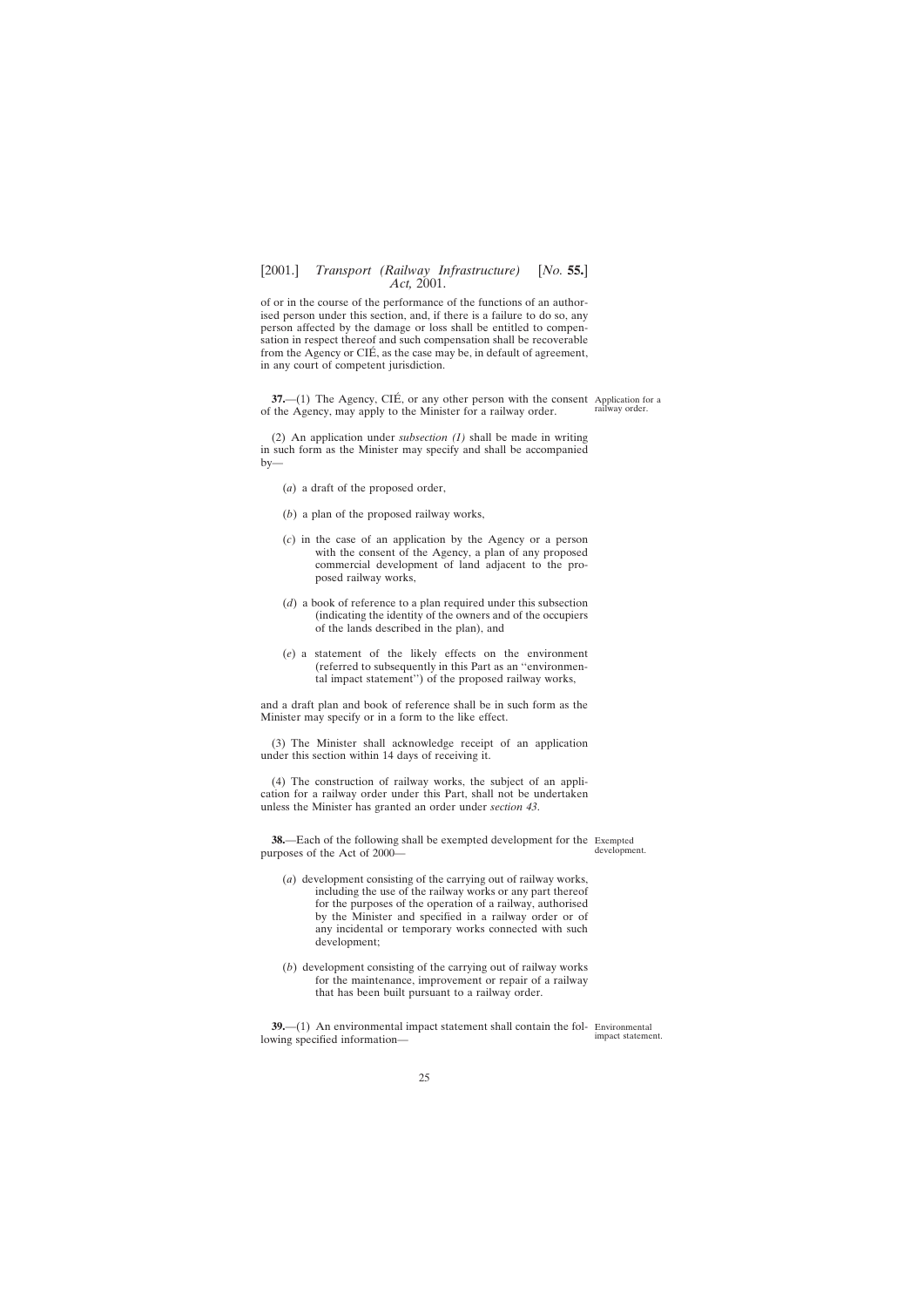Pt.3 S.39

- (*a*) a description of the proposed railway works comprising information on the site, design and size of the proposed railway works,
- (*b*) a description of the measures envisaged in order to avoid, reduce and, if possible, remedy significant adverse effects,
- (*c*) the data required to identify and assess the main effects which the proposed railway works are likely to have on the environment,
- (*d*) an outline of the main alternatives studied by the applicant and an indication of the main reasons for its choice, taking into account the environmental effects, and
- (*e*) a summary in non-technical language of the above information.

(2) An environmental impact statement shall, in addition to and by way of explanation or amplification of the specified information referred to in *subsection (1)*, contain further information on the following matters—

- (*a*) (i) a description of the physical characteristics of the whole proposed railway works and the land-use requirements during the construction and operational phases,
	- (ii) an estimate, by type and quantity, of the expected residues and emissions (including water, air and soil pollution, noise, vibration, light, heat and radiation) resulting from the operation of the proposed railway works;
- (*b*) a description of the aspects of the environment likely to be significantly affected by the proposed railway works, including in particular—
	- (i) human beings, fauna and flora,
	- (ii) soil, water, air, climatic factors and the landscape,
	- (iii) material assets, including the architectural and archaeological heritage, and the cultural heritage,
	- (iv) the inter-relationship between the matters referred to in this paragraph;
- (*c*) a description of the likely significant effects (including direct, indirect, secondary, cumulative, short, medium and long-term, permanent and temporary, positive and negative) of the proposed railway works on the environment resulting from—
	- (i) the existence of the proposed railway works,
	- (ii) the use of natural resources,
	- (iii) the emission of pollutants, the creation of nuisances and the elimination of waste,

and a description of the forecasting methods used to assess the effects on the environment;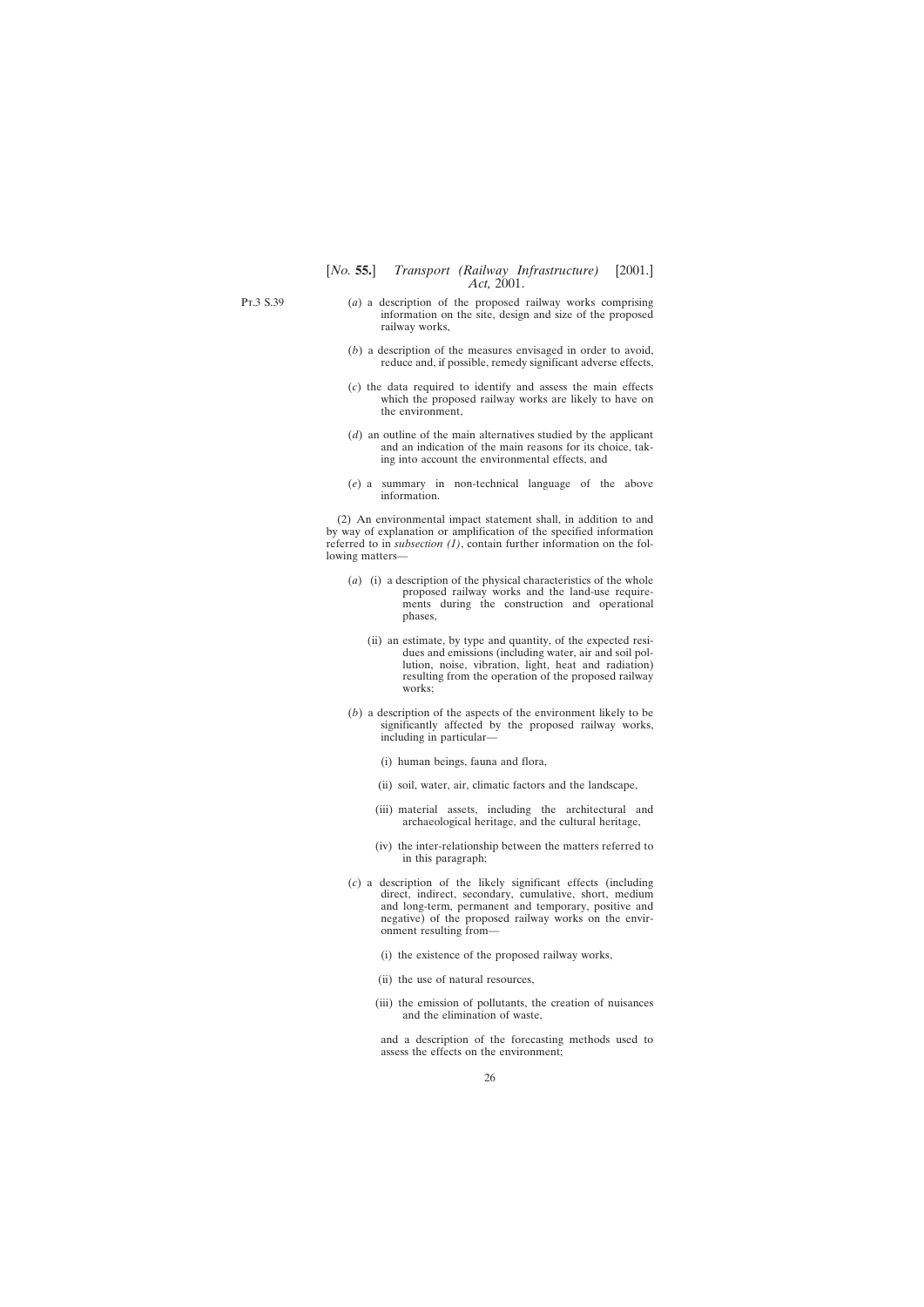- <span id="page-26-0"></span>(*d*) an indication of any difficulties (technical deficiencies or Pt.3 S.39 lack of know-how) encountered by the applicant in compiling the required information; and
- (*e*) a summary in non-technical language of the above information,

to the extent that such information is relevant to a given stage of the consent procedure and to the specific characteristics of the railway works or type of railway works concerned, and of the environmental features likely to be affected, and the applicant may reasonably be required to compile such information having regard, inter alia, to current knowledge and methods of assessment.

- (3) (*a*) If a person, before applying to the Minister for a railway order, so requests, the Minister shall, after consulting the person and such bodies as may be specified by the Minister for that purpose, give a written opinion on the information to be contained in an environmental impact statement.
	- (*b*) The giving of a written opinion in accordance with this subsection shall not prejudice the exercise by the Minister of his or her powers pursuant to this Act to require an applicant to furnish further information in relation to the effects on the environment of the proposed railway works.

(4) The European Communities (Environmental Impact Assessment) Regulations, 1989 to 2000, and the Local Government (Planning and Development) Regulations, 1994 to 2000, and the Act of 2000 and any regulation made thereunder in relation to environmental impact assessment shall not apply to anything done under an order made under this Act.

**40.**—(1) Whenever an application is made for a railway order, the Publication of applicant shall, within 14 days of the Minister acknowledging receipt notice in relation to of the application—

- (*a*) deposit and keep deposited at such place or places, being a place or places which is or are easily accessible to the public, as may be appointed by the Minister, a copy of the draft order and all documents which accompanied the application, for not less than 28 days following the publication of the notice referred to in *paragraph (b)*,
- (*b*) publish a notice in one or more newspapers circulating in the area to which the order relates—
	- (i) indicating that an application has been made for an order,
	- (ii) indicating the times at which, the period during which and the place or places where a copy of the draft order and accompanying documents deposited under this section may be inspected,
	- (iii) stating that a public inquiry will be held into the application,
	- (iv) stating that the Minister will consider any submissions in relation to the proposed order or in relation to

application for railway order.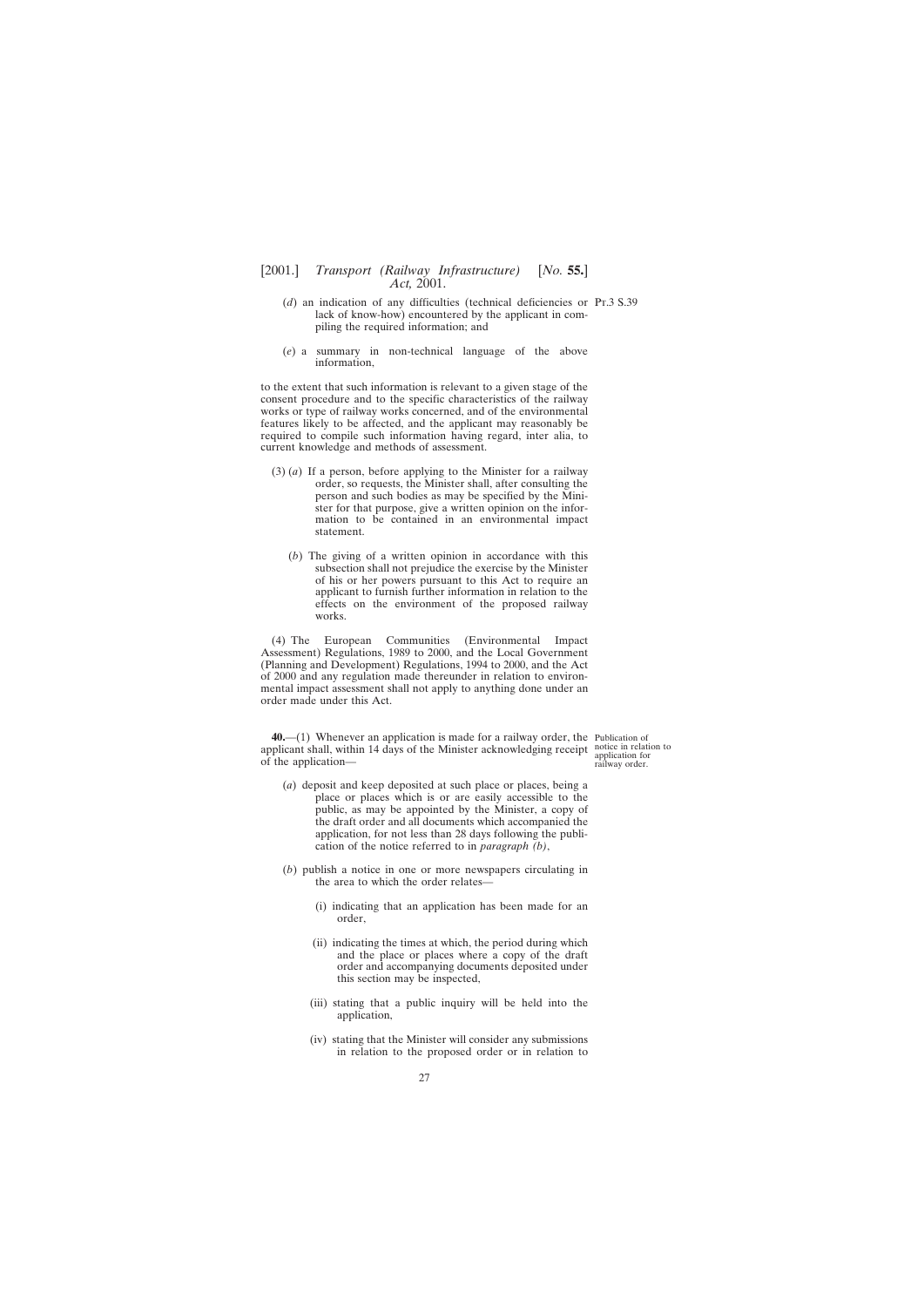<span id="page-27-0"></span>Pt.3 S.40

Further information to Minister.

the likely effects on the environment of the proposed railway works which are submitted in writing to him or her by any person not later than 14 days after the end of the period specified in the notice referred to in *subparagraph (ii)*, and

- (v) stating that a copy of or extract from the draft order and accompanying documents may be purchased on payment of a fee not exceeding the reasonable cost of making such copy or extract,
- (*c*) serve on the planning authority in whose functional area (or any part thereof) the proposed railway works are proposed to be carried out and on such persons (if any) as the Minister may direct a copy of the draft order and accompanying documents and the notice referred to in *paragraph (b)*, and
- (*d*) serve a copy of the notice referred to in *paragraph (b)* together with relevant extracts from the documents referred to in *paragraph (a)* on every (if any) occupier and every (if any) owner of land referred to in the draft order.

(2) Members of the public may inspect a copy of a draft railway order and accompanying documents deposited under this section free of charge at the times and during the period specified in the notice referred to in *subsection (1)(b)* and may purchase copies of or extracts from any of the documents aforesaid on payment of a fee to the applicant not exceeding the reasonable cost of making such copies or extracts as may be fixed by the applicant.

(3) A person may, not later than 30 days after the end of the period specified in *subsection (2)*, make submissions in writing to the Minister in relation to the proposed railway order or the likely effects on the environment of the proposed railway works.

**41.**—(1) Where the Minister is of the opinion that an environmental impact statement furnished under *section 37* does not comply with the provisions of *section 39*, or where he or she otherwise considers it necessary so to do, he or she shall require the applicant to furnish him or her with a document containing such further information in relation to the likely effects on the environment of the proposed railway works as he or she may specify and the applicant shall comply with any such requirement within any timescale decided by the Minister.

- (2) (*a*) If the document furnished under *subsection (1)* contains significant data in relation to the likely effects on the environment of the proposed railway works, the Minister shall require the applicant—
	- (i) to deposit and keep deposited at the place or each of the places appointed by the Minister, a copy of the aforesaid document,
	- (ii) to publish in one or more newspapers circulating in the area to which the proposed railway order relates a notice stating that further information in relation to the likely effects on the environment of the proposed railway works has been furnished to the Minister, that copies of the document containing the

28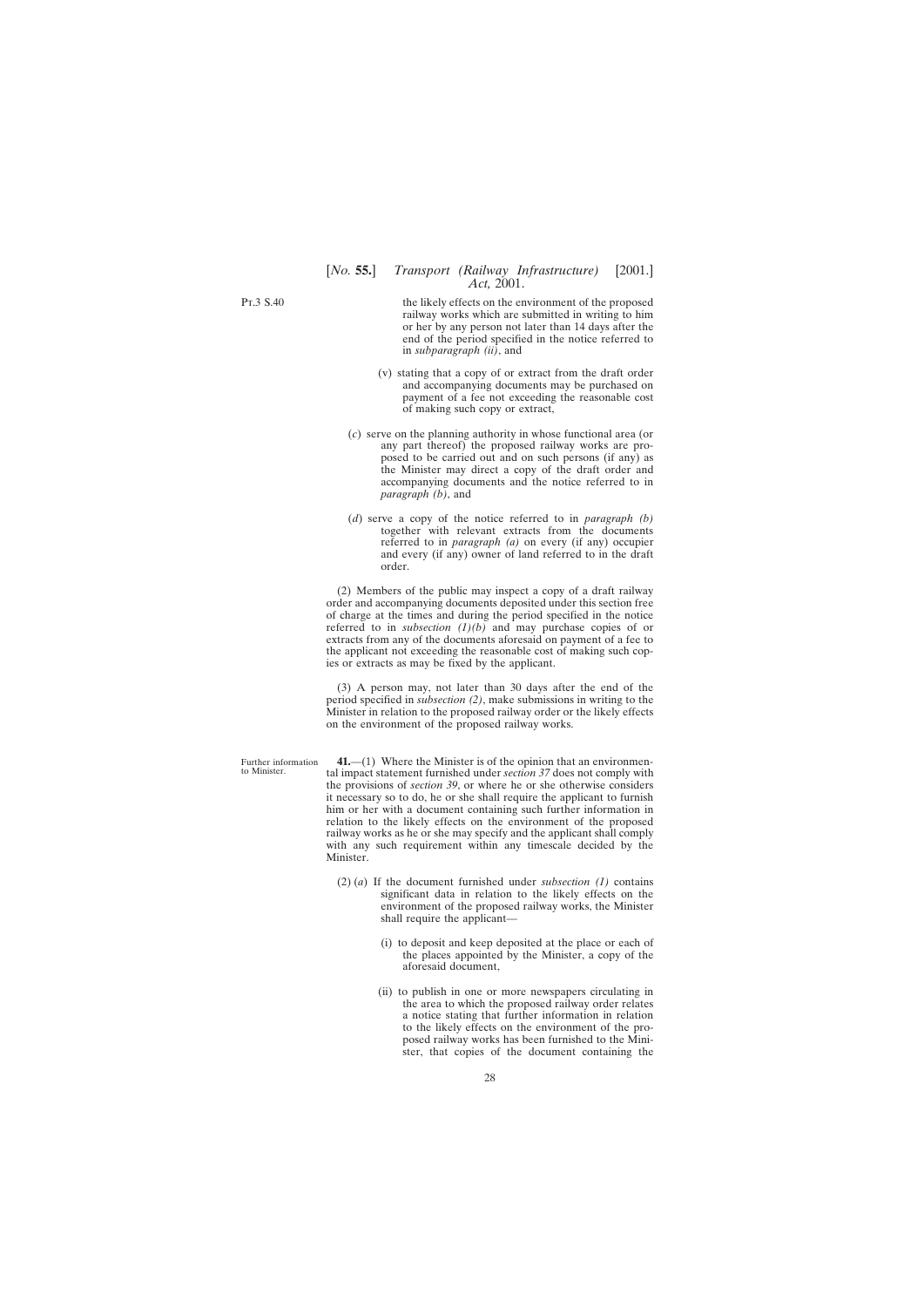<span id="page-28-0"></span>information will be available for inspection free of Pt.3 S.41 charge and for purchase by members of the public, at the place or each of the places appointed by the Minister, at specified times during the period of 28 days beginning on the day of publication of the notice and that submissions in relation to the further information may be made to the Minister before the expiration of the said period, and

- (iii) to serve notice of the furnishing of the further information to the Minister, together with relevant extracts from the document aforesaid, on any person on whom notice was served pursuant to *section 40(1)* and to indicate to the person concerned that submissions in relation to the further information may be made to the Minister during the period of 28 days beginning on the day on which the notice is sent to the person concerned by the applicant.
- (*b*) Copies of further information in respect of which notice is published pursuant to a requirement under *subsection*  $\hat{f}(2)(a)(ii)$  shall be made available for purchase by members of the public during the period specified therein for such fee as the applicant may fix not exceeding the reasonable cost of making such copies.

(3) Members of the public may inspect the further information deposited under this section free of charge at the times and during the period specified in the notice referred to in *subsection (2)(a)(ii)*.

(4) A person may, during the appropriate period specified in *subsection (2)*, make submissions in writing to the Minister in relation to the further information deposited under this section.

- **42.**—(1) (*a*) Where an application is made to the Minister for a Public inquiry into railway order, the Minister shall, within 14 days of application for railway order, the minister shall, while I railway order.<br>acknowledging such application, direct a public inquiry to be held into the application in the functional area of the local authority in which the railway is proposed to be situated or such one of the local authorities in which it is proposed to be situated as the Minister may determine.
	- (*b*) Within 28 days of acknowledging such an application, the Minister shall, after consultation with An Bord Pleanála, appoint a person to be an inspector to hold the inquiry referred to in *paragraph (a)*.
	- (*c*) The person appointed under *paragraph (b)* shall be a person who in the opinion of the Minister is independent, and has satisfactory experience, and competence in one or more of the following areas:
		- (i) transportation planning,
		- (ii) civil engineering,
		- (iii) land use planning,
		- (iv) architecture,
		- (v) law,

29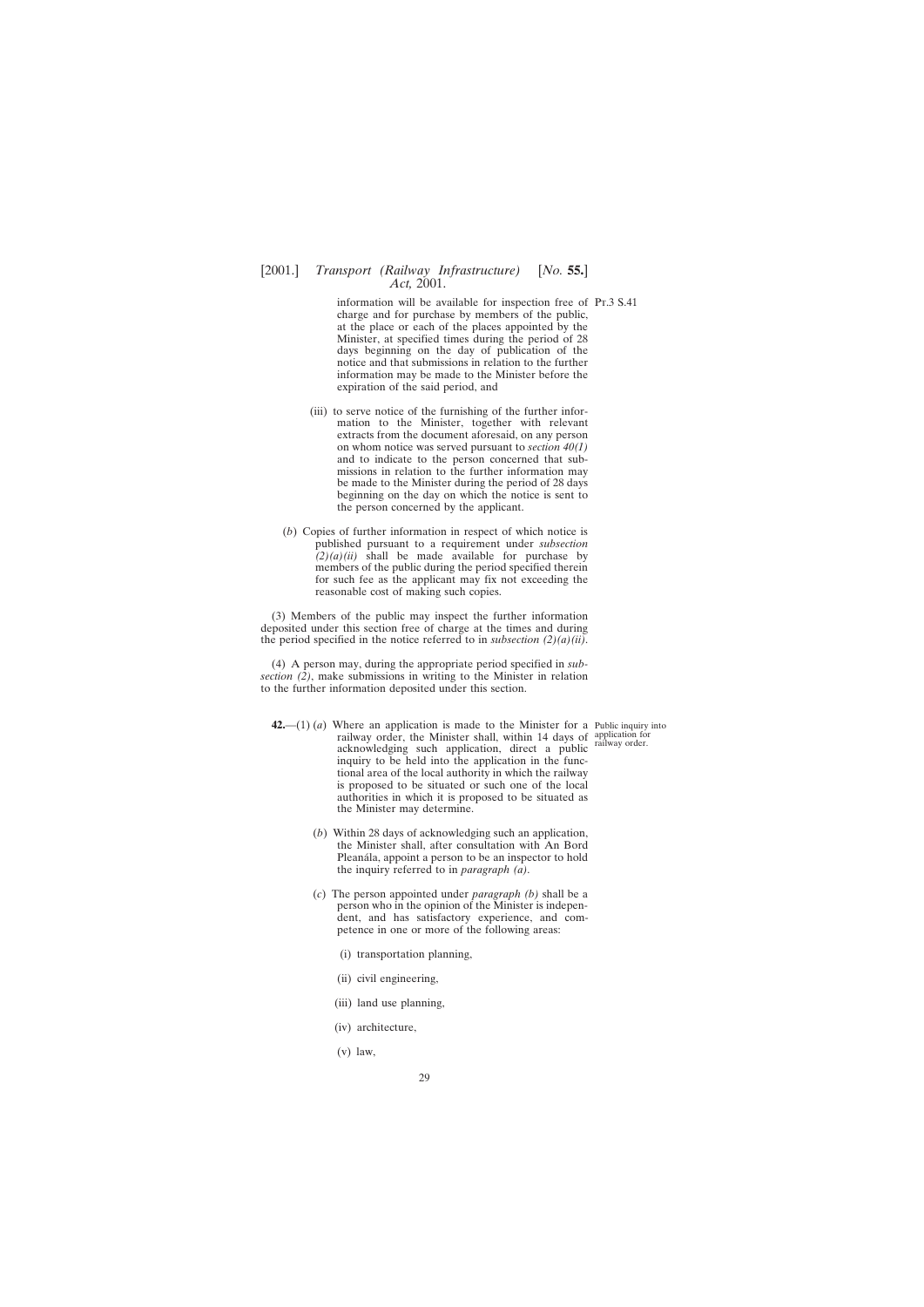Pt.3 S.42

- (vi) finance,
- (vii) environmental matters, or
- (viii) administration.
- (*d*) The inspector appointed to hold an inquiry shall publish in one or more newspapers circulating in the area to which the proposed railway order relates a notice stating where and when the inquiry shall commence and where the application for the order may be viewed and inviting submissions to the inquiry.
- (*e*) The inspector appointed to hold an inquiry shall hold the inquiry, which shall commence no earlier than the final date allowed for written submissions to the Minister under *section 40(3)* or *41(4)*, and shall prepare and submit to the Minister a report in writing of the findings of the inquiry and he or she may, if he or she so thinks fit, include in the report any recommendations he or she considers appropriate having regard to the inquiry and the Minister shall, without delay after such submission, cause the report to be published.
- (*f*) Where an inspector is appointed under *paragraph (b)*, the Minister may appoint a person or persons to act as an assessor or assessors to assist the inspector in relation to his or her functions under this section and a person or persons so appointed shall not take any part in the preparation of the report, the making of the findings or the recommendations (if any) under *paragraph (e)*.
- (*g*) Any interested person shall be entitled to appear and be heard at an inquiry under this section.

(2) The inspector appointed to hold an inquiry shall, for the purposes of the inquiry, consider—

- (*a*) the application made to the Minister under *section 37*;
- (*b*) the draft order and documents that accompanied the application;
- (*c*) any submission, whether written or oral, made to the inquiry, or any written submission to the Minister under *section 40(3)* or *41(4)*;
- (*d*) any alternatives to the application submitted to the inquiry;
- (*e*) the impact of the proposed railway, the subject of the application, on local communities;

and such other matters as the inspector considers appropriate.

(3) The inspector appointed to hold an inquiry may, for the purposes of the inquiry—

(*a*) require, by summons, any person to attend as a witness to give evidence,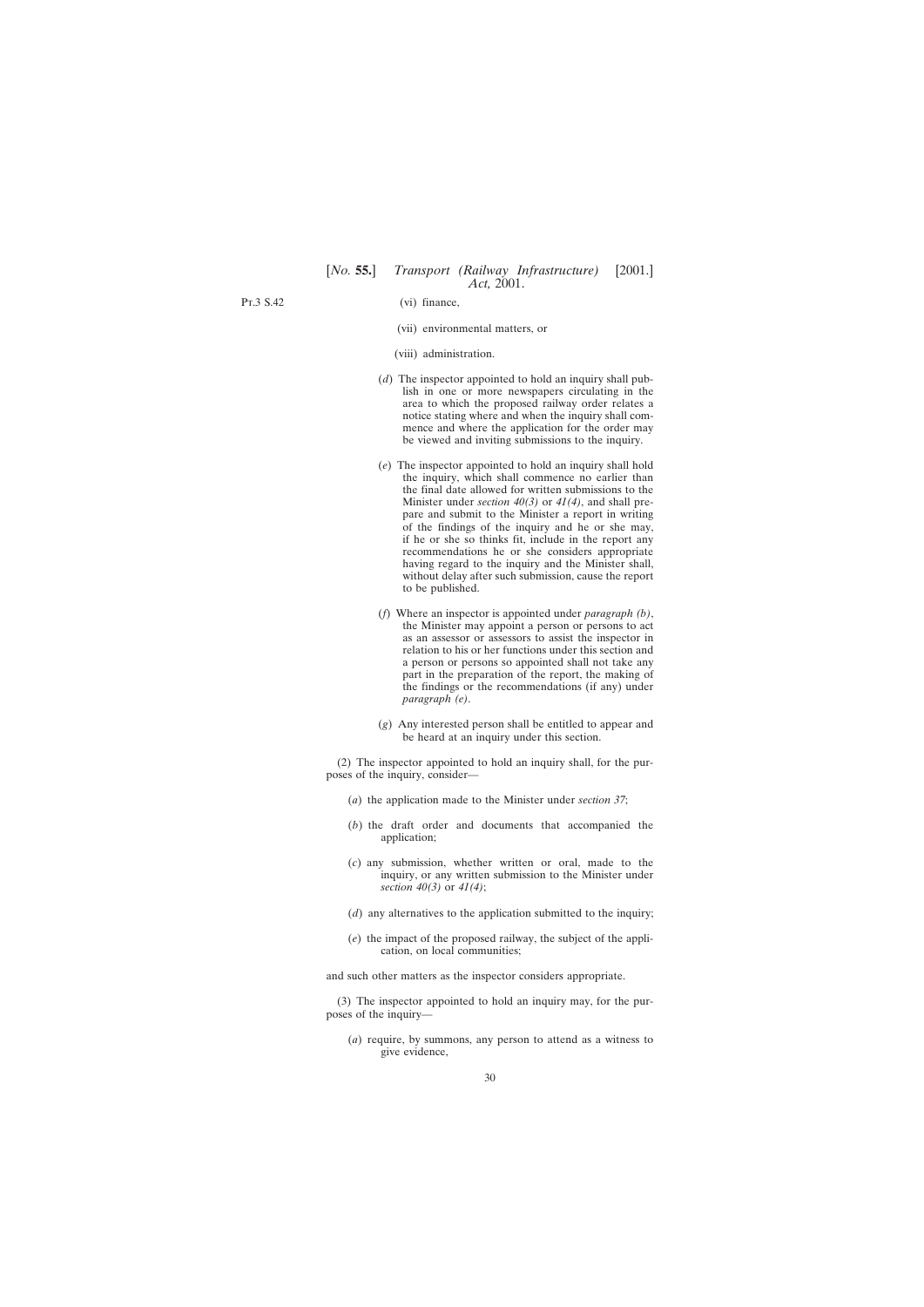- (*b*) require any person to produce such plans, books, papers and Pt.3 S.42other documents (being in that person's custody or under his or her control) which the inspector may consider relevant and retain such plans, books, papers and documents for such time as he or she may reasonably require them,
- (*c*) administer or cause to be administered an oath and take evidence under oath.
- (4) If a person—
	- (*a*) on being duly summoned to attend as a witness under *subsection (3)* before an inquiry without just cause or excuse disobeys the summons,
	- (*b*) being in attendance as a witness refuses to take an oath or to make an affirmation when legally required by the inspector to do so, or to produce any documents in his or her custody or control legally required by the inspector to be produced by him or her or to answer any question to which the inspector may legally require an answer,
	- (*c*) wilfully gives evidence which is material to the inquiry and which he or she knows to be false or does not believe to be true,
	- (*d*) by act or omission, obstructs or hinders the inspector in the performance of his or her functions, or
	- (*e*) fails, neglects or refuses to comply with any requirement provided for under *subsection (3)(b)*, or does or omits to do any other thing and if such doing or omission would, if the inquiry had been the High Court, have been contempt of that Court,

the person is guilty of an offence and shall be liable on summary conviction to a fine not exceeding  $\epsilon$ 2,000 (£1,575.13) or to imprisonment for a term not exceeding 3 months or to both.

(5) A statement or admission made by a person before an inspector under this section shall not be admissible in evidence against that person in any criminal proceedings other than proceedings in relation to an offence under *subsection (4)*.

(6) A person duly summoned to attend as a witness under *subsection (3)* before an inquiry shall be allowed such expenses to be paid out of moneys provided by the Oireachtas as would be allowed to a witness summoned to attend before a court of record and, in case of dispute as to the amount to be allowed, the dispute shall be referred by the inspector to a taxing master of the High Court who, on request signed by the inspector, shall ascertain and certify the proper amount of the expenses.

(7) A witness at an inquiry under this section shall be entitled to the same immunities and privileges as a witness in a court.

(8) The Minister may, if he or she so thinks fit, appoint more than one person to be an inspector for the purposes of this section and references in this section to an inspector shall, in the case where more than one is so appointed, be construed accordingly.

(9) An inspector shall be independent in the performance of his or her functions.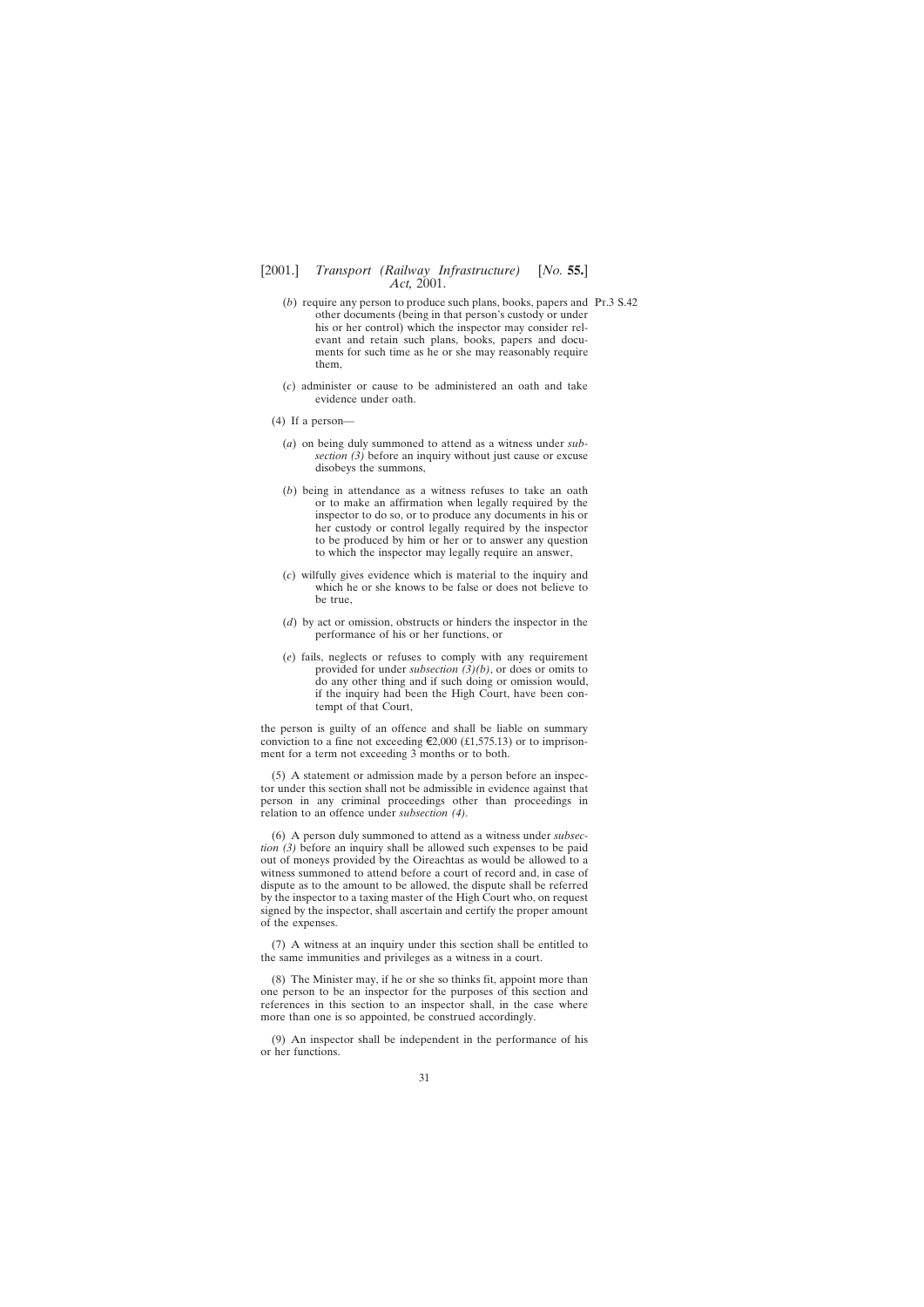<span id="page-31-0"></span>P<sub>T</sub> 3 S 42

- (10) (*a*) Where a public inquiry has been held under this section and the inspector is of the opinion that, having regard to the findings of the inquiry and all other relevant matters, there are sufficient reasons rendering it equitable to do so, the inspector may recommend that the whole or part of the costs of any person appearing before the inquiry be paid to the person by the Minister, with the consent of the Minister for Finance.
	- (*b*) Any costs referred to in *paragraph (a)* which refer to costs incurred by a person represented by counsel or solicitor shall be taxed by a taxing master of the High Court.

(11) An inspector shall cause copies of any documents or written submissions given or made to him or her at an inquiry under this section to be made available during the inquiry at the place where the inquiry is being held for inspection by members of the public.

(12) ''inspector'' means an inspector appointed under *subsection (1)(b)*.

Railway order. **43.**—(1) Whenever an application is made under *section 37*, the Minister shall, before deciding whether to grant the order to which the application relates, consider the following—

- (*a*) the application,
- (*b*) the draft order and documents that accompanied the application,
- (*c*) the report of the public inquiry held under *section 42*, and the recommendations (if any) contained therein,
- (*d*) any submission duly made to him or her under *section 40(3)* or *41(4)* and not withdrawn,
- (*e*) any submission duly made to him or her by a planning authority referred to in *section 40(1)(c)*,
- (*f*) any additional information furnished to him or her under *section 41*.

(2) If, after such consideration, the Minister is of opinion that the application should be granted, he or she shall make an order authorising the applicant to construct, maintain, improve and, subject to *section 11(7)* in the case of the Agency, operate the railway or the railway works specified in the order or any part thereof, in such manner and subject to such conditions, restrictions and requirements (and on such other terms) as the Minister thinks proper and specifies in the order and the Minister shall furnish the applicant with a copy of the order.

(3) Where the Minister makes an order under *subsection (2)* which constitutes a substantial material departure from the recommendations contained in the report of the public inquiry held under *section 42*, the Minister shall lay a statement in writing before each House of the Oireachtas stating his or her reasons for such departure when the order is being laid before the Houses of the Oireachtas.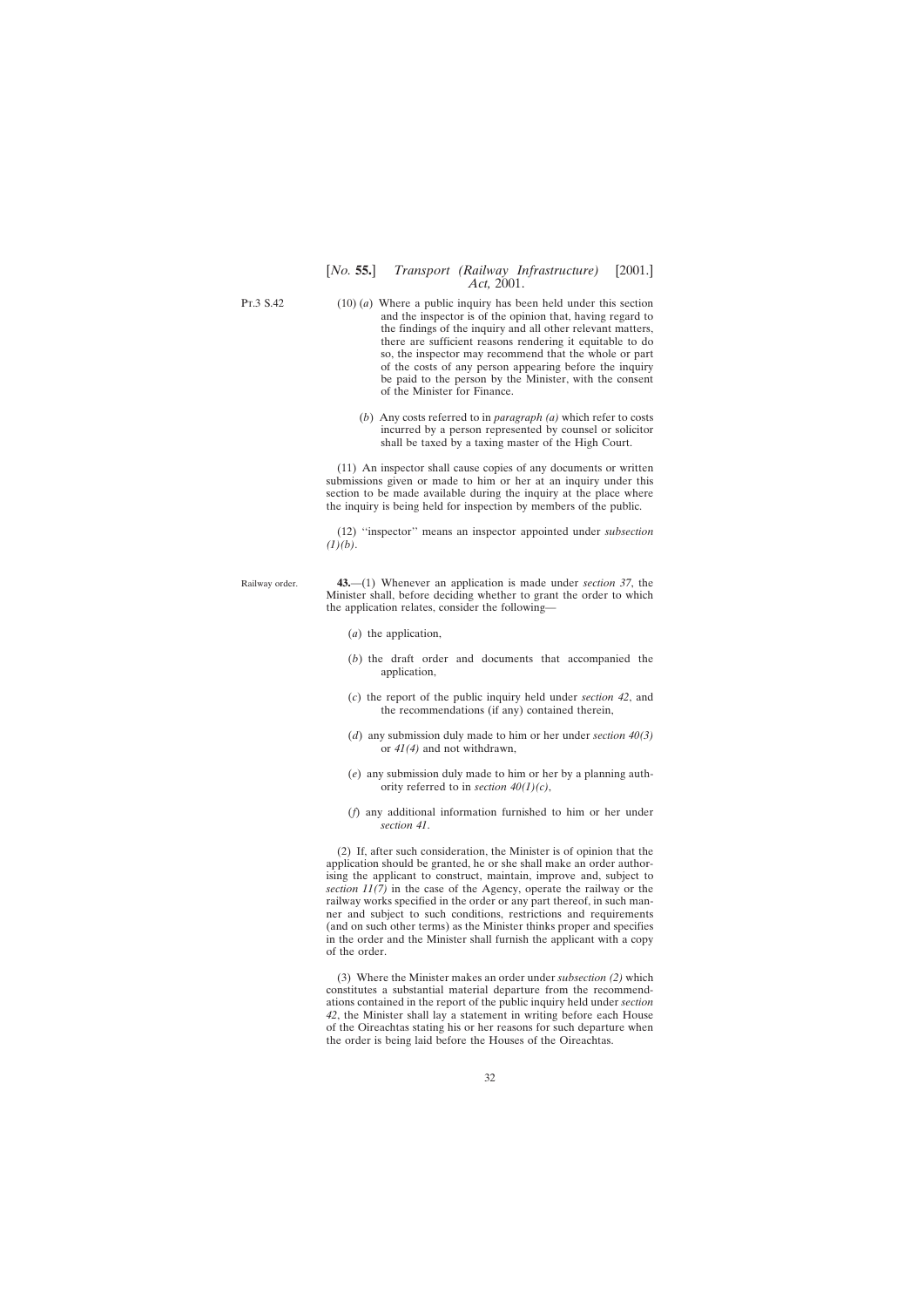(4) As soon as may be after the making of a railway order, the Pt.3 S.43Minister shall publish a notice, in *Iris Oifigiúil* and in at least 2 newspapers circulating in the area to which the order relates, of the making of the railway order and of the places where, the period during which and the times at which copies thereof and any plan referred to therein may be inspected or purchased at a cost not exceeding the reasonable cost of making such copies.

- (5) A railway order shall come into operation—
	- (*a*) in case an application for leave to apply for judicial review of the order has not been made, upon the expiration of 8 weeks, and
	- (*b*) in case such an application has been made and has not been withdrawn, in so far as it has not been declared invalid or quashed pursuant to that review, upon the final determination of the proceedings concerned or such other date as may be determined in those proceedings, and
	- (*c*) in case such an application has been made and is withdrawn, upon the date of the withdrawal.

(6) A person who has been granted a railway order may, with the consent of the Minister, make arrangements with another person to construct, maintain, improve or operate the railway or the railway works to which the order relates.

- (7) (*a*) Subject to *paragraph (b)*, on application in that behalf by the railway undertaking to the Minister, the Minister may, if he or she considers it appropriate to do so, by order amend a railway order or the plan or book of reference relating to it and amendments under this paragraph may include a provision varying the route of the railway.
	- (*b*) Where, in the opinion of the Minister, an amendment of a railway order would, if made, constitute a substantial material variation in the railway works, the subject of the order, and the Minister so declares in a notice published in *Iris Oifigiu´il*, *sections 37* to *43* shall apply in relation to the making of an order under *paragraph (a)* as they apply to a railway order and the application shall be deemed for the purposes of this Part to be an application for a railway order and this Part shall apply accordingly in relation to the application with any necessary modifications.

(8) The Minister may, if there is a failure or refusal to comply with a condition, restriction or requirement specified in a railway order, revoke the order.

- (9) (*a*) Where the Minister proposes to revoke an order under this section, he or she shall notify the railway undertaking in writing of his or her proposal and of the reasons for it.
	- (*b*) The railway undertaking may, not later than 21 days from the date of the sending of the notification, make submissions in writing to the Minister and the Minister shall—
		- (i) before deciding the matter, take into consideration any submissions duly made to him or her under this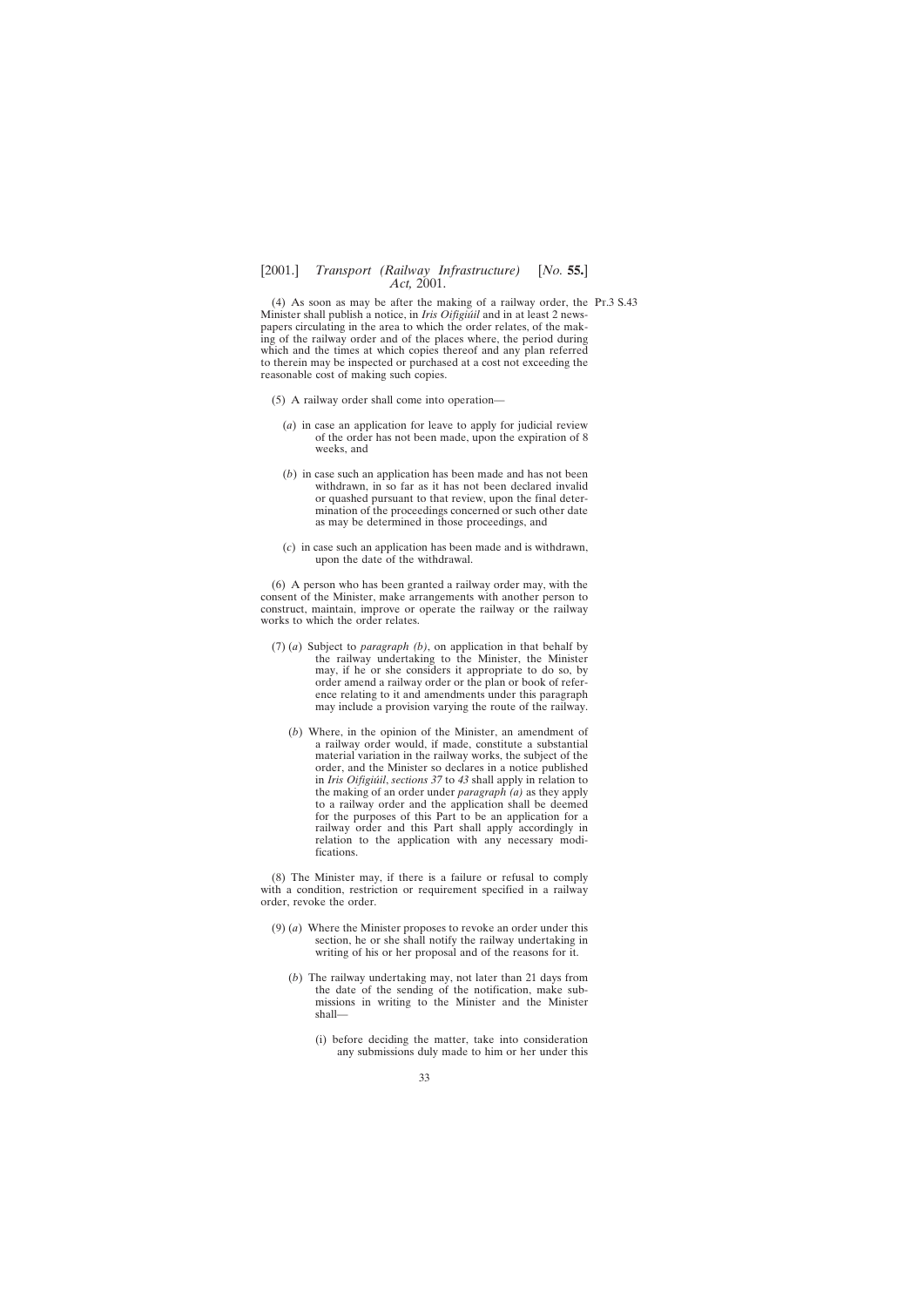<span id="page-33-0"></span>Pt.3 S.43

paragraph in relation to the proposal and not withdrawn, and

(ii) notify the railway undertaking in writing of his or her decision and of the reasons for it.

(10) A notification of a proposal of the Minister under *subsection (9)* shall include a statement that the railway undertaking may make submissions to the Minister not later than 21 days from the date of the sending of the notification and a notification of a decision of the Minister under *subsection (9)* shall include a statement that the railway undertaking may appeal to the High Court under *subsection (11)* against the decision not later than 21 days from the date of the sending of the notification.

(11) The railway undertaking may appeal to the High Court against a decision of the Minister under this section and that Court may, as it thinks proper, on the hearing of the appeal, confirm the decision of the Minister or direct the Minister to withdraw his or her decision and prohibit the making of the proposed order concerned.

**44.**—(1) A railway order shall contain such provisions as the Minister considers necessary or expedient for the purpose of the order.

- (2) Without prejudice to the generality of *subsection (1)*
	- (*a*) a railway order may specify any land or any substratum of land, the acquisition of which is, in the opinion of the Minister, necessary for giving effect to the order,
	- (*b*) the order may specify any rights in, under or over land or water or, subject to the consent of the Minister for the Environment and Local Government, in, under or over any public road, the acquisition of which is, in the opinion of the Minister, necessary for giving effect to the order,
	- (*c*) the order may specify the manner in which the railway or the railway works or any part thereof to which the order relates are to be constructed,
	- (*d*) the order may fix the period within which the construction of the railway works is to be completed,
	- (*e*) the order may contain provisions as to the manner in which the railway works are to be operated and maintained,
	- (*f*) the order may contain such provisions as the Minister thinks proper for the protection of the public generally, of local communities and of any persons affected by the order,
	- (*g*) the order may provide for the determination by arbitration of any specified questions arising thereunder,
	- (*h*) the order may contain such provisions ancillary or incidental to any of the matters aforesaid as the Minister considers necessary and proper.

(3) The Minister may, in a railway order, designate the railway to which the order relates as a light railway or as a metro.

Provisions in relation to railway order.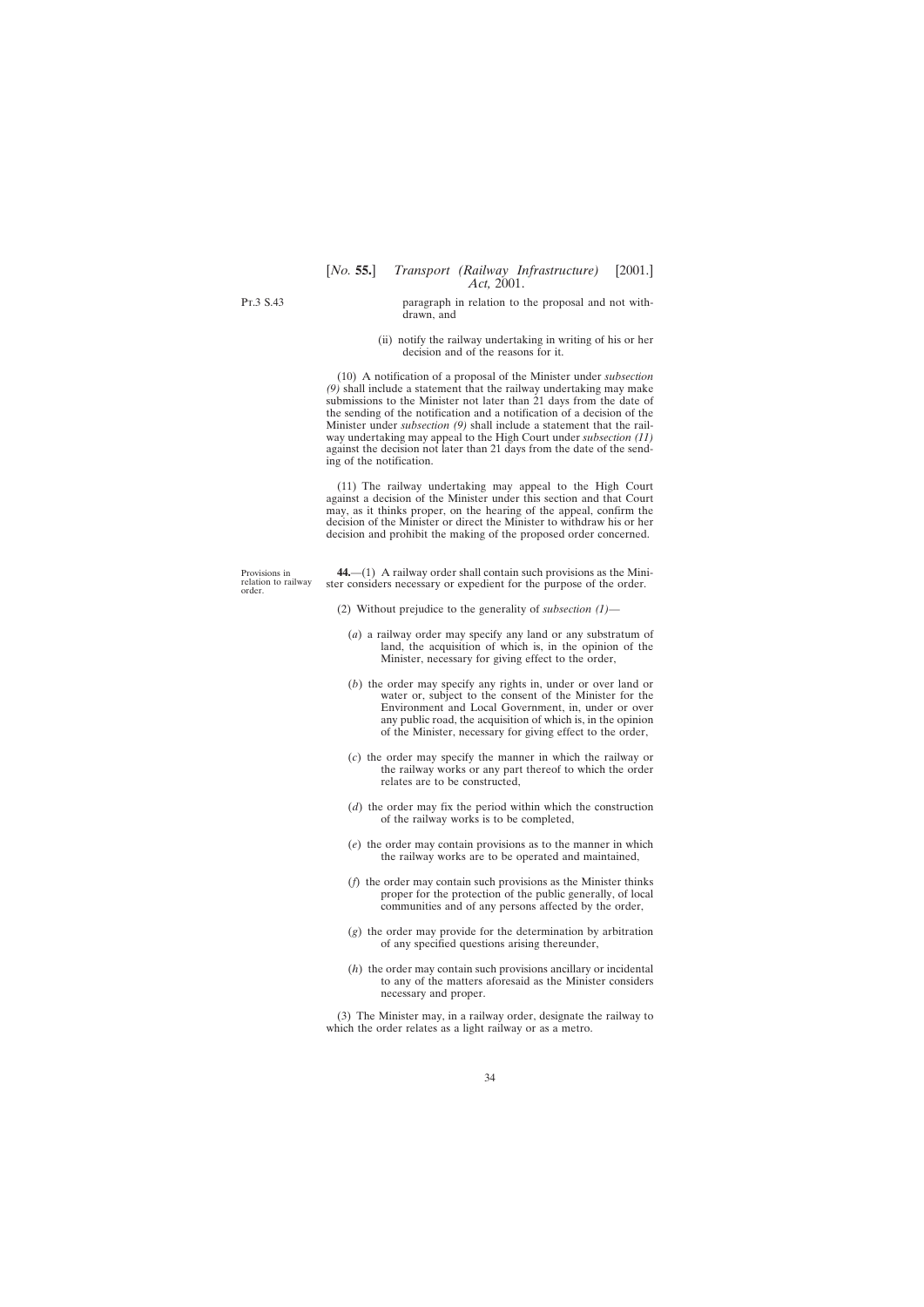<span id="page-34-0"></span>**45.**—(1) Upon the commencement of a railway order, the Agency Pt.3 or CIÉ shall thereupon be authorised to acquire compulsorily any Compulsory land or rights in, under or over land or any substratum of land speci- acquisition of land. fied in the order and, for that purpose, the railway order shall have effect as if it were a compulsory purchase order referred to in section 10(1) of the Local Government (No. 2) Act, 1960 (inserted by section 86 of the Housing Act, 1966), which has been duly made and confirmed and, accordingly, that section shall apply and have effect in relation to the order with the modifications that—

- (*a*) references to the local authority shall be construed as including references to the Agency or CIÉ as the case may be,
- (*b*) references to the Minister for the Environment and Local Government shall be construed as including references to the Minister,
- (c) the reference in subsection  $(4)(a)$  to section 78 of the Housing Act, 1966, shall be construed as including a reference to subsections  $(1)$ ,  $(4)$  and  $(5)$  of that section,

and with any other necessary modifications.

(2) Where the Agency or CIE´ proposes to acquire land pursuant to *subsection*  $(1)$  and, in the opinion of the Agency or CIE, as the case may be, it is more efficient and economical to acquire additional adjoining land, the Agency or CIÉ, as the case may be, may do so with the consent of the Minister and of any person having an interest in or right in, under or over the adjoining land notwithstanding the fact that the adjoining land is not specified in the railway order.

(3) The Agency or CIE´ shall comply with any directions of the Minister in relation to land acquired by it pursuant to *subsection (1)*.

**46.**—As soon as may be after the making of a railway order, the Notification of railway undertaking shall—

- (*a*) deposit and keep deposited at the head office of the railway undertaking and at such other place as may be specified by the Minister, during the period of 5 years following the opening for traffic of the railway, a copy of the order and the plan referred to therein and the aforesaid order and plan shall, while so deposited, be open to inspection by members of the public free of charge, at all reasonable times, and copies of or extracts from any of the documents aforesaid may be purchased on payment of a fee to the railway undertaking not exceeding the reasonable cost of making such copies or extracts, and
- (*b*) serve a copy of relevant extracts from the railway order and the plan referred to therein on every planning authority for the area (or any part thereof) to which the order relates and to every (if any) occupier and every (if any) owner of land referred to in the railway order.

**47.**—(1) A person shall not question the validity of a railway order Judicial review of otherwise than by way of an application for judicial review under railway order. Order 84 of the Rules of the Superior Courts (S.I. No. 15 of 1986) (''the Order'').

grant of railway order.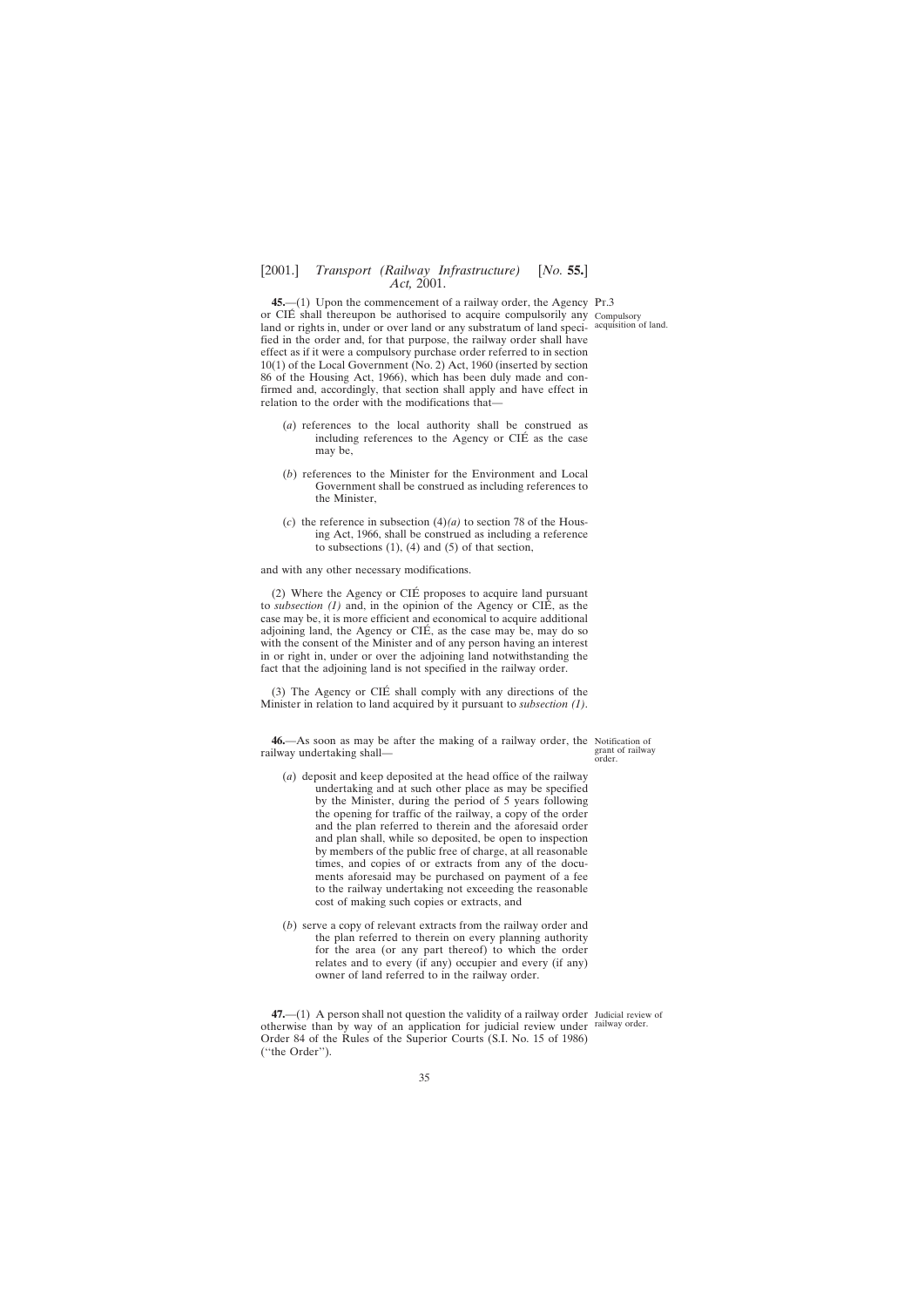Pt.3 S.47

(2) An application for leave to apply for judicial review under the Order in respect of a railway order or part thereof referred to in *subsection (1)* shall—

- (*a*) be made within the period of 8 weeks commencing on the date on which the railway order was made unless the court considers that there is good and sufficient reason for extending the period within which the application shall be made, and
- (*b*) be made by motion on notice (grounded in the manner specified in the Order in respect of an *ex parte* motion for leave) to the Minister and the railway undertaking, and such leave shall not be granted unless the High Court is satisfied that there are substantial grounds for contending that the railway order is invalid or ought to be quashed, and that the applicant has a substantial interest (not limited to an interest in land or other financial interest) in the matter which is the subject of the application.

(3) The High Court may, before hearing an application referred to in *subsection (2)*, direct that notice of the application be also served on such persons (including any person who made a submission to the Minister in accordance with *section 40(3)* or *41(4)*) as the Court may specify.

(4) Notwithstanding an application for leave to apply for judicial review under the Order against a railway order, the application shall not affect the validity of the railway order and its operation unless, upon an application to the High Court, that Court suspends the railway order until the application is determined or withdrawn.

- (5) (*a*) The determination of the High Court of an application for leave to apply for judicial review, or of an application for judicial review, shall be final and no appeal shall lie from the decision of the High Court to the Supreme Court in either case, except with the leave of the High Court or Supreme Court, which leave shall only be granted where the Court certifies that the decision involves a point of law of exceptional public importance and that it is desirable in the public interest that an appeal should be taken to the Supreme Court.
	- (*b*) This subsection shall not apply to a determination of the High Court, in so far as it involves a question as to the validity of any law, having regard to the provisions of the Constitution.

(6) Where an application is made for judicial review in respect of part only of a railway order, the High Court may, if it thinks fit, declare to be invalid or quash the part concerned or any provision thereof without declaring to be invalid or quashing the remainder of the railway order or part of the railway order, and if the Court does so, it may make any consequential amendments to the remainder of the railway order or part of the railway order that it considers appropriate.

(7) References in this section to the Order shall be construed as including references to the Order as amended or re-enacted (with or without modification) by rules of court.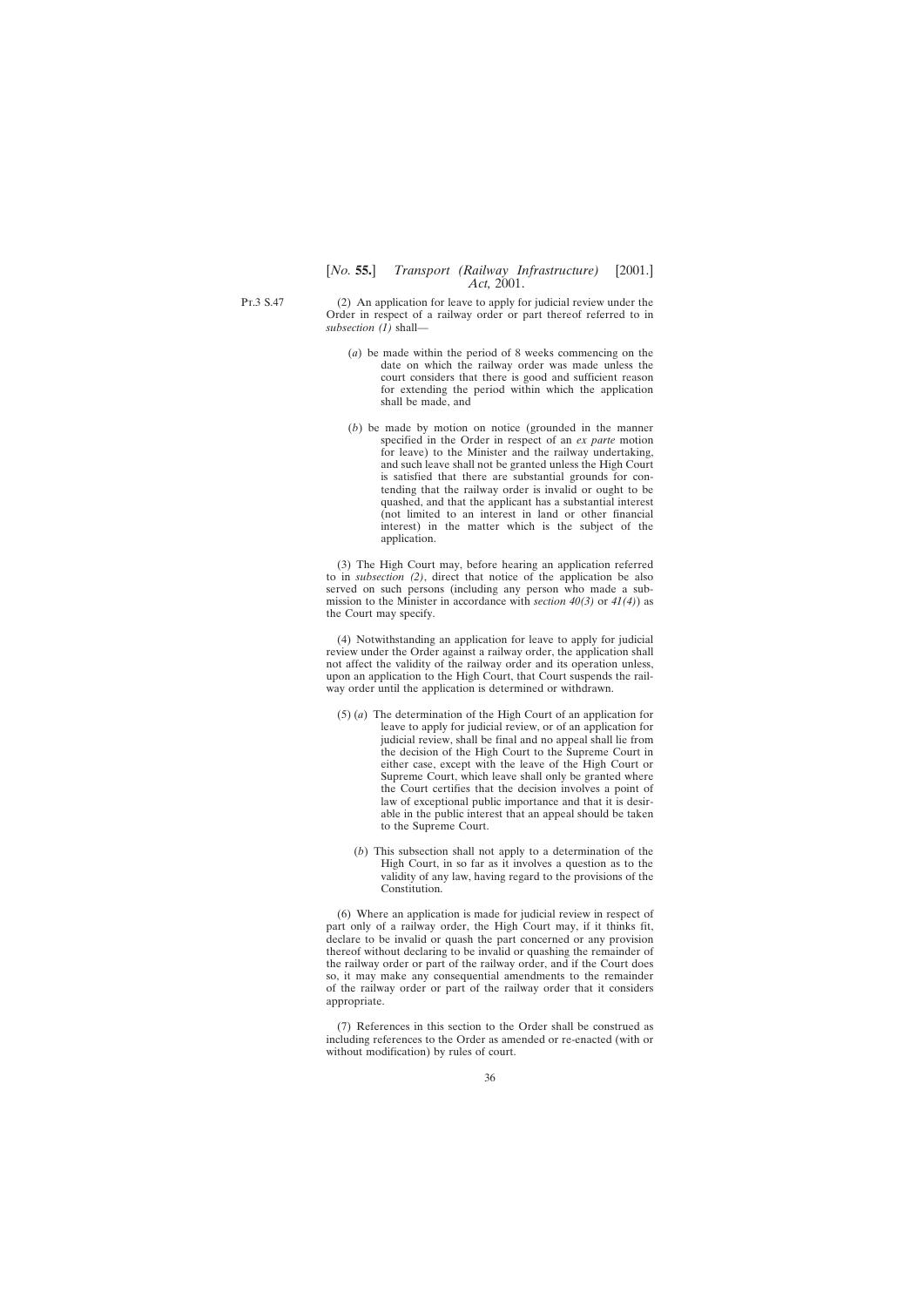<span id="page-36-0"></span>**48.**—(1) (*a*) Upon the commencement of a railway order, the rail- Pr.3 way undertaking may, for the purposes of carrying Power of railway out the works allowed under that order—

undertaking to carry out railway works and to enter

- (i) enter on any land the subject of the order and land.carry out on the land railway works authorised by the order,
- (ii) enter on any other land and occupy it or otherwise make use of it for the purpose of carrying out the works aforesaid,
- (iii) enter on any land for the purpose of carrying out any maintenance or improvement of the railway concerned,
- (iv) enter on any land and attach to any wall, house or other building any bracket, cable or wire or other fixture required for the construction, operation or maintenance of the railway concerned,
- (v) enter on any land and underpin or otherwise strengthen any house or other building affected or likely to be affected by the works or the railway aforesaid,

and do on any such land all such other things as are, in its opinion, ancillary to, or reasonably necessary for, the purposes aforesaid.

- (*b*) Before exercising any power under *paragraph (a)*, the railway undertaking shall either—
	- (i) obtain the consent of any owner or occupier of the land concerned, or
	- (ii) give to any owner or occupier of the land concerned not less than 14 days notice in writing stating its intention to enter on the land, the purposes for which the entry is intended to be made and that he or she may apply in accordance with *paragraph (c)* to the District Court for an order prohibiting entry.
- (*c*) A person to whom a notice has been given under this subsection may, not later than 14 days after the giving of the notice, apply, on notice to the railway undertaking, to the judge of the District Court having jurisdiction in the district court district in which the land is situated for an order prohibiting the entry and, upon the hearing of the application, the judge may, if he or she so thinks proper, either prohibit the entry or specify conditions to be complied with by the person making the entry.
- (*d*) Where a judge of the District Court prohibits under this subsection a proposed entry onto land, it shall not be lawful for any person to enter onto the land under *paragraph (a)*, and where a judge of the District Court specifies under this subsection conditions to be complied with by a person entering onto land,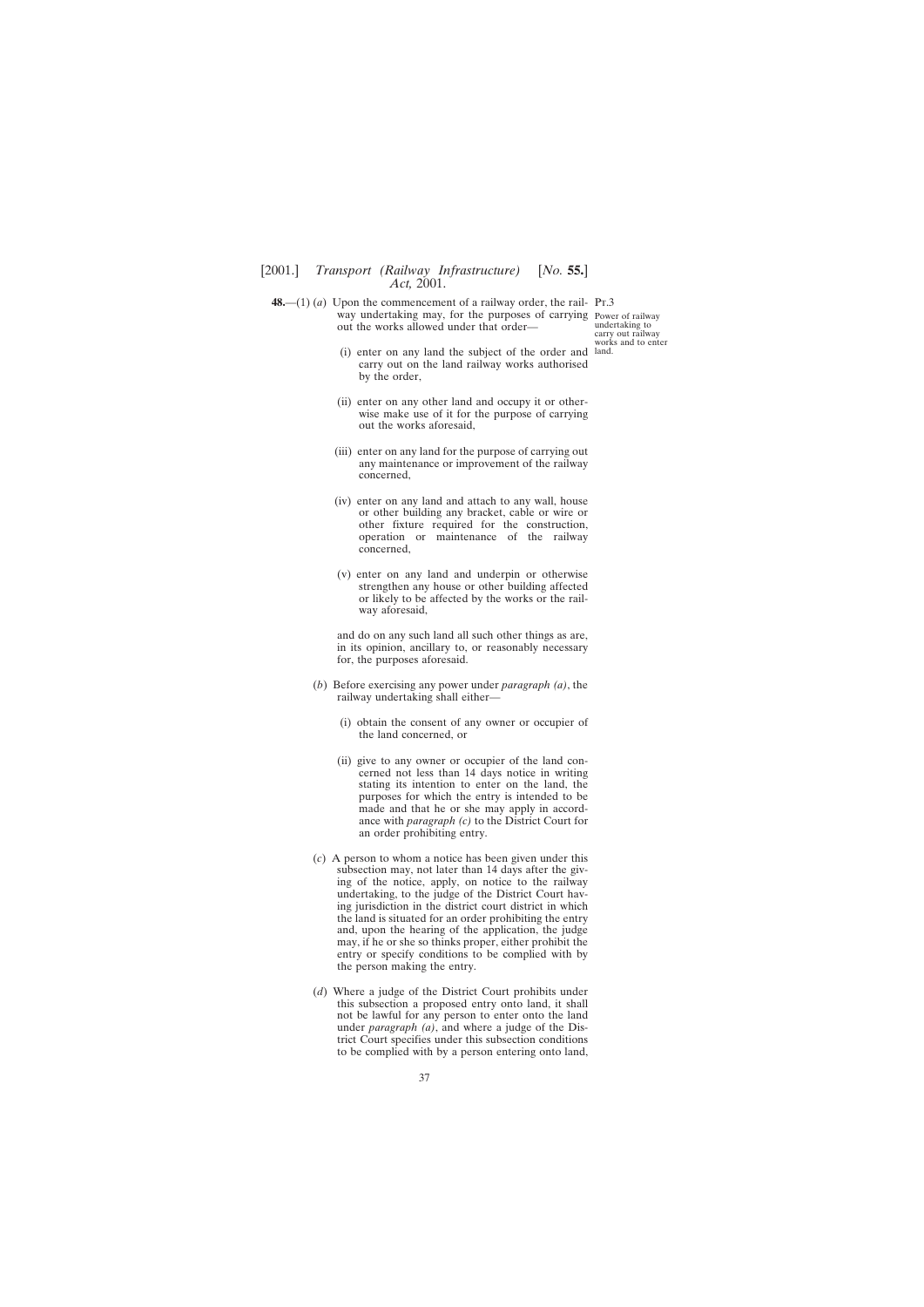<span id="page-37-0"></span>Pt.3 S.48

every person who enters onto the land under *paragraph (a)* shall comply with the conditions so specified.

- (2) (*a*) Where, in the opinion of the railway undertaking—
	- (i) the exercise of a power conferred on it by *subsection (1)* is urgently required for the purpose of preventing or minimising injury, loss or damage to persons or property, and
	- (ii) it is not reasonably possible to comply, in relation to such exercise, with *paragraph (b)* of that subsection,

the railway undertaking may exercise the power without having complied in relation to such exercise, with that paragraph.

- (*b*) Before exercising a power by virtue of this subsection, the railway undertaking shall give to any owner or occupier of the land notice of its intention to enter on the land, and of the purposes for which the entry is intended to be made.
- (*c*) Where, in the opinion of the railway undertaking, it is not reasonably possible to comply with *paragraph (b)*, the railway undertaking may exercise the power concerned without having complied therewith and, as soon as may be thereafter, shall give to any owner or occupier of the land concerned a notice in writing specifying the powers exercised and the purposes of such exercise.
- (3) (*a*) Where an owner or occupier of land (other than a person whose land is acquired under *section 45*) suffers loss, injury or damage or incurs expenditure in consequence of the exercise by the railway undertaking of a power conferred on it by this section, the railway undertaking shall pay to him or her compensation in respect of the loss, injury, damage or expenditure and the amount of the compensation shall, in default of agreement, be determined by arbitration under and in accordance with the Lands Clauses Acts (other than sections 38 to 67 of the Lands Clauses Consolidation Act, 1845) and, for the purposes of those Acts, the railway undertaking shall be deemed to be the promoter of the undertaking and this Part and the railway order concerned shall be deemed to be the special Act; and, for the purposes of such determination, those Acts shall apply with any other necessary modifications and are incorporated (except insofar as they are inconsistent with and subject to any amendments or modifications, express or implied, thereof effected by this Act) with this Part.
	- (*b*) In assessing the compensation payable to a person under *paragraph (a)*, regard shall be had to any benefit to any property of the person that arises or may reasonably be expected to arise from the exercise of the power concerned.
- Lopping of trees. 49.—(1) The Agency, CIÉ, or a railway undertaking may lop, remove or cut any tree, shrub or hedge which obstructs or interferes with—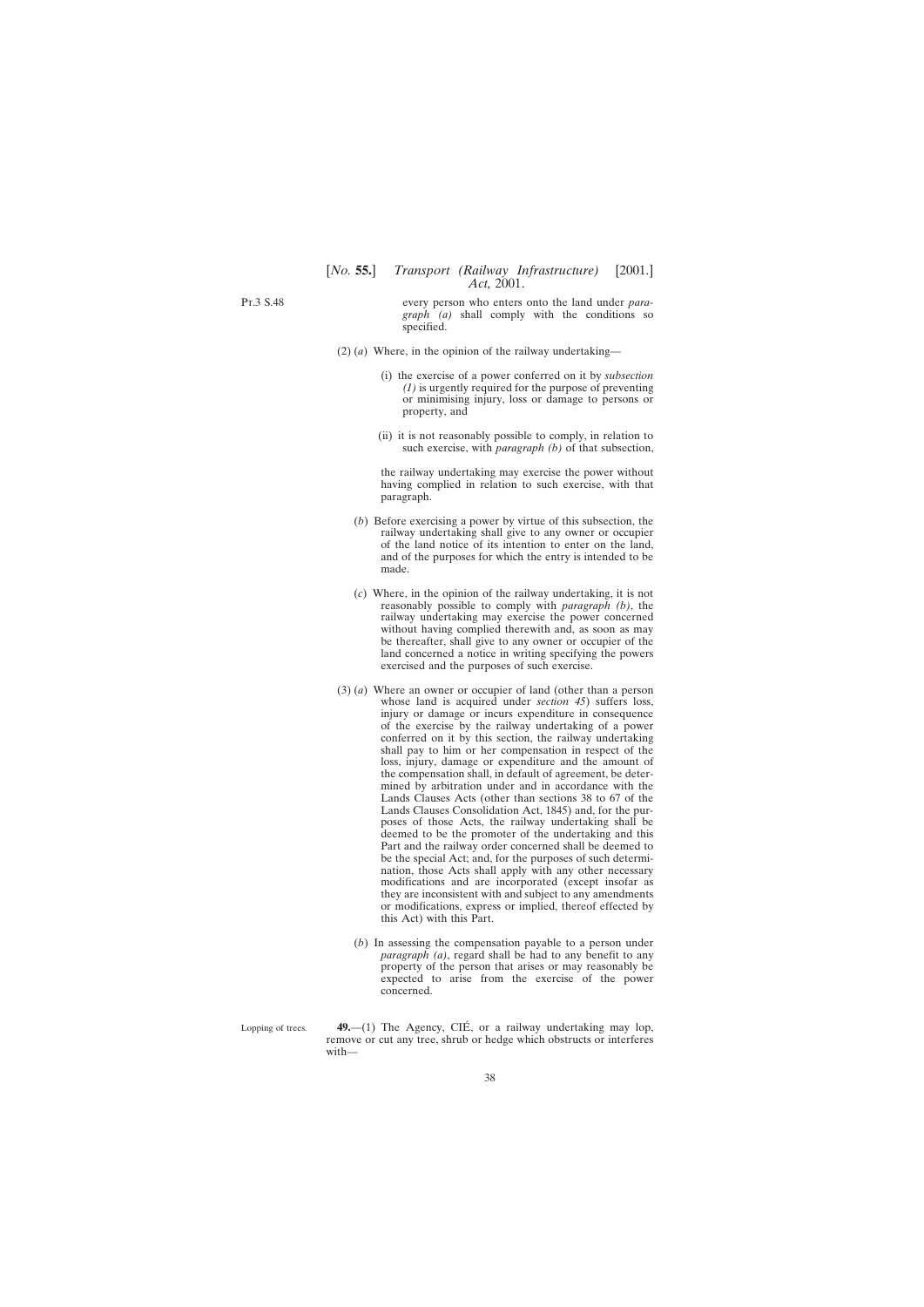<span id="page-38-0"></span>(*a*) surveys or inspections under *section 36*,

Pt.3 S.49

- (*b*) railway works authorised by a railway order,
- (*c*) the maintenance, operation or improvement of railway works or cables or other railway apparatus,
- (*d*) the operation of a railway,
- (*e*) the laying and erection of electric wires, or
- (*f*) the safe passage of the railway vehicles including the safety of any passengers on board such vehicles on a railway line.

(2) Subject to *subsection (4)*, before lopping or cutting any tree, shrub or hedge under this section, the  $\widehat{Age}$  ncy, CIÉ, or railway undertaking shall serve on the owner or occupier of the land or, in the case of a public road, on the road authority charged with the maintenance of such road on which such tree, shrub or hedge is standing, notice in writing of its intention to do so and, after the expiration of 28 days from the date of such service, the Agency, CIÉ, or railway undertaking, may lop or cut any tree, shrub or hedge if the owner or occupier has not already done so.

(3) Where an occupier or owner of land cuts or lops any tree, shrub or hedge under this section, the expense incurred by him or her in so doing shall be paid to him or her on demand by the Agency, CIÉ, or railway undertaking, and the amount of such expenses shall be recoverable from the Agency, CIÉ, or railway undertaking, in default of agreement, as a simple contract debt in any court of competent jurisdiction.

(4) If a railway undertaking, for reasons of safety, needs to fell or lop any tree, shrub or hedge, the conditions in *subsection (2)* do not apply.

(5) Where a railway undertaking fells or lops any tree, shrub or hedge under *subsection (4)*, it shall give written notice to the owner or occupier of the land concerned informing them of such felling or lopping and the reasons for so doing.

(6) The requirement for a tree felling licence under section 37 of the Forestry Act, 1946, does not apply to the Agency,  $\text{CIÉ}$ , or railway undertaking for the purposes of a railway development under this Part.

**50.**—(1) Upon the commencement of a railway order, the railway Breaking up of undertaking shall thereupon be authorised for the purpose of carry- roads, etc. ing out railway works or the operation, maintenance, repair or improvement of a railway or for any purpose incidental to the purposes aforesaid to—

- (*a*) open, break up and, if necessary, alter the level or route of any public road, or
- (*b*) construct a new road.

(2) The railway undertaking shall not open, break up or alter the level or route of any public road or construct a new road without the prior consent in writing (which shall not be unreasonably withheld)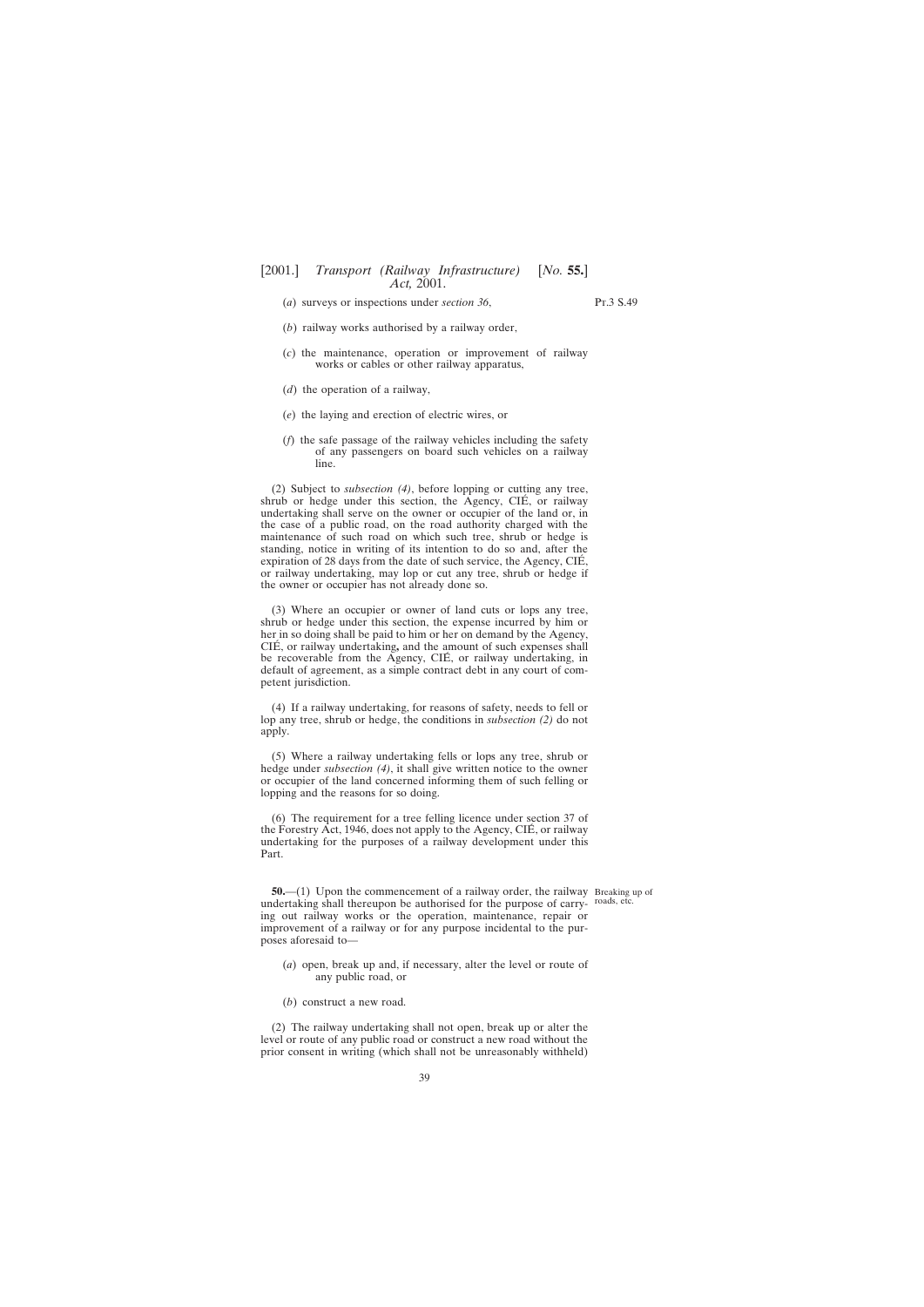<span id="page-39-0"></span>Pt.3 S.50 of the road authority in whose functional area the road is situate or, in the case of a new road, to be situate.

> (3) A consent under *subsection (2)* may be given by the road authority subject to such conditions, restrictions or requirements as it thinks fit and specifies in the consent and the railway undertaking shall comply with such conditions, restrictions or requirements (if any).

Safety of railways.

Service of notices.

**51.**—No part of a railway shall be opened for—

- (*a*) testing and commissioning, or
- (*b*) passenger or freight traffic,

until the following has been demonstrated to the satisfaction of an inspector duly appointed by the Minister under the Regulation of Railways Act, 1871—

- (i) the safety and suitability of the railway, and of the vehicles to be used on such railway, and
- (ii) the appropriateness of the systems and procedures that will be used to ensure the safe operation of the railway.

**52.**—(1) On request from an applicant or railway undertaking, and if the Minister is satisfied in relation to a notice required to be served under this Part that—

- (*a*) reasonable grounds exist for dispensing with the service of the notice, and
- (*b*) the dispensing with the service of the notice will not cause injury or damage to any person,

he or she may dispense with the service of the notice and every such dispensation shall have effect according to the terms thereof.

(2) Where a notice is required or authorised by or under this Part to be served on a person, it shall be addressed to him or her and shall be served on or given to him or her in any one of the following ways—

- (*a*) where it is addressed to him or her by name, by delivering it to him or her,
- (*b*) by leaving it at the address at which he or she ordinarily resides or, in a case in which an address for service has been furnished, at that address,
- (*c*) by sending it by post in a prepaid registered letter, or by any other form of recorded delivery service specified by the Minister, addressed to him or her at the address at which he or she ordinarily resides or, in a case in which an address for service has been furnished, at that address, or
- (*d*) where the address at which he or she ordinarily resides cannot be ascertained by reasonable inquiry and the notice is so required or authorised to be served in respect of any land or premises, by delivering it to some person over 16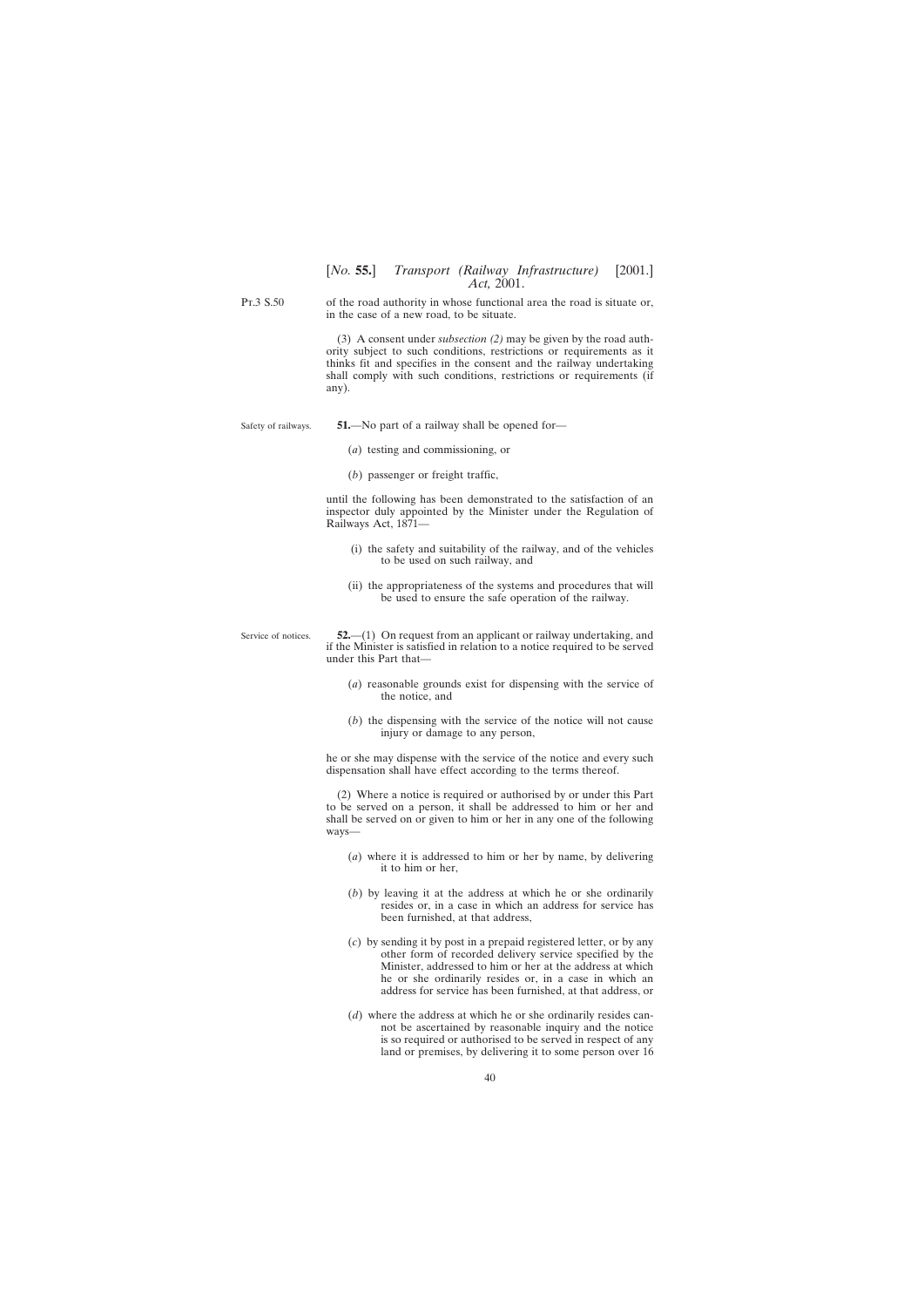<span id="page-40-0"></span>years of age resident or employed on such land or prem-Pt.3 S.52 ises or by affixing it in a conspicuous position on or near such land or premises.

(3) Where a notice is required by or under this Part to be served on an owner or occupier of any land or premises and the name of the owner or of the occupier, as the case may be, cannot be ascertained by reasonable inquiry, it may be addressed to ''the owner'' or "the occupier", as the case may require, without naming him or her.

(4) A person who, at any time during the period of 12 weeks after a notice is affixed under *subsection (2)(d)*, removes, damages or defaces the notice without lawful authority is guilty of an offence and shall be liable on summary conviction to a fine not exceeding  $\epsilon$ 2,000 (£1,575.13) or to imprisonment for a term not exceeding 3 months or to both.

(5) For the purposes of this section, a company (within the meaning of the Companies Acts, 1963 to 2001) shall be deemed to be ordinarily resident at its registered office, and every other body corporate and every unincorporated body shall be deemed to be ordinarily resident at its principal office or place of business.

**53.—A** person who obstructs or interferes with or assists a person Obstruction. to obstruct or interfere with any person in the performance of a function conferred on that person under this Part is guilty of an offence and shall be liable on summary conviction to a fine not exceeding  $\epsilon$ 2,000 (£1,575.13) or to imprisonment for a term not exceeding 3 months or to both.

## PART 4

#### On-street Regulation of Light Railway

**54.**—(1) Subject to *subsection* (2), a speed limit applying under Speed limits. Part IV (as amended by the Road Traffic Act, 1968 and the Act of 1994) of the Act of 1961 in respect of a public road shall apply to a light rail vehicle.

(2) Subject to *subsections (3)* and *(4)*, the Minister may make regulations prescribing in respect of any specified public road or parts of a public road the speed which shall be the speed limit on such road or roads for a light rail vehicle, and any such regulations shall be road regulations for the purposes of section 95(1) of the Act of 1961.

(3) Before making regulations under *subsection (2)*, the Minister shall give notice to—

- (*a*) a local authority and the commissioners of any town in the area concerned, of the proposed regulations relating to public roads in the area and shall consider any representations made in writing to the Minister by such local authority or commissioners within the period (not being less than 28 days after the date of service of the notice) specified in the notice, and
- (*b*) the Commissioner of the Garda Síochána of the proposed regulations and shall consider any representations made in writing to the Minister by the Commissioner within the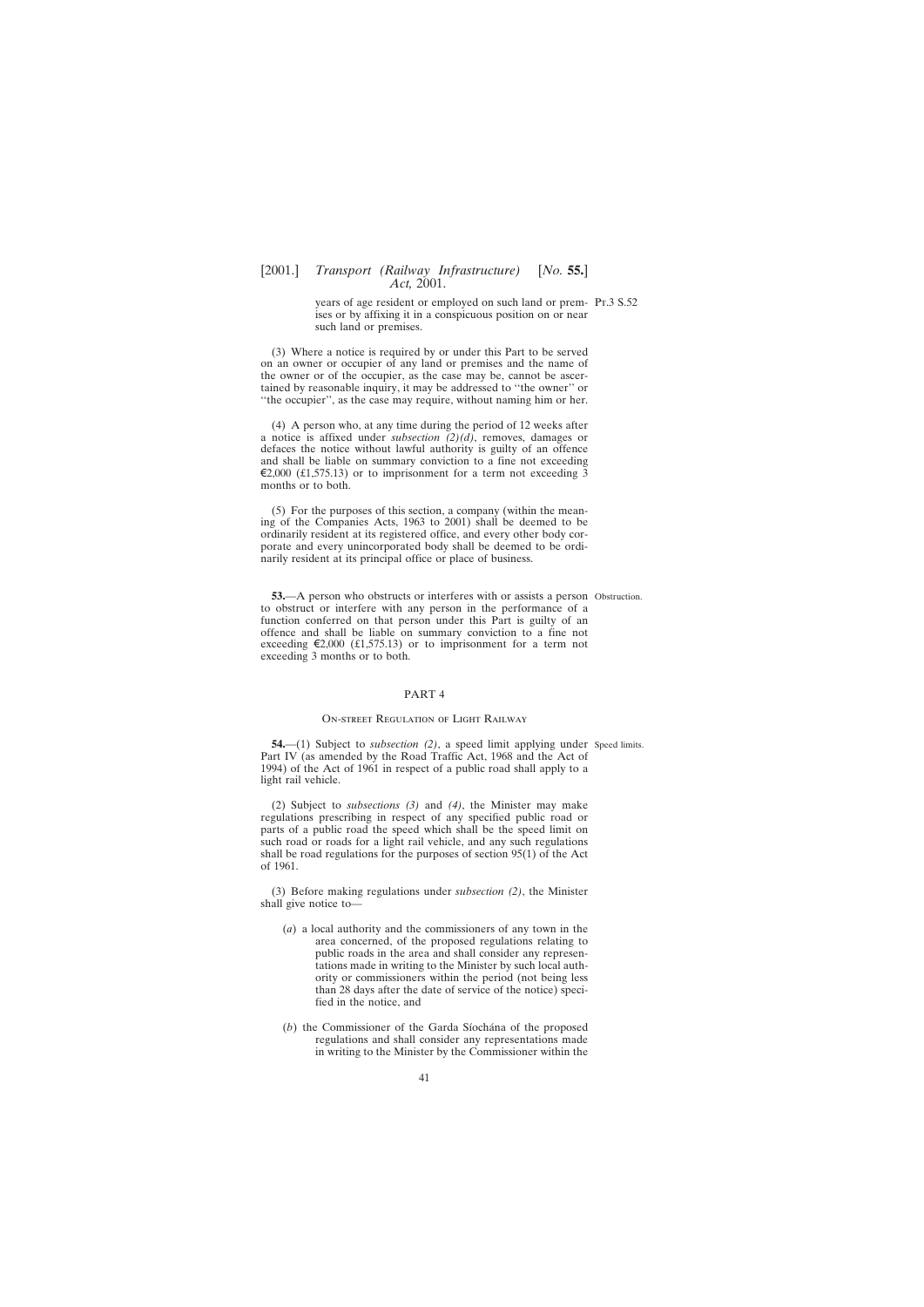<span id="page-41-0"></span>Pt.4 S.54

period (not being less than 28 days after the date of service of the notice) specified in the notice.

(4) The Minister shall not make regulations under *subsection (2)* relating to national roads or motorways (within the meaning of the Act of 1993) without the prior consent of the National Roads Authority.

(5) A person who drives a light rail vehicle at a speed exceeding a speed limit applying in respect of a public road—

- (*a*) under the Act of 1961 as applied by this section, or
- (*b*) prescribed in regulations made under *subsection (2)*,

is guilty of an offence.

(6) A person guilty of an offence under *subsection (5)* shall be liable on summary conviction to a fine not exceeding  $\epsilon$ 600 (£472.54).

**55.**—The provisions of—

- (*a*) sections 48 and 49 of the Act of 1961 (inserted by section 10 of the Act of 1994) (which relate to driving while unfit or under the influence of an intoxicant) shall apply to a person driving or attempting to drive a light rail vehicle,
- (*b*) section 50 of the Act of 1961 (inserted by section 11 of the Act of 1994) (which relates to being in charge of a vehicle while under the influence of an intoxicant) shall apply to a person in charge of a light rail vehicle with intent to drive or attempt to drive the vehicle,
- (*c*) Part III of the Act of 1994 (which relates to driving offences) shall apply to a person driving or in charge of a light rail vehicle or arrested under any of the provisions mentioned in that Part in respect of an offence connected with a light rail vehicle or in respect of an event mentioned in section 15 of that Act,

and, accordingly, any reference in those provisions to a mechanically propelled vehicle shall be construed as including a reference to a light rail vehicle.

**56.**—(1) A person who is disqualified under the Act of 1961 for holding a driving licence (within the meaning of section 22 of the Act of 1961) shall not drive a light rail vehicle on a public road.

(2) A person who contravenes this section is guilty of an offence and is liable on summary conviction to a fine not exceeding  $\epsilon$ 2,500 (£1,968.91) or to imprisonment for a term not exceeding 3 months, or to both.

**57.**—Part VI of the Act of 1961 shall apply to light rail vehicles and, accordingly, any reference in that Part to a mechanically propelled vehicle shall be construed as including a reference to a light rail vehicle.

Driving while unfit or under influence of intoxicant.

Prohibition on person disqualified for holding driving licence from driving light rail vehicle on public road.

Compulsory insurance of light rail vehicles.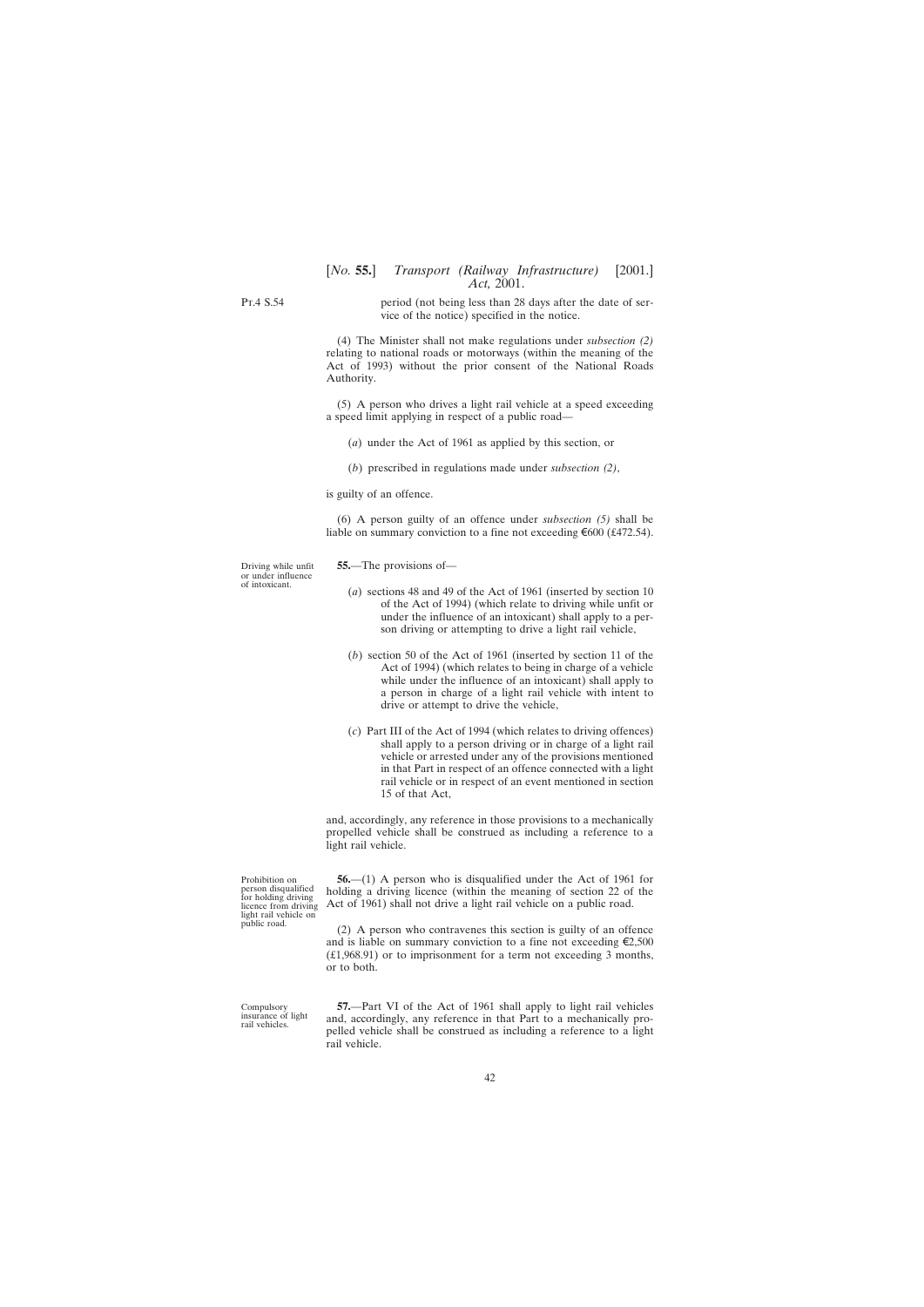<span id="page-42-0"></span>**58.—The Minister may make regulations prescribing the minimum Pr.4** qualifications and competencies required by the driver of a light rail Minimum vehicle.

**59.**—(1) Where a member of the Garda Síochána alleges to a per- Duty to give son driving a light rail vehicle that the member suspects that such person has committed an offence under this Part, or under the Road Sochana. Traffic Acts, 1961 to 1995, the member may require such person to give his or her name and address to the member and may, if such person refuses or fails to give his or her name and address or gives a name or address which the member has reasonable grounds for believing to be false or misleading, arrest such person without warrant.

(2) Where a person, when his or her name and address is required of him or her under this section, refuses or fails to give his or her name and address or gives a name or address which is false or misleading, such person is guilty of an offence.

(3) A person guilty of an offence under this section shall be liable on summary conviction to a fine not exceeding  $\epsilon$ 600 (£472.54).

**60.**—(1) A person shall not use or take possession of a light rail Unauthorised vehicle without the consent of the railway undertaking concerned.

(2) A person shall not, without lawful authority or reasonable cause, interfere or attempt to interfere with a light rail vehicle or get on or into or attempt to get on or into a light rail vehicle.

(3) A person who contravenes *subsection (1)* or *(2)* is guilty of an offence.

(4) A person guilty of an offence under this section shall be liable on summary conviction to a fine not exceeding  $\epsilon$ 2,000 (£1,575.13) or to imprisonment for a term not exceeding 6 months or to both.

(5) Where a member of the Garda Síochána has reasonable grounds for believing that a person is committing or has committed an offence under this section, he or she may arrest the person without warrant.

**61.**—Regulations made under section 11 of the Act of 1961 shall Restriction on not apply to a light rail vehicle.

**62.**—Section 35(2) of the Act of 1994 is amended by the insertion Amendment of after paragraph (*d*) of the following paragraph:

''(*dd*) prohibiting or restricting pedestrians from using a specified road or specified parts of a road upon which there is a light railway (within the meaning of the *Transport (Railway Infrastructure) Act, 2001*).''.

**63.**—(1) A person shall not excavate a public road or part thereof Excavation or on which there is a light railway without the prior written consent of the road authority concerned and subject to any conditions contained in any such consent.

qualifications and competencies required by driver of light rail vehicle.

information to member of Garda

taking or interference with light rail vehicle.

application of regulations made under section 11 of Act of 1961.

section  $35(2)(d)$  of Act of 1994.

closure of public roads.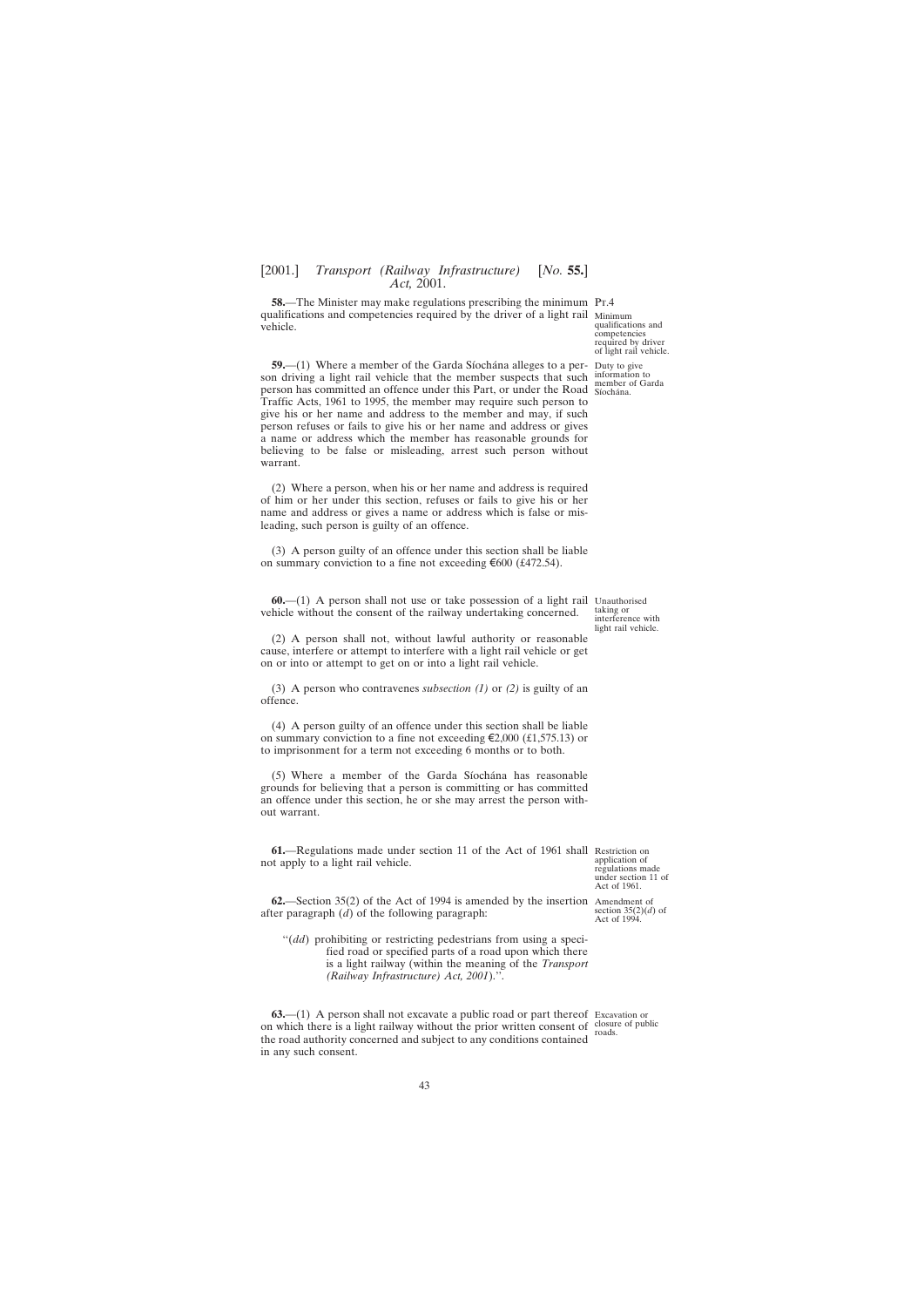<span id="page-43-0"></span>Pt.4 S.63

(2) Before giving its consent under *subsection (1)*, a road authority shall obtain the written views of the Agency and shall consider any written objections or representations made by the Agency and not withdrawn.

(3) A person who contravenes *subsection (1)* is guilty of an offence and shall be liable on summary conviction to a fine not exceeding  $\epsilon$ 2,000 (£1,575.13) or to imprisonment for a term not exceeding 3 months or to both.

(4) Where a road authority proposes to excavate or close under section 75 of the Act of 1993 a public road or part thereof on which there is a light railway it shall obtain the written views of the Agency and shall consider any written objections or representations made by the Agency and not withdrawn before carrying out any such excavation or closure.

#### PART 5

#### **MISCELLANEOUS**

Trespass on railway. **64.**—(1) A person who trespasses on a railway, that has been built pursuant to a railway order, and that is not on a public road or trespasses on any land, machinery or equipment used for the purposes of the railway, is guilty of an offence and shall be liable on summary conviction to a fine not exceeding  $\epsilon$ 600 (£472.54).

> (2) Where a person is charged with an offence under this section in respect of a trespass—

- (*a*) the fact that he or she had not received a personal warning shall not be a ground of defence,
- (*b*) he or she shall not, in any case, be convicted of the offence unless the railway undertaking proves to the satisfaction of the Court that, at the date of the trespass there was affixed at the station of the railway undertaking nearest to the place where the trespass is alleged to have been committed a prominent notice in legible characters warning persons not to trespass on the railways of the railway undertaking.

(3) A person lawfully crossing a railway of a railway undertaking by means of any accommodation works maintained in pursuance of section 68 of the Railways Clauses Consolidation Act, 1845, does not commit an offence under this section.

**65.**—A person who uses or attempts to use, on a railway that has been built pursuant to a railway order, a vehicle with flange wheels or wheels suitable only for use on the rails of a railway without the written consent of the railway undertaking is guilty of an offence and shall be liable on summary conviction to a fine not exceeding  $\epsilon$ 2,000  $(£1,575.13)$  or to imprisonment for a term not exceeding 6 months or to both.

Power of Minister, Agency or a railway undertaking to make bye-laws in relation to railways.

Unlawful use of railway.

> **66.**—(1) The Minister, the Agency or a railway undertaking, with the consent of the Agency, may make bye-laws for the management, control, operation and the regulation of a railway, that has been built pursuant to a railway order, and in relation to the repair, improvement, extension and development thereof and, without prejudice to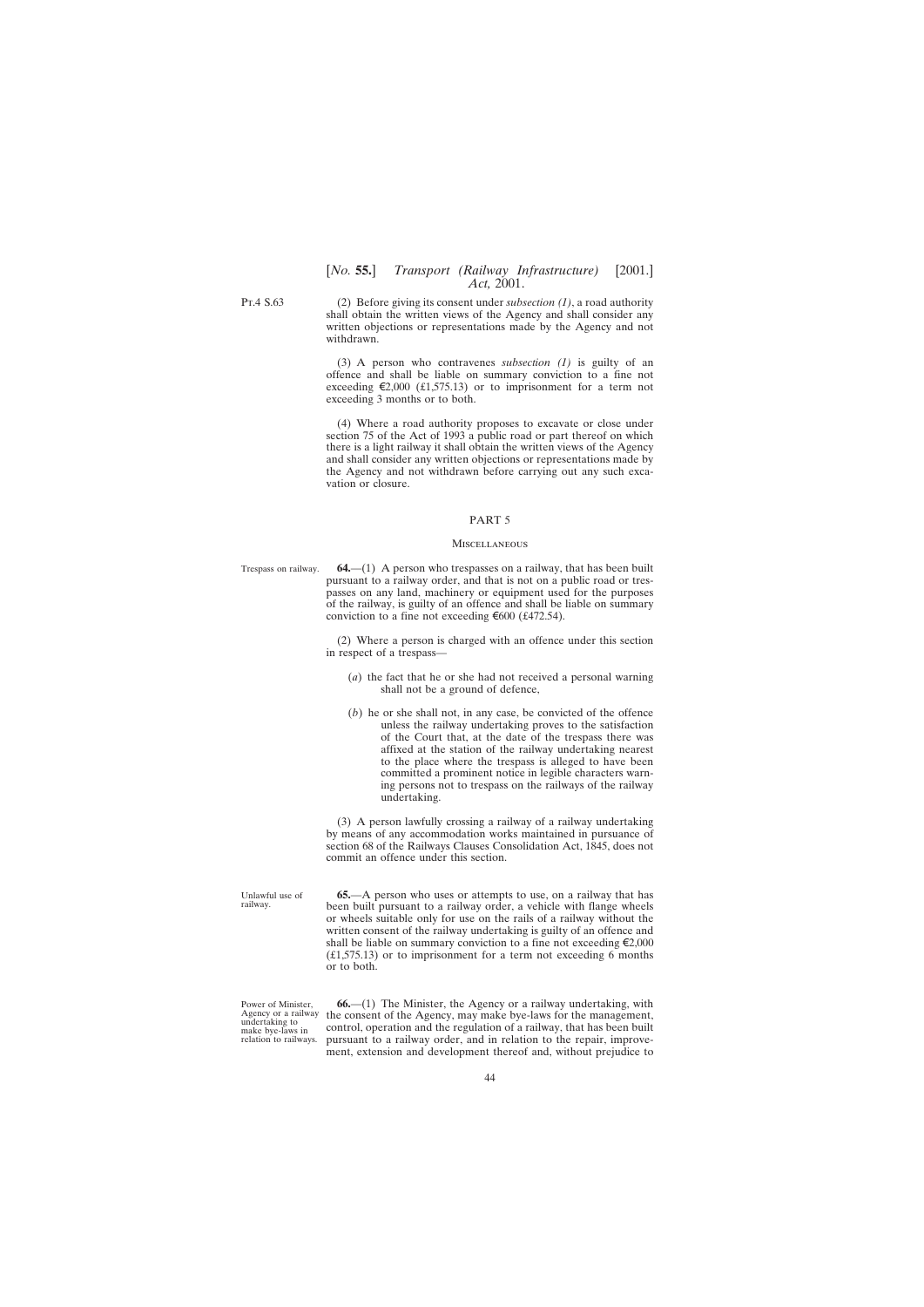<span id="page-44-0"></span>the generality of the foregoing, in relation to any one or more of the Pt.5 S.66 following matters—

- (*a*) the regulation of the times of arrival and departure of railway vehicles,
- (*b*) the prevention of the commission of nuisances in or upon railway vehicles,
- (*c*) the prevention of damage to railway vehicles,
- (*d*) the removal from or the prohibition of the use on a railway line of any vehicle or thing which is or may become a danger to life, health, the operation or maintenance of a railway or would otherwise interfere with the proper operation of a railway,
- (*e*) the fixing, altering, charging and recovery of fares, fees, tolls and charges in respect of the travelling upon or use of railway vehicles,
- (*f*) the general regulation, subject to any statutory provisions in that behalf, of the travelling upon or use of railway vehicles and the working of railway transport services by a railway undertaking,
- (*g*) the safe custody and redelivery or disposal of any property found on or in any railway vehicle of a railway undertaking and the fixing of charges in respect thereof.

(2) Bye-laws under this section may contain such incidental, subsidiary and ancillary provisions as the Minister or the Agency, as the case may be, considers necessary or expedient for the purposes of the bye-laws.

(3) A person who contravenes a bye-law under this section is guilty of an offence and shall be liable on summary conviction to a fine not exceeding  $\epsilon$ 600 (£472.54).

**67.**—(1) If a member of the Garda Síochána reasonably suspects Powers of arrest that a person has committed an offence under this Part, he or she under Part. may—

- (*a*) arrest that person without warrant, or
- (*b*) require him or her to give his or her name and address and, if the person fails or refuses to do so or gives a name or address that the member reasonably suspects to be false or misleading, the member may arrest that person without warrant.

(2) A person who fails or refuses to give his or her name or address when required under *subsection (1)*, or gives a name or address which is false or misleading, is guilty of an offence and shall be liable on summary conviction to a fine not exceeding  $\epsilon$ 600  $(f.472.54)$ .

**68.**—Proceedings for an offence under this Part may be brought Prosecutions for and prosecuted by the Agency, CIÉ, or railway undertaking offences under Part. operating the railway to which the offence relates.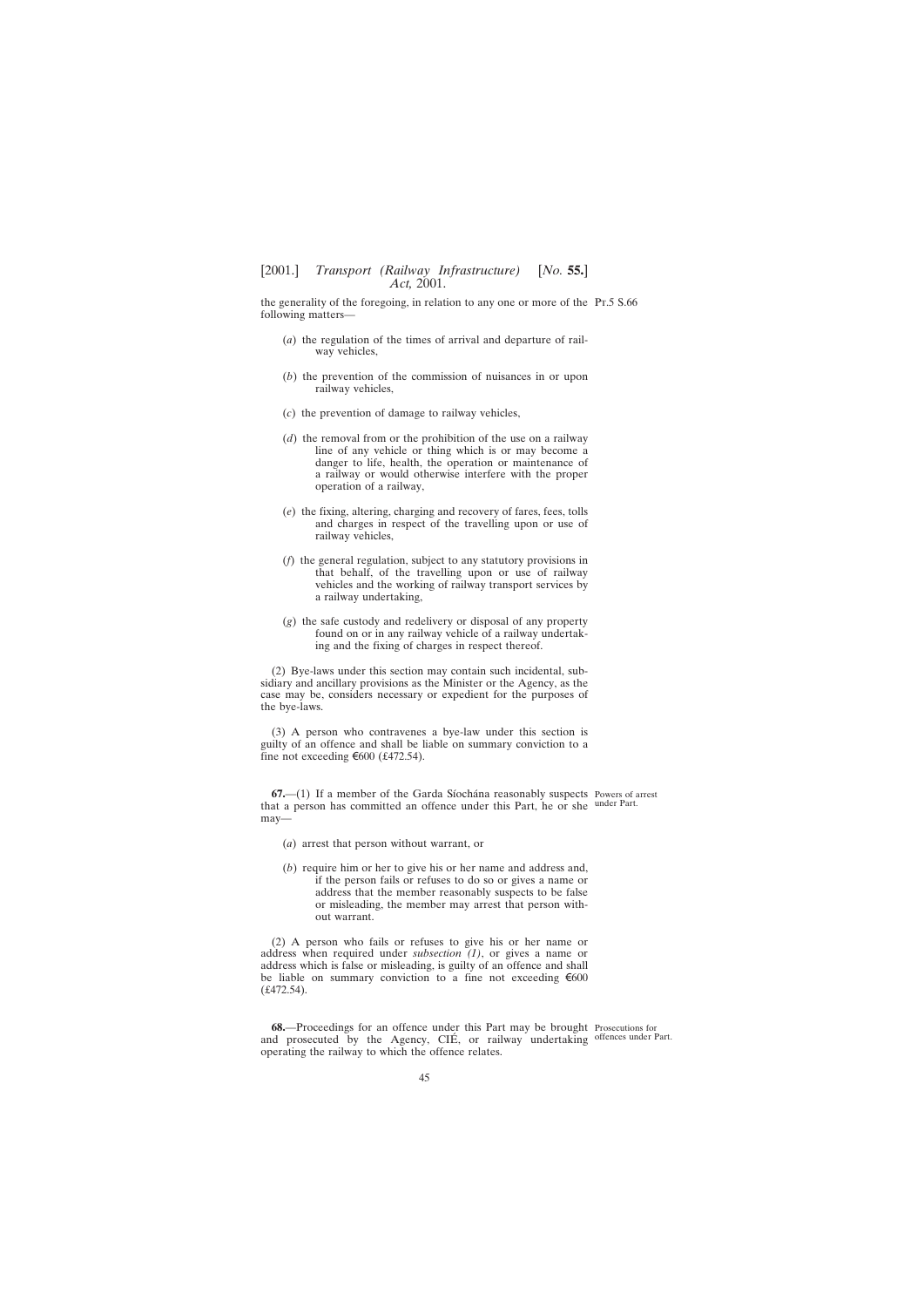<span id="page-45-0"></span>Pt.5 Application of Railways Acts.

Amendment to section 43 of Act of 1993.

**69.**—The Regulation of Railways Acts, 1840 to 1889, and any other Act relating to railways shall, in so far as they are not inconsistent with the provisions of this Act, apply to railway undertakings and any railway constructed under this Act.

**70.**—Section 43 of the Act of 1993 is amended by the substitution for subsection (2A) (inserted by section 3 of the Roads (Amendment) Act, 1998) of the following subsection:

 $\lq(2A)$  Notwithstanding subsection (2) and section 46(4), direct access from any adjoining land to a motorway or from the motorway to such land may be granted by a road authority to the Railway Procurement Agency, an applicant or a railway undertaking (within the meaning of the *Transport (Railway Infrastructure) Act, 2001*) in respect of a railway (within the meaning of that Act)—

- (*a*) authorised by a railway order under *section 43* of the *Transport (Railway Infrastructure) Act, 2001*, or
- (*b*) the subject of an application for a railway order under *section 37* of that Act,

subject to such conditions as the road authority may decide, and, accordingly, any such access shall not be a contravention of subsection  $(2)$  or section  $46(4)$ .".

Subsidiary of CIÉ.

**71.**—(1) Such functions of CIÉ as it may determine may be performed by a subsidiary and, accordingly, CIÉ may, with the consent of the Minister and the Minister for Finance, for the purpose of such performance, acquire or form and establish one or more subsidiaries.

(2) The memorandum and articles of association of a subsidiary shall be in such form as may be determined by CIÉ with the consent of the Minister and the Minister for Finance.

(3) The Minister may give a direction in writing to  $CIÉ$  on any matter relating to a subsidiary or the policies, programmes or activities of a subsidiary and CIE´ shall comply or, as may be appropriate, secure compliance with the direction.

(4) A direction under this subsection in relation to the disposal of any assets or surpluses of a subsidiary shall not be given without the consent of the Minister for Finance.

(5) In this section, ''subsidiary'' means a subsidiary (within the meaning of section 155 of the Companies Act, 1963) of CIÉ.

**72.**—(1) Section 11 of the Transport (Re-organisation of Córas Iompair Éireann) Act, 1986, is amended-

(*a*) in subsection (2)(*a*), by the substitution for "6" of "9", and

(*b*) by the deletion of subsection (4),

and the said paragraph, as so amended, is set out in the Table to this section.

Amendment to section 11 of Transport (Reorganisation of Córas Iompair<br>Éireann) Act, 1986.